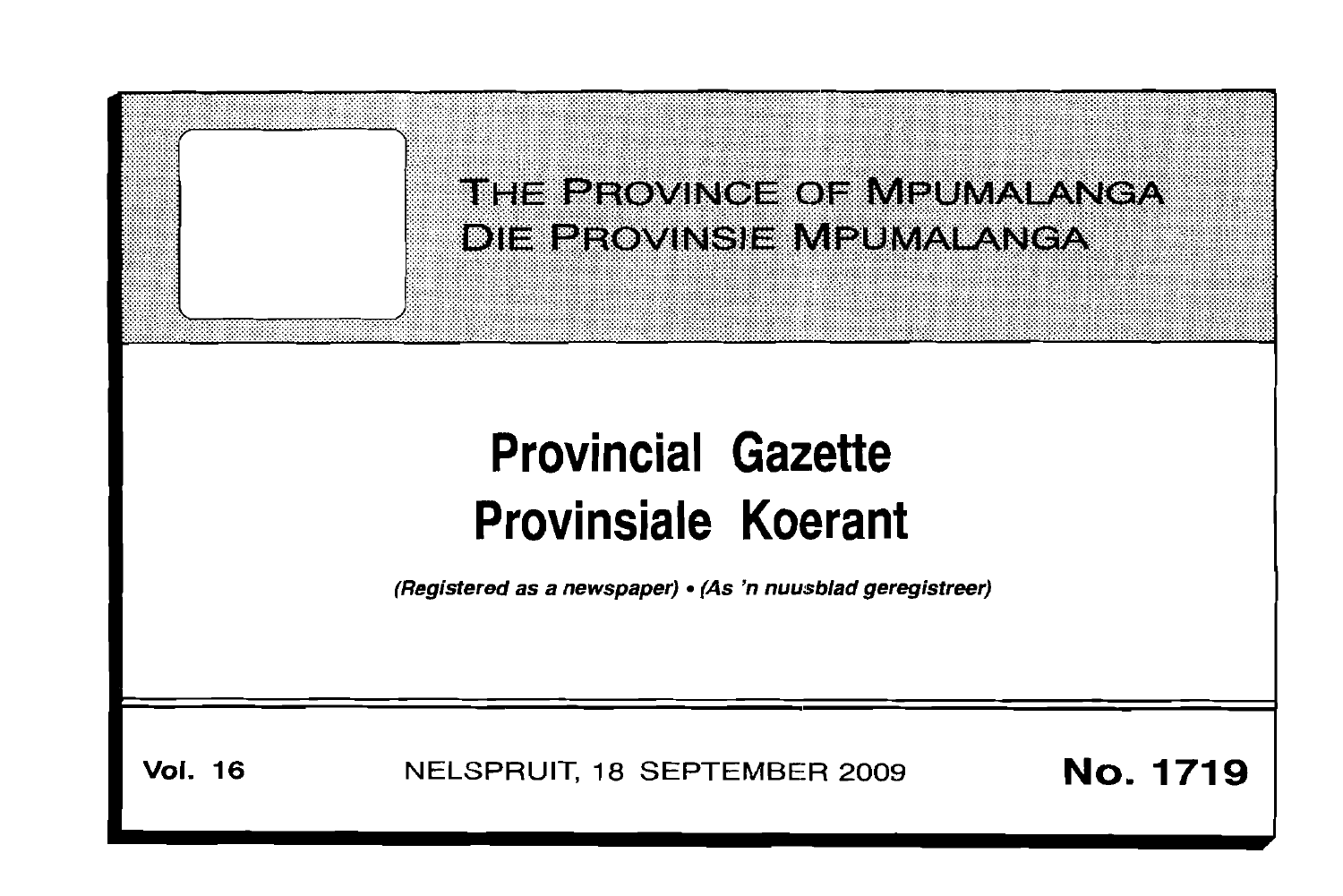### **CONTENTS • INHOUD**

No.

*Page Gazette* No. No.

### **GENERAL NOTICES· ALGEMENE KENNISGEWINGS**

| 280 |                                                                                                           | 9  | 1719 |
|-----|-----------------------------------------------------------------------------------------------------------|----|------|
| 280 |                                                                                                           | 9  | 1719 |
| 281 |                                                                                                           | 9  | 1719 |
| 281 |                                                                                                           | 10 | 1719 |
| 282 |                                                                                                           | 10 | 1719 |
| 282 |                                                                                                           | 10 | 1719 |
| 283 |                                                                                                           | 11 | 1719 |
| 283 |                                                                                                           | 11 | 1719 |
| 284 | Town-planning and Townships Ordinance (15/1986): White River Amendment Scheme 318                         | 11 | 1719 |
| 284 |                                                                                                           | 12 | 1719 |
| 285 |                                                                                                           | 12 | 1719 |
| 285 |                                                                                                           | 12 | 1719 |
| 286 |                                                                                                           | 13 | 1719 |
| 286 |                                                                                                           | 13 | 1719 |
| 287 |                                                                                                           | 13 | 1719 |
| 287 |                                                                                                           | 13 | 1719 |
| 288 |                                                                                                           | 14 | 1719 |
| 288 |                                                                                                           | 14 | 1719 |
| 289 |                                                                                                           | 14 | 1719 |
| 289 |                                                                                                           | 15 | 1719 |
| 290 |                                                                                                           | 15 | 1719 |
| 290 |                                                                                                           | 15 | 1719 |
| 291 |                                                                                                           | 15 | 1719 |
| 291 |                                                                                                           | 16 | 1719 |
| 292 |                                                                                                           | 16 | 1719 |
| 292 |                                                                                                           | 16 | 1719 |
| 293 | Town-planning and Townships Ordinance (15/1986): Establishment of township: Kwamadakwa-Ndlovu             | 17 | 1719 |
| 293 |                                                                                                           | 17 | 1719 |
| 294 |                                                                                                           | 18 | 1719 |
| 294 |                                                                                                           | 18 | 1719 |
| 295 | Development Facilitation Act (67/1995): Establishment of land development area: Holding 94, White River   | 20 | 1719 |
| 298 | Town-planning and Townships Ordinance (15/1986): Steve Tshwete Amendment Scheme 355                       | 31 | 1719 |
| 298 |                                                                                                           | 31 | 1719 |
|     | 299 Town-planning and Townships Ordinance (15/1986): Hazyview Amendment Scheme 77                         | 31 | 1719 |
| 299 |                                                                                                           | 32 | 1719 |
| 300 |                                                                                                           | 32 | 1719 |
| 300 |                                                                                                           | 32 | 1719 |
| 301 |                                                                                                           | 33 | 1719 |
| 301 |                                                                                                           | 33 | 1719 |
| 302 | Development Facilitation Act (67/1995): Establishment of land development area: Amberley Mountain Reserve | 24 | 1719 |
| 303 |                                                                                                           | 26 | 1719 |
| 304 |                                                                                                           | 28 | 1719 |
| 305 |                                                                                                           | 30 | 1719 |

### **LOCAL AUTHORITY NOTICES· PLAASLIKE BESTUURSKENNISGEWINGS**

| 206 Town-planning and Townships Ordinance (15/1986): eMalahleni Local Municipality: Establishment of township: Reyno |  |      |
|----------------------------------------------------------------------------------------------------------------------|--|------|
|                                                                                                                      |  | 1719 |
|                                                                                                                      |  | 1719 |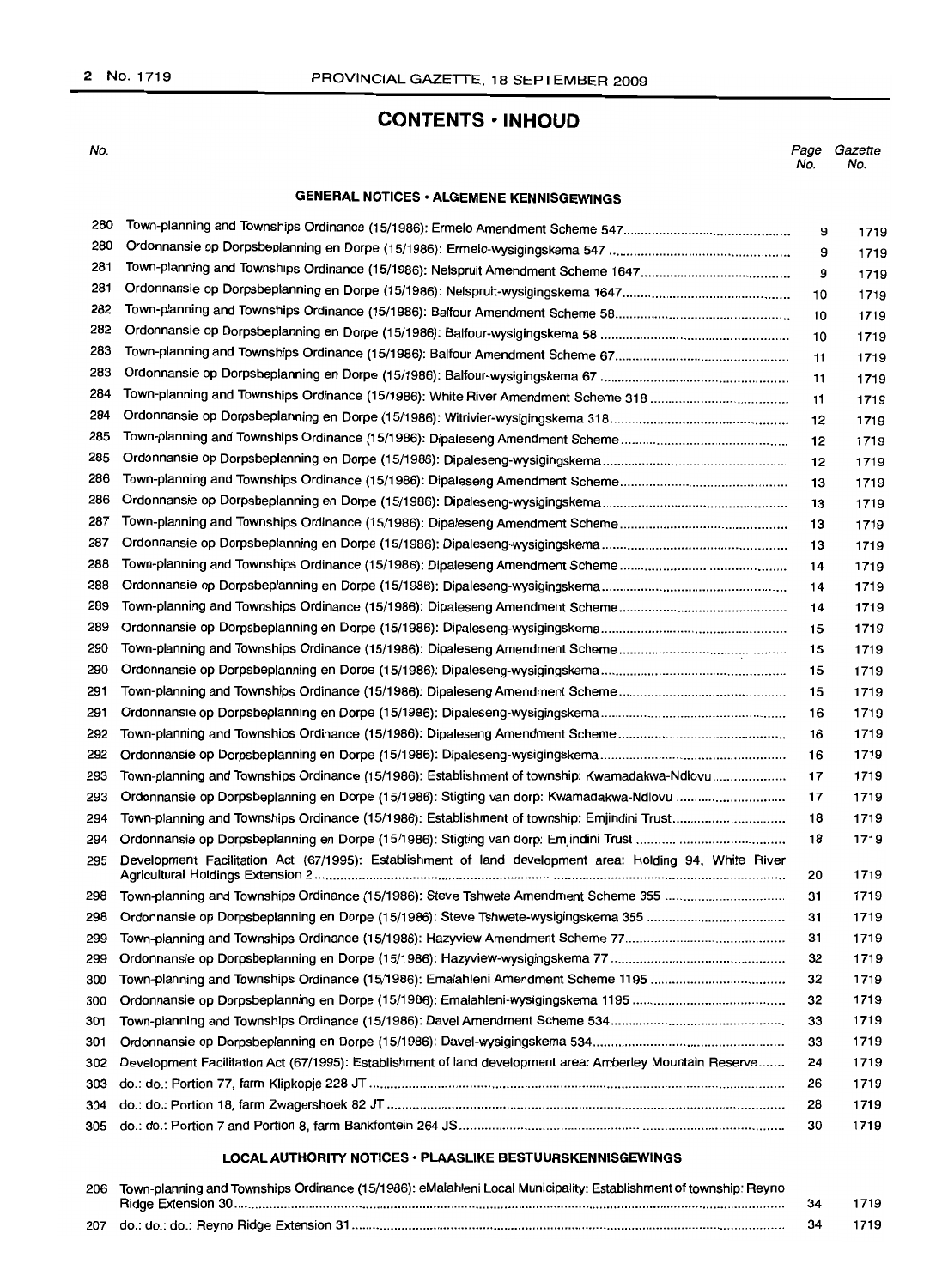| No.  |                                                                                                                     |    | No.  |
|------|---------------------------------------------------------------------------------------------------------------------|----|------|
| 208  | Town-planning and Townships Ordinance (15/1986): eMalahleni Local Municipality: eMalahleni Amendment Scheme<br>980. | 35 | 1719 |
| 209  |                                                                                                                     | 35 | 1719 |
| 210. |                                                                                                                     | 35 | 1719 |
| 210  | Ordonnansie op Dorpsbeplanning en Dorpe (15/1986); Msukaligwa Munisipaliteit: Ermelo-wysigingskemas 528 en          | 36 | 1719 |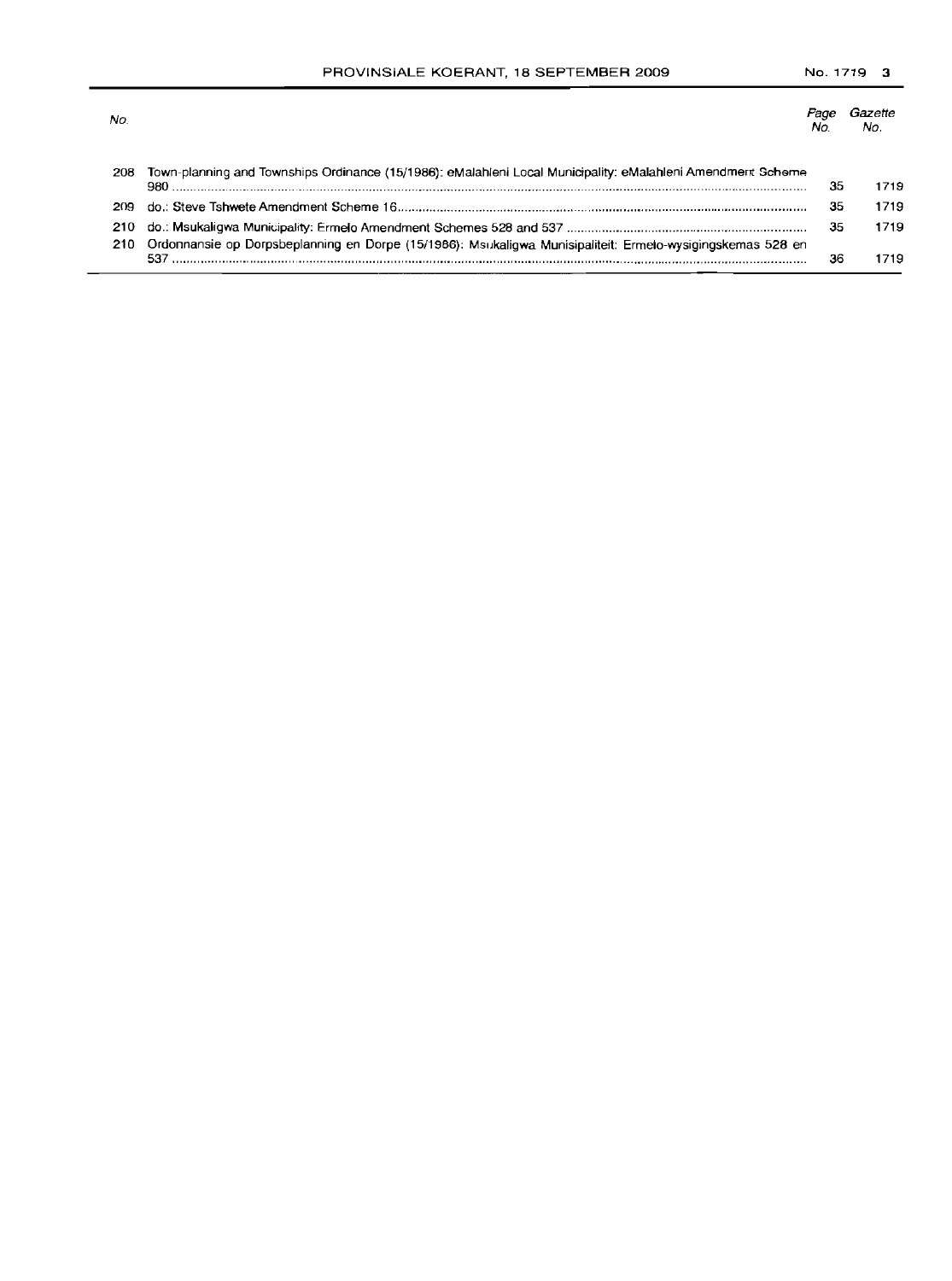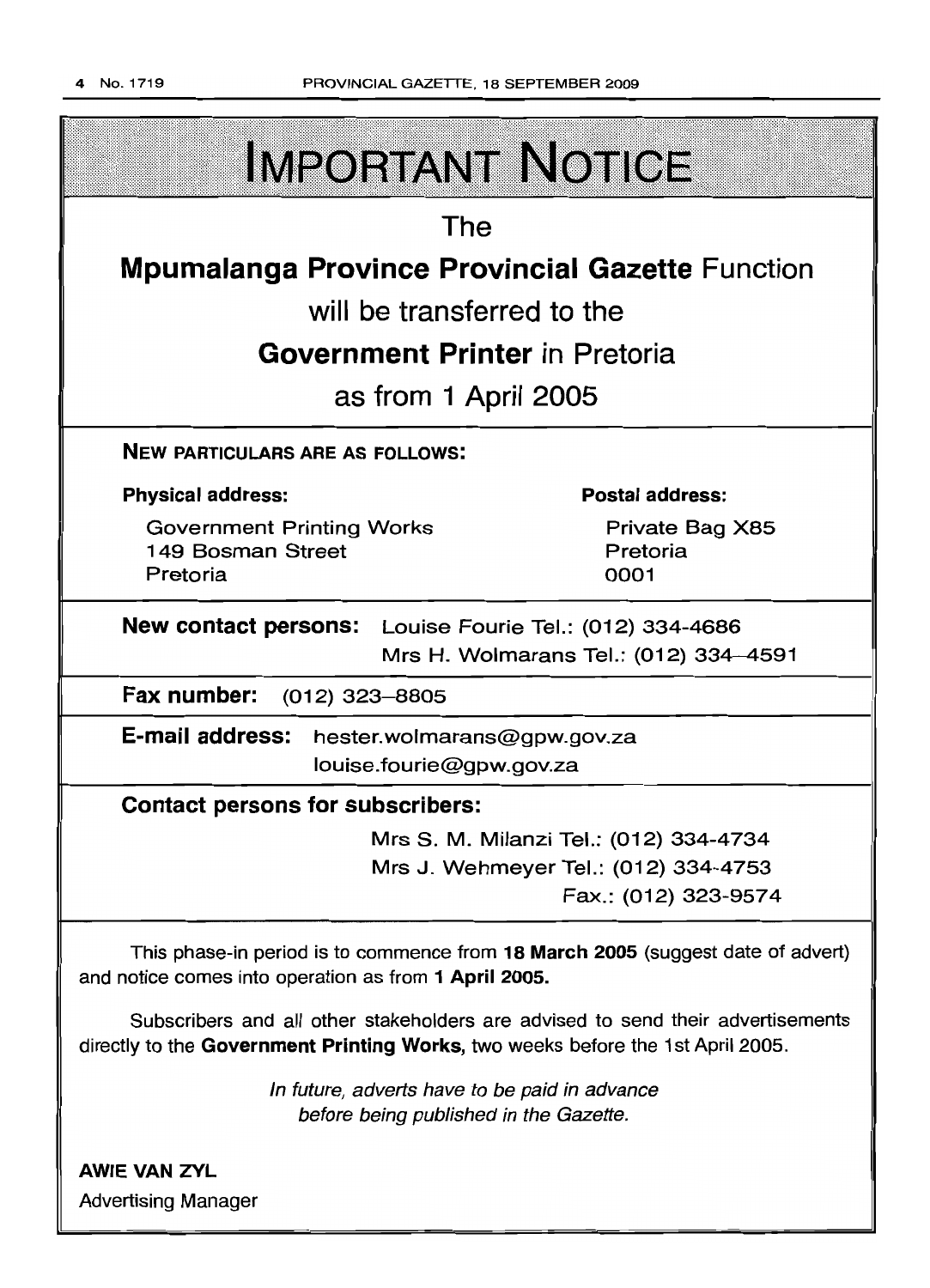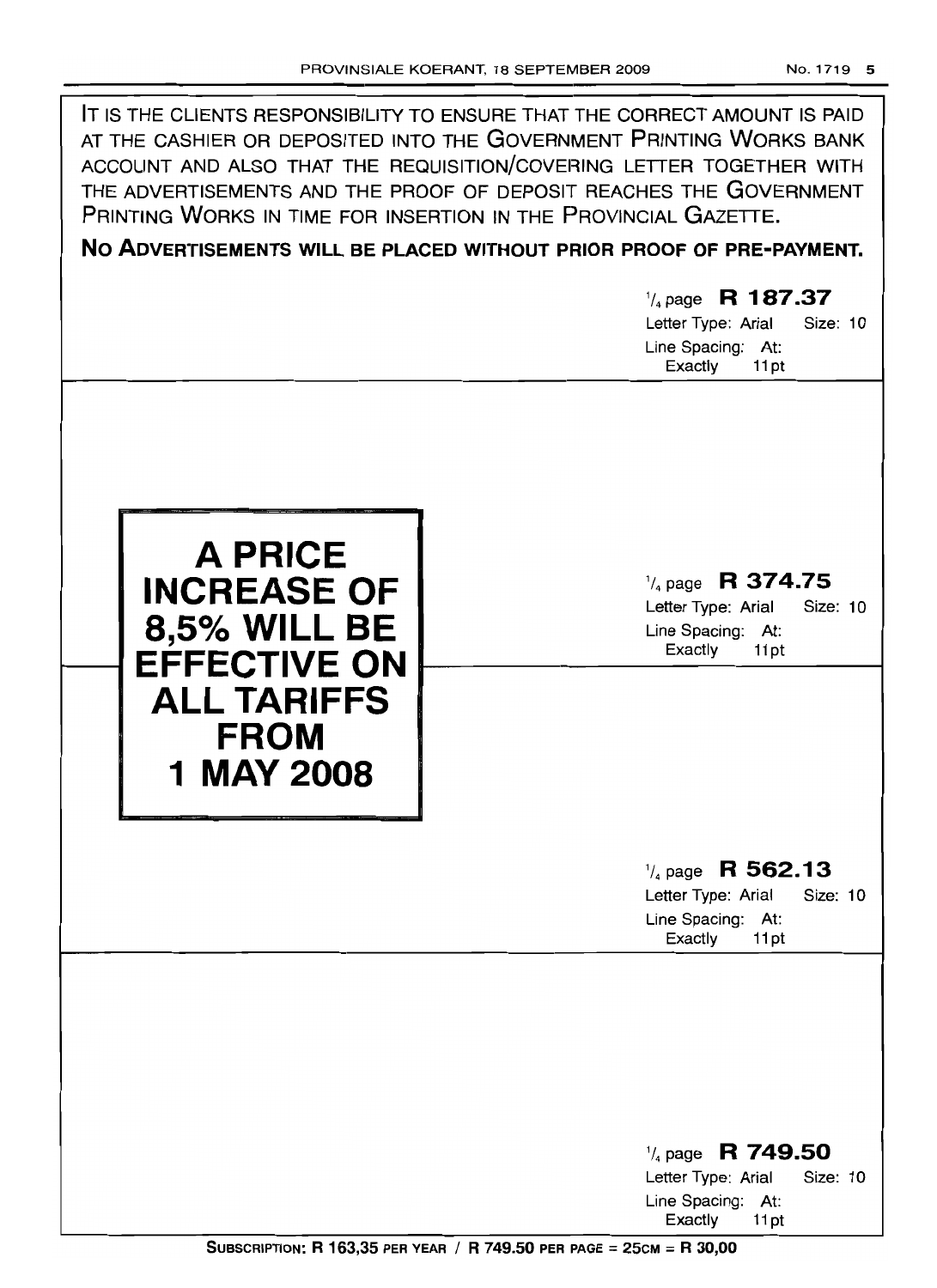

(2) erroneous classification of a notice, or the placement of such notice in any section or under any heading other than the section or heading stipulated by the advertiser;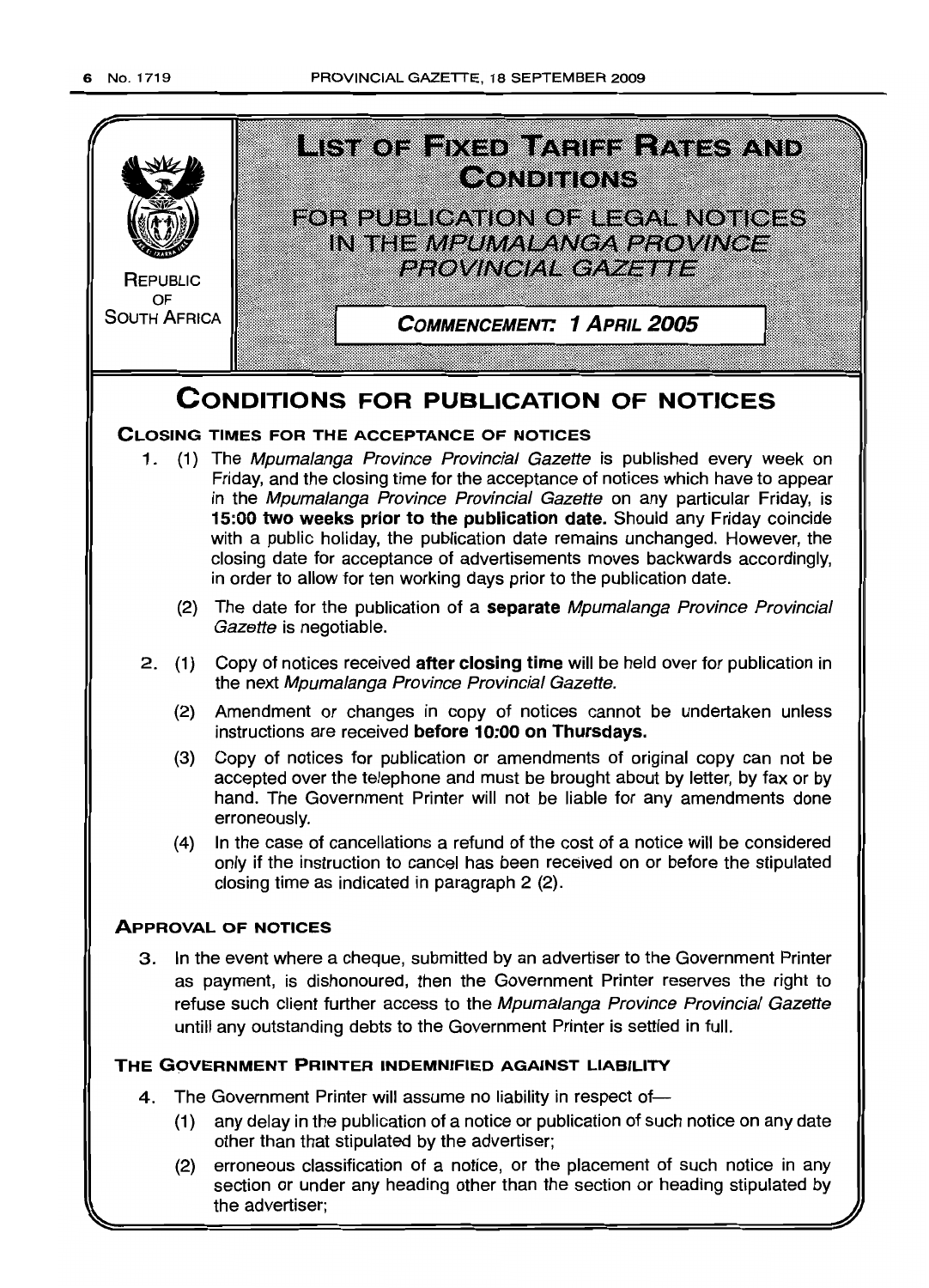(3) any editing, revision, omission, typographical errors or errors resulting from faint or indistinct copy.

### **LIABILITY OF ADVERTISER**

5. Advertisers will be held liable for any compensation and costs arising from any action which may be instituted against the Government Printer in consequence of the publication of any notice.

### **COpy**

- 6. Copy of notices must be typed on one side of the paper only and may not constitute part of any covering letter or document.
- 7. At the top of any copy, and set well apart from the notice, the following must be stated:

Where applicable

- (1) The heading under which the notice is to appear.
- (2) The cost of publication applicable to the notice, in accordance with the "Word Count Table".

### **PAYMENT OF COST**

- 9. **With effect from 1 April 2005 no notice will be accepted for publication unless the cost of the insertion(s) is prepaid in CASH or by CHEQUE or POSTAL ORDERS. It can be arranged that money can be paid into the banking account of the Government Printer, in which case the deposit slip accompanies the advertisement before publication thereof.**
- 10. (1) The cost of a notice must be calculated by the advertiser in accordance with the word count table.
	- (2) Where there is any doubt about the cost of publication of a notice, and in the case of copy, an enquiry, accompanied by the relevant copy, should be addressed to the **Advertising Section, Government Printing Works, Private Bag X85, Pretoria, 0001 [Fax: (012) 323-8EI05],** before publication.
- **11.** Overpayment resulting from miscalculation on the part of the advertiser of the cost of publication of a notice will not be refunded, unless the advertiser furnishes adequate reasons why such miscalculation occurred. In the event of underpayments, the difference will be recovered from the advertiser, and the notice(s) will not be published until such time as 1the full cost of such publication has been duly paid in cash or by cheque or postal orders, or into the banking account.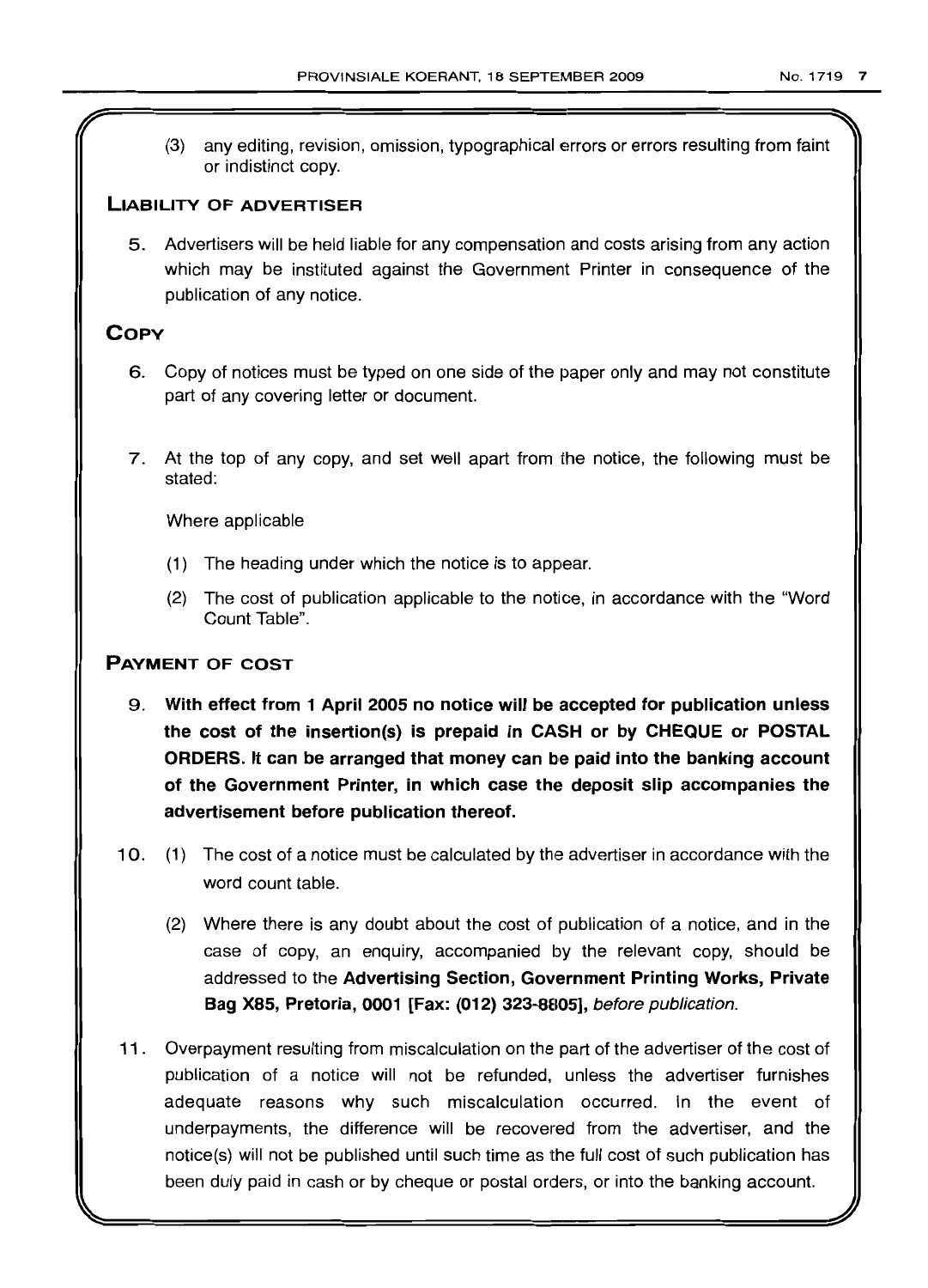- 12. In the event of a notice being cancelled, a refund will be made only if no cost regarding the placing of the notice has been incurred by the Government Printing Works.
- 13. The Government Printer reserves the right to levy an additional charge in cases where notices, the cost of which has been calculated in accordance with the Word Count Table, are subsequently found to be excessively lengthy or to contain overmuch or complicated tabulation.

### PROOF OF PUBLICATION

14. Copies of the Mpumalanga Province Provincial Gazette which may be required as proof of publication, may be ordered from the Government Printer at the ruling price. The Government Printer will assume no liability for any failure to post such Mpumalanga Province Provincial Gazette(s) or for any delay in despatching it/them.

# **GOVERNMENT PRINTERS BANK ACCOUNT PARTICULARS**

Bank: ABSA

BOSMAN STREET

Account No.: 4057114016

Branch code: 632005

Reference No.: 00000047

Fax No.: (012) 323 8805

### Enquiries:

| Mrs. L. Fourie    | Tel.: (012) 334-4686 |
|-------------------|----------------------|
| Mrs. H. Wolmarans | Tel.: (012) 334-4591 |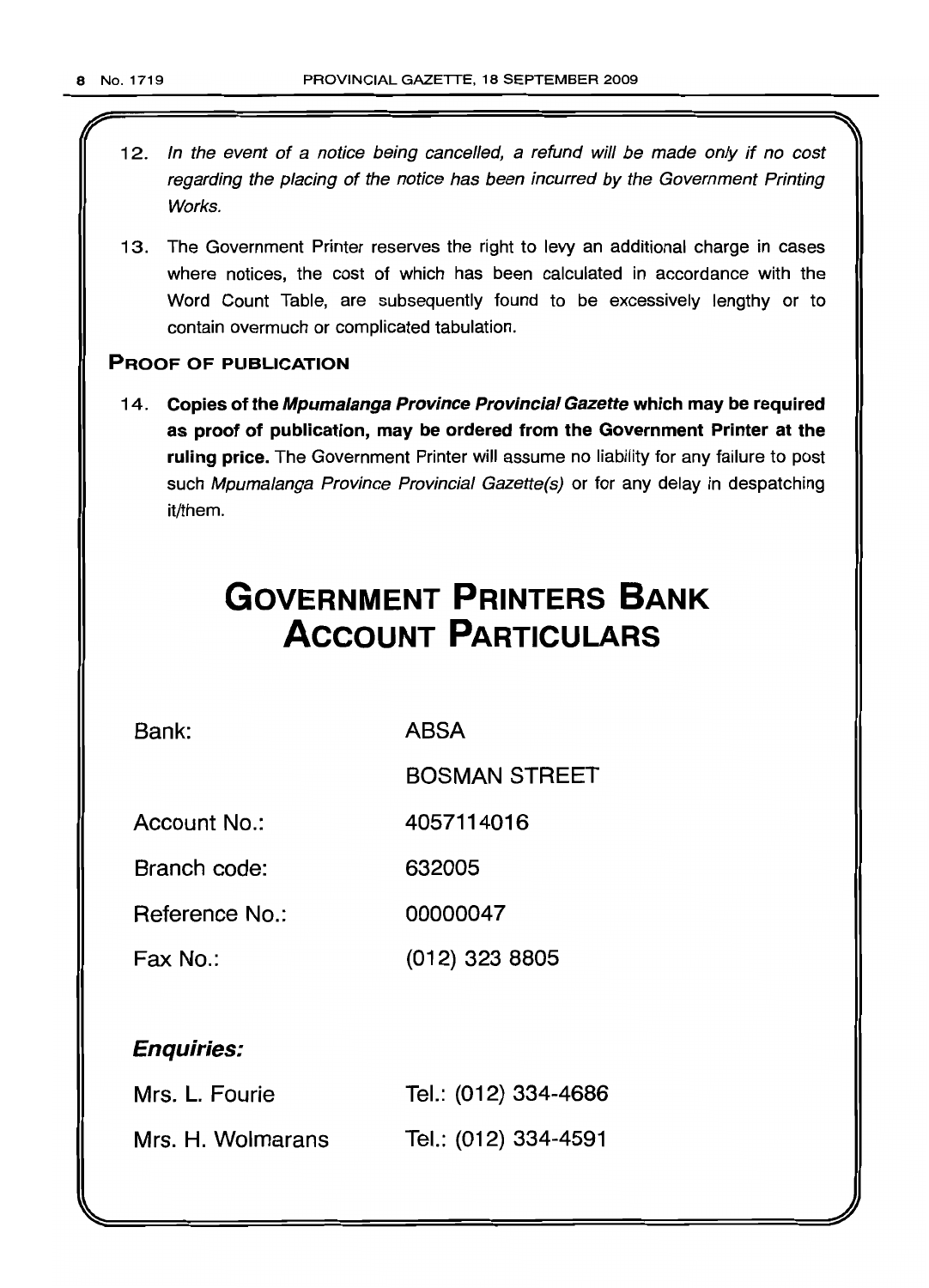## **GENERAL NOTICES • ALGEMENE KENNISGEWINGS**

#### **NOTICE 280 OF 2009**

#### **ERMELO AMENDMENT SCHEME 547**

NOTICE OF APPLICATION FOR AMENDMENT OF TOWN-PLANNING SCHEME IN TERMS OF SECTION 56 (1) (b) (i) OF THE TOWN-PLANNING AND TOWNSHIPS ORDINANCE, 1986 (ORDINANCE 15 OF 1986)

We, Reed & Partners Land Surveyors being the authorised agent of the owner of Portion 3 of Erf 751, Ermelo, hereby give notice in terms of section 56 (1) (b) (i) of the Town-Planning and Townships Ordinance, 1986, that we have applied to the Municipality of Msukaligwa for the amendment of the town-planning scheme known as Ermelo Town-planning Scheme, 1982, by the rezoning of the property described above, situated at Oosthuize Street, Ermelo, from "Residential 1" to "Residential 3".

Particulars of the application will lie for inspection during normal office hours at the office of the Municipal Manager, Civic Centre, Taute Street, Ermelo, for the period of 28 days from 11 September 2009.

Objections to or representations in respect of the application must be lodged with or made in writing to the Municipal Manager at the above address or at PO Box 48, Ermelo, 2350, within a period of 28 days from 11 September 2009.

Address of agent: Reed & Partners, Professional Land Surveyors, P.O. Box 132, Ermelo, 2350. Tel: (017) 811-2348.

### **KENNISGEWING 280 VAN 2009**

**-**

#### **ERMELO-WYSIGINGSKEMA 547**

KENNISGEWING VAN AANSOEK OM WYSIGING VAN DORPSBEPLANNINGSKEMA INGEVOLGE ARTIKEL 56 (1) (b) (i) VAN DIE ORDONNANSIE OP DORPSBEPLANNING EN DORPE, 1986 (ORDONNANSIE 15 VAN 1986)

Ons, Reed & Vennote Landmeters, synde die gemagtigde agent van die eienaar van Gedeelte 3 van Erf 751, Ermelo, gee hiermee ingevolge artikel 56 (1) (b) (i) van die Ordonnansie op Dorpsbeplanning en Dorpe, 1986, kennis dat ons by die Munisipaliteit van Msukaligwa aansoek gedoen het om die wysiging van die dorpsbeplanningskema bekend as Ermelodorpsbeplanningskema, 1982, deur die hersonering van die eiendom hierbo beskryf, geleë te Oosthuizestraat, Ermelo, van "Residensieel 1" na "Residensieel 3".

Besonderhede van die aansoek lê ter insae gedurende gewone kantoorure by die kantoor van die Munisipale Bestuurder, Burgersentrum, Tautestraat, Ermelo, vir 'n tydperk van 28 dae vanaf 11 September 2009.

Besware teen of vertoe ten opsigte van die aansoek moet binne 'n tydperk van 28 dae vanaf 11 September 2009 skriftelik by of tot die Munisipale Bestuurder by bovermelde adres of by Posbus 48, Ermelo, 2350, ingedien of gerig word.

Adres van agent: Reed & Vennote, Professionele Landmeters, Posbus 132, Ermelo, 2350. Tel: (017) 811-2348.

 $11 - 18$ 

### **NOTICE 281 OF 2009**

#### **NELSPRUIT AMENDMENT SCHEME 1647**

#### NOTICE OF APPLICATION FOR AMENDMENT OF THE TOWN-PLANNING SCHEME ON TERMS OF SECTION 56 (1) (b) (i) OF THE TOWN-PLANNING AND TOWNSHIPS ORDIINANCE, 1986 (ORDINANCE 15 OF 1986)

We, Mahlori Development Consultants, being the authorised agent of the registered owner of a Erf 111, Soneheuwel Township, hereby give notice in terms of section 56 (b) (i) of the Town-planning and Townships Ordinance, 1986 (Ordinance 15 of 1986), that we have applied to the Mbombela Local Municipality for the amendment of the town-planning scheme known as Nelspruit Town-planning Scheme, 1989, by the rezoning of the property described above, situated at 22 Hendrik Potgieter Street from "Business 4" subject to an annexure to provide for decreased development controls to "Business 4" subject to Annexure 1400 subject to provide for increased development controls.

Particulars of the application will lie for inspection during normal office hours at the office of the Municipal Manager, Department of Urban and Rural Management, Second Floor, Mbombela Local Municipality, 1 Nel Street, Nelspruit, for a period of 28 days from 11 September 2009.

Objections to or representations in respect of the application must be lodged with or made in writing to the Municipal Manager at the above address or at Mbombela Local Municipality, PO Box 45, Nelspruit, 1200, within a period of 28 days from 11 September 2009 (not later than 9 October 2009).

Address of agent: Mahlori Development Consultants, 39A Emhke Street, Zamangweni, Nelspruit, 1200. Tel: (013) 755-4153. Fax: (013) 752-3443. mdc@executivemail.co.za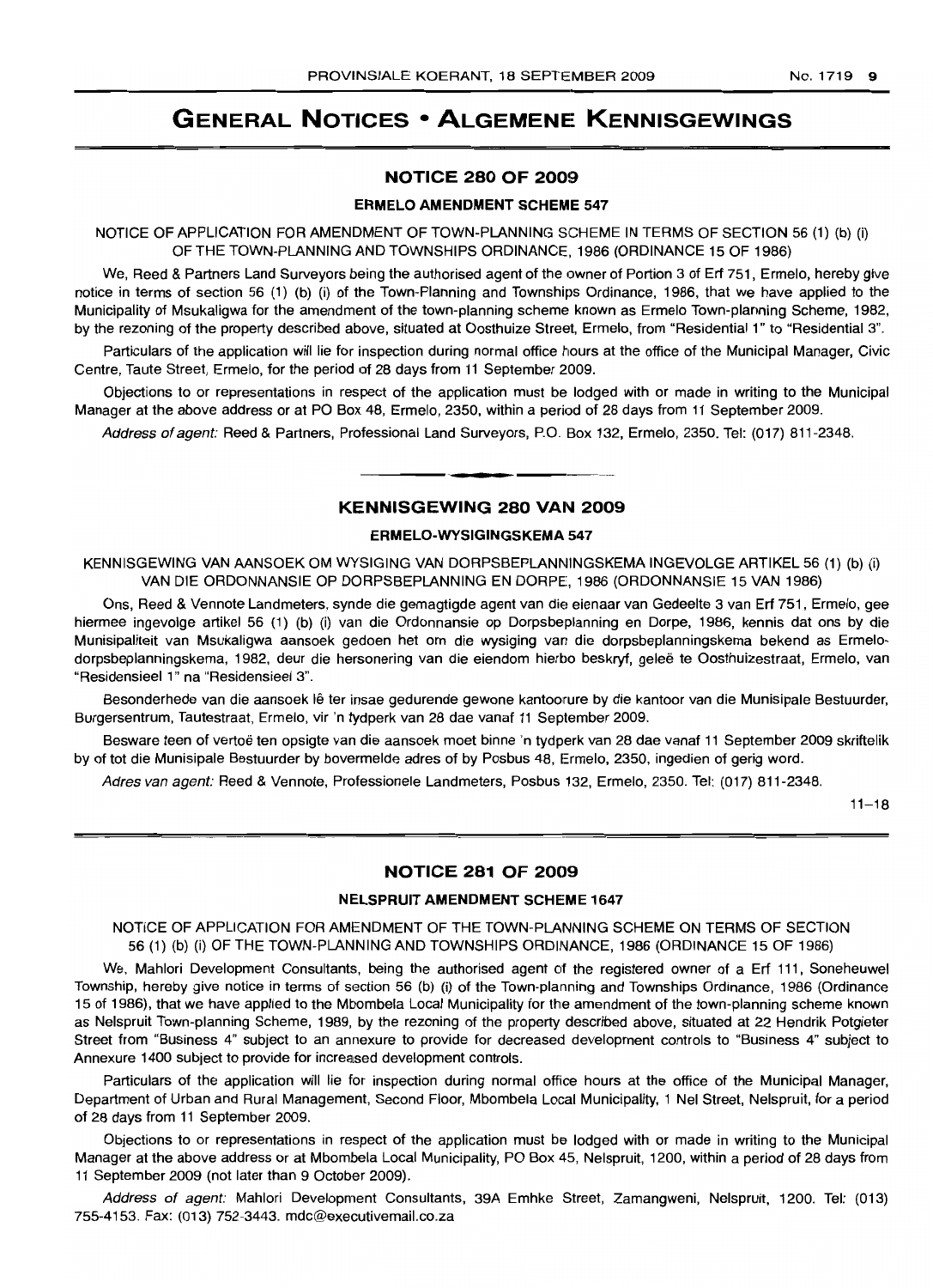#### **KENNISGEWING 281 VAN 2009**

#### **NELSPRUIT·WYSIGINGSKEMA 1647**

#### KENNISGEWING VAN AANSOEK OM WYSIGING VAN DORPSBEPLANNINGSKEMA INGEVOLGE ARTIKEL 56 (b) (i) VAN DIE ORDONNANSIE OP DORPSBEPLANNING EN DORPE, 1986 (ORDONNANSIE 15 VAN 1986)

Ons, Mahlori Development Consultants, synde die gemagtigde agent van die geregistreerde eienaar van Erf 111, Sonehewel Dorp, gee hiermee ingevolge artikel 56 (b) (i) van die Ordonnansie op Dorpsbeplanning en Dorpe, 1986 (Ordonnansie 15 van 1986), kennis dat ons by die Mbombela Plaaslike Munisipaliteit aansoek gedoen het om die wysiging van die dorpsbeplanningskema bekend as Nelspruit-dorpsbeplanningskema, 1989, vir die hersonering van die eiendom hierbo beskryf, geleë te Hendrik Potgieterstraat 22, vanaf "Besigheid 4" onderworpe aan verlaagde ontwikkelingsbeperkings na "Besigheid 4" onderworpe aan 'n Bylae 1400 om vooruitgang kontrole te voorsien.

Besonderhede van die aansoek lê ter insae gedurende gewone kantoorure by die kantoor van die Munisipale Bestuurder, Departement Stedelike en Landelike Bestuur, Tweede Vloer, Mbombela Plaaslike Munisipaliteit, Burgersentrum, Nelstraat 1, Nelspruit, vir 'n tydperk van 28 dae vanaf 11 September 2009.

Besware teen of vertoë ten opsigte van die aansoek moet binne 'n tydperk van 28 dae vanaf 11 September 2009 (nie later as 9 Oktober 2009), skriftelik by of tot die Munisipale Bestuurder by bovermelde adres of Mbombela Plaaslike Munisipaliteit, Posbus 45, Nelspruit, 1200, ingedien of gerig word.

Adres van agent: Mahlori Development Consultants, 39A Emhke Street, Zamangweni, Nelspruit, 1200. Tel: (013) 755-4153. Faks: (013) 752-3443. mdc@executivemail.co.za

 $11 - 18$ 

### **NOTICE 282 OF 2009**

#### **BALFOUR AMENDMENT SCHEME 58**

#### NOTICE OF APPLICATION FOR THE AMENDMENT OF THE TOWN-PLANNING SCHEME IN TERMS OF SECTION 56 (1) (b) (i) OF THE TOWN-PLANNING AND TOWNSHIPS ORDINANCE, 1986 (ORDINANCE 15 OF 1986)

We, MM Town Planning Services, being the authorized agent of the owner of Erf 556, Balfour, hereby give notice in terms of section 56 (b) (i) of the Town-planning and Townships Ordinance, 1986, that we have applied to the Dipaleseng Local Municipality, for the amendment of the Balfour Town-planning Scheme, for the rezoning of the property described above, from "General Residential 1" to "General Residential 2".

Particulars of the application will lie for inspection during normal office hours at the office of the Municipal Manager: Development Planning, Dipaleseng Local Municipality, at the Civic Centre Building, Stuart Street, Balfour, for a period of 28 days from 11 September 2009.

Objections to or representations in respect of the application must be lodged with or made in writing to the Municipal Manager, Private Bag X1005, Balfour, 2410, within a period of 28 days from 11 September 2009.

Full particulars of the application are available from the agent, at the address below.

MM Town Planning Services, 2 Jacob Street, Marcon House, Heidelberg, GP; PO Box 296, Heidelberg, 1438. Tel: (016) 349-2948. Cell: 082 400 0909. mirna@townplanningservices.co.za

#### **KENNISGEWING 282 VAN 2009**

**•**

#### **BALFOUR·WYSIGINGSKEMA 58**

KENNISGEWING VAN AANSOEK OM WYSIGING VAN DORPSBEPLANNINGSKEMA INGEVOLGE ARTIKEL 56 (1) (b) (i) VAN DIE ORDONNANSIE OP DORPSBEPLANNING EN DORPE, 1986 (ORDONNANSIE 15 VAN 1986)

Ons, MM Town Planning Services, synde die gemagtigde agent van die eienaar van Erf 1656, Balfour, gee ingevolge artikel 56 (b) (i) van die Ordonnansie op Dorpsbeplanning en Dorpe, 1986, kennis dat ek by die Dipaleseng Plaaslike Munisipaliteit, aansoek gedoen het om die wysiging van die Balfour-dorpsbeplanningskema, van "Algemene Residensieel 1" na "Algemene Residensieel 2".

Besonderhede van die aansoek lê ter insae gedurende gewone kantoorure by die kantoor van die Munisipale Bestuurder, Ontwikkelingsbeplanning, Dipaleseng Plaaslike Munisipaliteit, Stuartstraat, Balfour, vir 'n tydperk van 28 dae vanaf **11** September 2009.

Besware teen of vertoe ten opsiqte van die aansoek moet binne 'n tydperk van 28 dae vanaf 11 September 2009 skriftelik by die Munisipale Bestuurder, Privaatsak X1005, Balfour, 2410, ingedien of gerig word.

Besonderhede van die aansoek is beskikbaar by die agent, by ondergemelde adres:

MM Town Planning Services, Jacobstraat 2, Markon Huis, Heidelberg, GP; Posbus 296, Heidelberg, 1438. Tel: (016) 349-2948. Sell: 082 400 0909. mirna@townplanningservices.co.za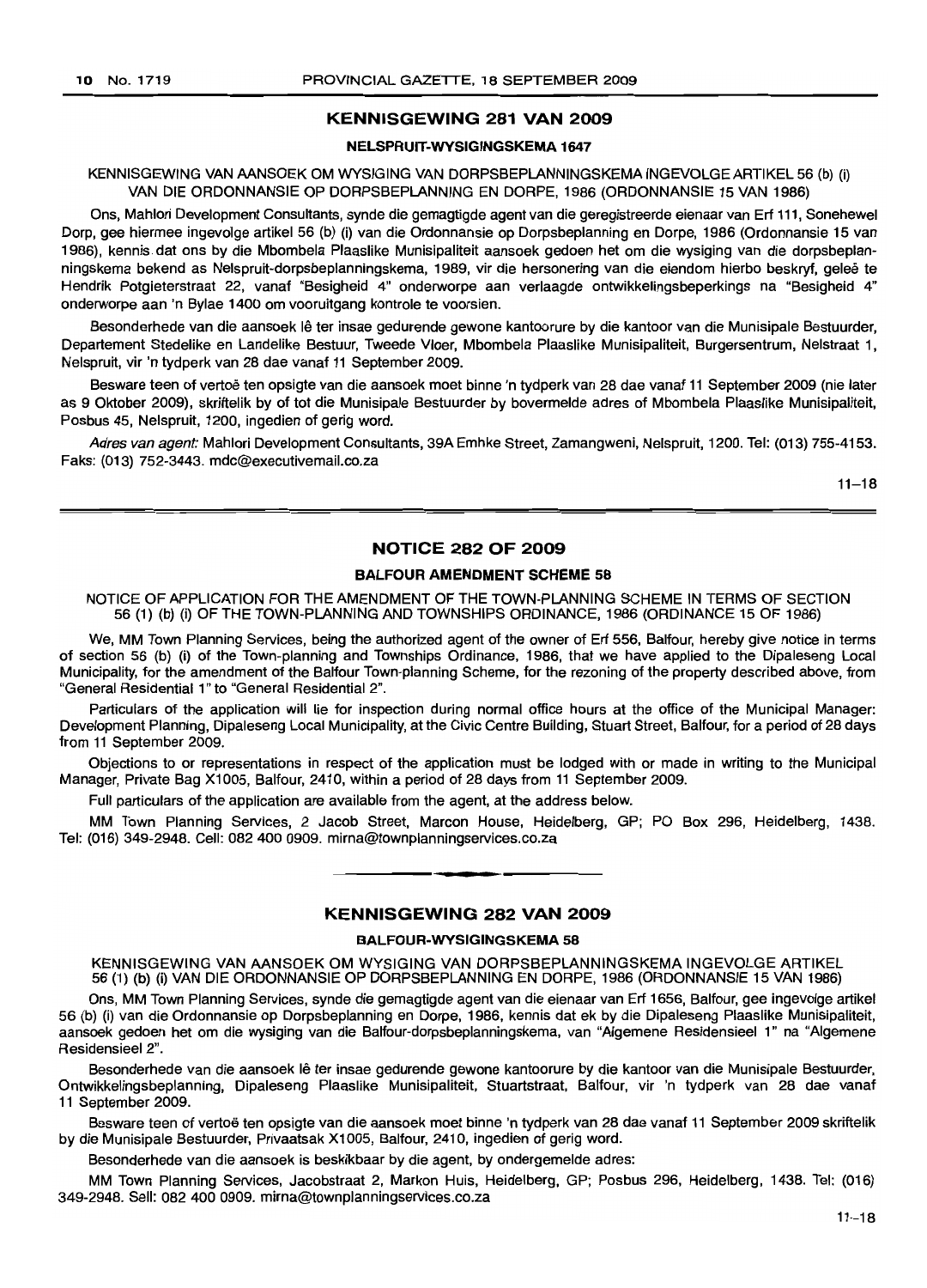### NOTICE 283 OF 2009

#### BALFOUR AMENDMENT SCHEME 67

NOTICE OF APPLICATION FOR THE AMENDMENT OF THE TOWN-PLANNING SCHEME IN TERMS OF SECTION 56 (1) (b) (i) OF THE TOWN·PLANNING AND TOWNSHIPS ORDINANCE, 1986 (ORDINANCE 15 OF 1986)

We, MM Town Planning Services, being the authorized agent of the owner of Erf 556, Balfour, hereby give notice in terms of section 56 (b) (i) of the Town-planning and Townships Ordinance, 1986, that we have applied to the Dipaleseng Local Municipality, for the amendment of the Balfour Town-planning Scheme, for the rezoning of the property described above, from "General Residential 1" to "General Residential 2".

Particulars of the application will lie for inspection during normal office hours at the office of the Municipal Manager: Development Planning, Dipaleseng Local Municipality, at the Civic Centre Building, Stuart Street, Balfour, for a period of 28 days from 11 September 2009.

Objections to or representations in respect of the application must be lodged with or made in writing to the Municipal Manager, Private Bag X1005, Balfour, 2410, within a period of 28 days from 11 September 2009.

Full particulars of the application are available from the agent, at the address below.

MM Town Planning Services, 2 Jacob Street, Marcon House, Heidelberg, GP; PO Box 296, Heidelberg, 1438. Tel: (016) 349-2948. Cell: 082 400 0909. mirna@townplanningservices.co.za

#### KENNISGEWING 283 VAN 2009

**-**

#### BALFOUR-WYSIGINGSKEMA 67

KENNISGEWING VAN AANSOEK OM WYSIGING VAN DORPSBEPLANNINGSKEMA INGEVOLGE ARTIKEL 56 (1) (b) (i) VAN DIE ORDONNANSIE OP DORPSBEPLANNING EN DORPE, 1986 (ORDONNANSIE 15 VAN 1986)

Ons, MM Town Planning Services, synde die gemagtigde agent van die eienaar van Erf 556, Balfour, gee ingevolge artikel 56 (b) (i) van die Ordonnansie op Dorpsbeplanning en Dorpe, 1986, kennis dat ek by die Dipaleseng Plaaslike Munisipaliteit, aansoek gedoen het om die wysiging van die Balfour-dorpsbeplanningskema, van "Algemene Residensieel 1" na "Algemene Residensieel 2".

Besonderhede van die aansoek lê ter insae gedurende gewone kantoorure by die kantoor van die Munisipale Bestuurder: Ontwikkelingsbeplanning, Dipaleseng Plaaslike Munisipaliteit, Stuartstraat, Balfour, vir 'n tydperk van 28 dae vanaf 11 September 2009.

Besware teen of vertoë ten opsigte van die aansoek moet binne 'n tydperk van 28 dae vanaf 11 September 2009 skriftelik by die Munisipale Bestuurder, Privaatsak X1005, Balfour, 2410, ingedien of gerig word.

Besonderhede van die aansoek is beskikbaar by die agent, by ondergemelde adres:

MM Town Planning Services, Jacobstraat 2, Markon Huis, Heidelberg, GP; Posbus 296, Heidelberg, 1438. Tel: (016) 349-2948. Sell: 082 400 0909. mirna@townplanningservices.co.za

 $11 - 18$ 

#### NOTICE 284 OF 2009

#### WHITE RIVER AMENDMENT SCHEME 318

NOTICE OF APPLICATION FOR AMENDMENT OF TOWN-PLANNING SCHEME IN TERMS OF SECTION 56 (1) (b) (i) OF THE TOWN-PLANNING AND TOWNSHIPS ORDINANCE, 1986 (ORDINANCE 15 OF 1986)

I, Stefan de Beer, being the authorized agent of the owner of Erf 114, White River, hereby gives notice in terms of section 56 (1) (b) (i) of the Town-planning and Townships Ordinance, 1986 (Ordinance 15 of 1986), that I have applied to the Mbombela Local Municipality for the amendment of the town-planning scheme known as the White River Town-planning Scheme, 1985, by the rezoning of the above mentioned property located at No. 36 Hennie van Til Street from "Residential 3" to "Special" in order to add office rights to the existing "Residential 3" land use rights.

Particulars of the application will lie for inspection during normal office hours at the office of the Municipal Manager, Mbombela Local Municipality, Nel Street, Nelspruit, for a period of 28 days from 11 September 2009.

Objections to or representations in respect of the application must be lodged with or made in writing to the Municipal Manager, at the above address or at PO Box 45, Nelspruit, 1200, within a period of 28 days from 11 September 2009.

Address of Applicant: Stefan de Beer, P.O. Box 30028, Steiltes, 1213. Tel: 082 892 3667.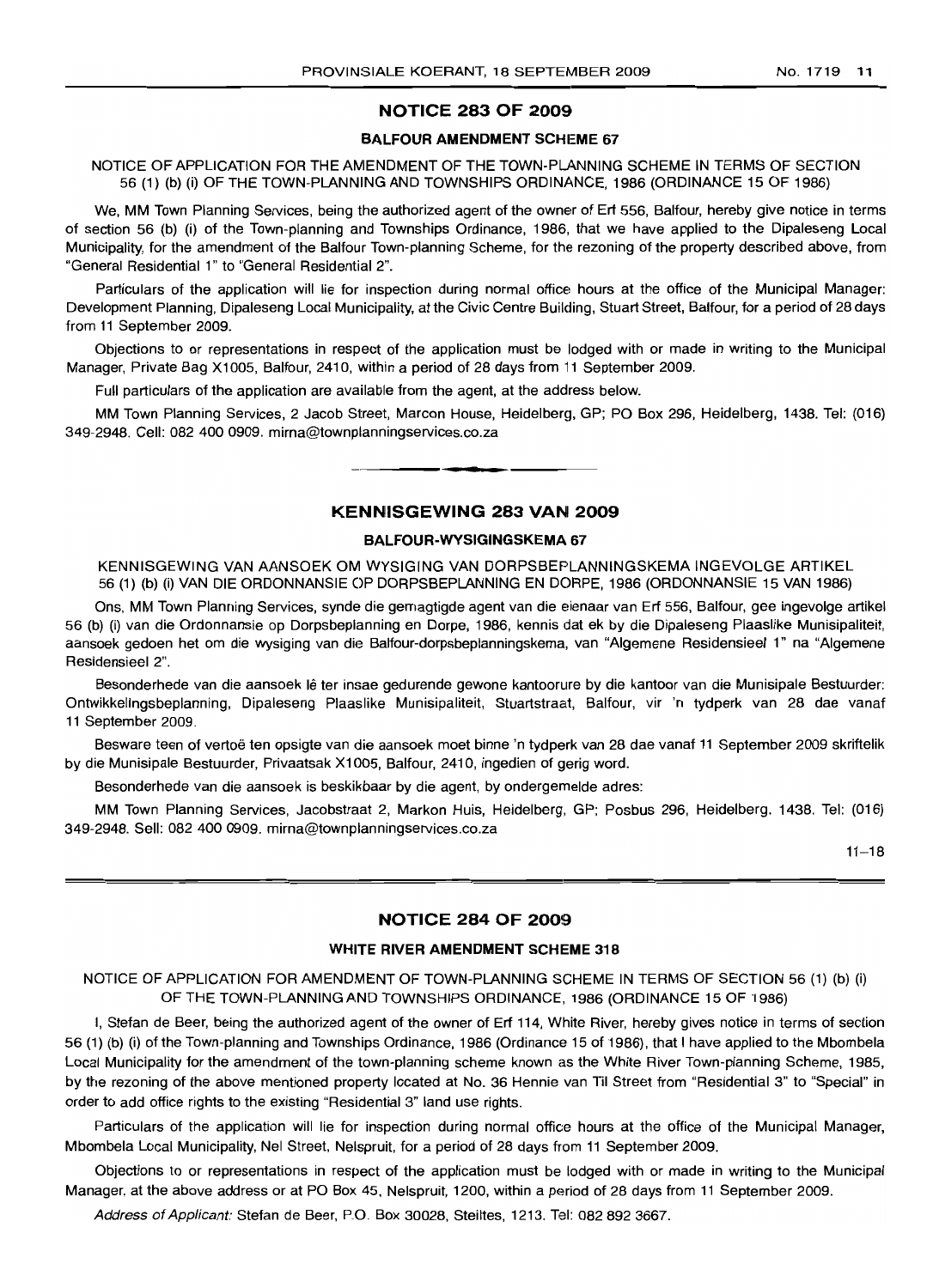#### **KENNISGEWING 284 VAN 2009**

#### **WITRIVIER·WYSIGINGSKEMA 318**

### KENNISGEWING VAN AANSOEK OM WYSIGING VAN DORPSBEPLANNINGSKEMA INGEVOLGE ARTIKEL 56 (1) (b) (i) VAN DIE ORDONNANSIE OP DORPSBEPLANNING EN DORPE, 1986 (ORDONNANSIE 15 VAN 1986)

Ek, Stefan de Beer, synde die gemagtigde agent van die eienaar van Ert 114, Witrivier, gee hiermee ingevolge artikel 56 (1) (b) (i) van die Ordonnansie op Dorpsbeplanning en Dorpe, 1986 (Ordonnansie 15 van 1986), kennis dat ek by die Mbombela Plaaslike Munisipaliteit aansoek gedoen het om die wysiging van die dorpsbeplanningskema bekend as die Witrivier -dorpsbeplanningskema, 1985, deur die hersonering van die eiendom hierbo beskryf gelee te Hennie van Tilstraat 36, vanaf "Residensieel 3" na "Spesiaal" met die doel om kantoorregte by die huidige "Residensieel 3" regte te voeg.

Besonderhede van die aansoek lê ter insae gedurende gewone kantoorure by die kantoor van die Munisipale Bestuurder, Mbombela Plaaslike Munisipaliteit, Nelstraat, Nelspruit, vir 'n periode van 28 dae vanaf 11 September 2009.

Besware teen of vertoe ten opsigte van die aansoek moet binne 'n tydperk van 28 dae vanaf 11 September 2009 skriftelik by bogemelde adres of by die Munisipale Bestuurder by Posbus 45, Nelspruit, 1200, ingedien of gerig word.

Adres van Applikant: Stefan de Beer, Posbus 30028, Steiltes, 1213. Tel: 082 892 3667.

 $11 - 18$ 

#### **NOTICE 285 OF 2009**

#### **DIPALESENG AMENDMENT SCHEME**

NOTICE OF APPLICATION FOR THE AMENDMENT OF TOWN-PLANNING SCHEME IN TERMS OF SECTION 56 (1) (b) (i) OF THE TOWN-PLANNING AND TOWNSHIPS ORDINANCE, 1986 (ORDINANCE 15 OF 1986)

I, Tshepo Malekane, being the authorized agent of the owner of Ert 526, Balfour, hereby give notice in terms of section 56 (1) (b) (i) of the Town-planning and Townships Ordinance, 1986, that I have applied to the Dipaleseng Local Municipality for the amendment of the town-planning scheme known as Balfour Town-planning Scheme, 1979, by the rezoning of the above described property situated on Verdoorn Street from General Residential 1 to General Residential 2 in order to erect eight dwelling units.

Particulars of the application will lie for inspection during normal office hours at the office of the Municipal Manager, Municipal Offices, cnr Joubert and Stuart Street, Balfour, for a period of 28 days from 9 September 2009.

Objections to or representations in respect of the application must be lodged with or made in writing to the Municipal Manager, at the above address or at Private Bag X1005, Balfour, 2410, within a period of 28 days trom 9 September 2009.

Address of agent: PO Box 640, Balfour, 2410. Cell: 079 458 8696.

#### **KENNISGEWING 285 VAN 2009**

**•**

#### **DIPALESENG·WYSIGINGSKEMA**

KENNISGEWING VAN MNSOEK OM WYSIGING VAN DORPSBEPLANNINGSKEMA INGEVOLGE ARTIKEL 56 (1) (b) (i) VAN DIE ORDONNANSIE OP DORPSBEPLANNING EN DORPE, 1986 (ORDONNANSIE 15 VAN 1986)

Ek, Tshepo Malekane, synde die magtigde agent van die eienaar van Ert 526, Balfour, gee ingevolge artikel 56 (1) (b) (i) van die Ordonnansie op Dorpsbeplanning en Dorpe, 1986, kennis dat ek by die Dipaleseng Plaaslike Munisipaliteit aansoek gedoen het om die wysiging van die dorpsbepfanningskema bekend as die Balfour-dorpsbeplanningskema, 1979, deur die hersonering van die eiendom hierbo beskryf, geleë te Verdoornstraat van Algemene Residensieel 1 tot Algemene Residensieel 2 om agt wooneenhede te bou.

Besonderhede van die aansoek lê ter insae gedurende gewone kantoorure by die kantoor van die Munisipale Bestuurder, Munisipale Kantore, h/v Joubert- en Stuartstraat, Balfour, vir 'n tydperk van 28 dae vanaf 9 September 2009.

Besware teen of vertoe ten opsigte van die aansoek moet binne 'n tydperk van 28 dae vanaf 9 September 2009, skriftelik by of tot die Munisipale Bestuurder, by bovermelde adres of by Privaatsak X1005, Balfour, 2410, ingedien of gerig word.

Adres van agent: Posbus 640, Balfour, 2410. Sel: 079 458 8696.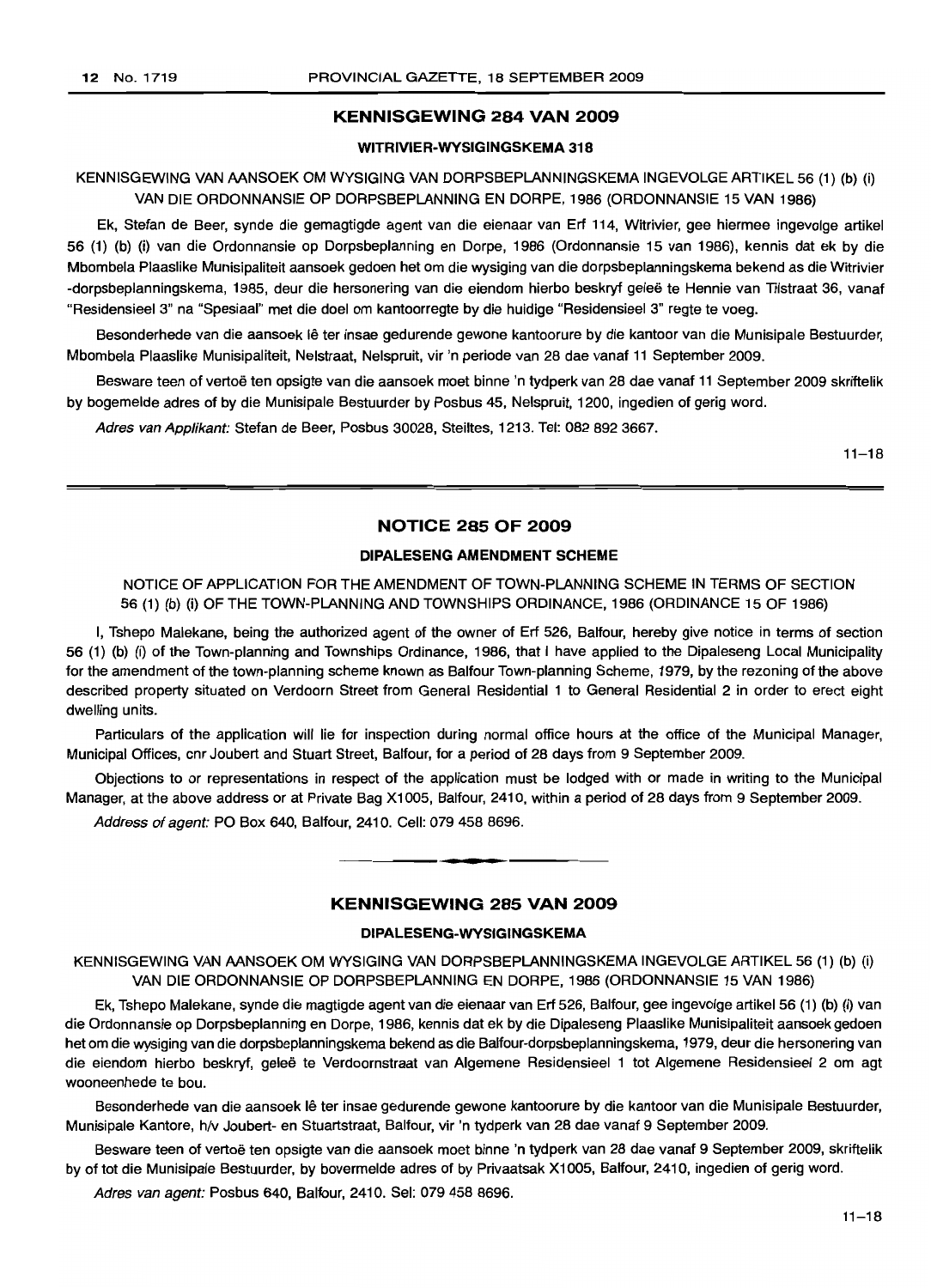#### **NOTICE 286 OF 2009**

#### **DIPALESENG AMENDMENT SCHEME**

NOTICE OF APPLICATION FOR THE AMENDMENT OF TOWN-PLANNING SCHEME IN TERMS OF SECTION 56 (1) (b) (i) OF THE TOWN-PLANNING AND TOWNSHIPS ORDINANCE, 1986 (ORDINANCE 15 OF 1986)

I, Tshepo Malekane, being the authorized agent of the owner of Erf 171, Balfour, hereby give notice in terms of section 56 (1) (b) (i) of the Town-planning and Townships Ordinance, 1986, that I have applied to the Dipaleseng Local Municipality for the amendment of the town-planning scheme known as Balfour Town-planning Scheme, 1979, by the rezoning of above described property, situated on Townsend Street from General Residential 1 to General Residential 2 in order to erect eight dwelling units.

Particulars of the application will lie for inspection during normal office hours at the office of the Municipal Manager, Municipal Offices, cnr Joubert and Stuart Streets, Balfour, for a period of 28 days from 9 September 2009.

Objections to or representations in respect of the application must be lodged with or made in writing to the Municipal Manager, at the above address or at Private Bag X1005, Balfour, 2410, within a period of 28 days from 9 September 2009.

Address of agent: PO Box 640, Balfour, 2410. Cell: 079 458 8696. **.-**

#### **KENNISGEWING 286 VAN 2009**

#### **DIPALESENG-WYSIGINGSKEMA**

KENNISGEWING VAN AANSOEK OM WYSIGING VAN DORPSBEPLANNINGSKEMA INGEVOLGE ARTIKEL 56 (1) (b) (i) VAN DIE ORDONNANSIE OP DORPSBEPLANNING EN DORPE, 1986 (ORDONNANSIE 15 VAN 1986)

Ek, Tshepo Malekane, synde die gemagtigde agent van die eienaar van Erf 171, Balfour, gee ingevolge artikel 56 (1) (b) (i) van die Ordonnansie op Dorpsbeplanning en Dorpe, 1986, kennis dat ek by die Dipaleseng Plaaslike Munisipaliteit aansoek gedoen het om die wysiging van die dorpsbeplanningskema bekend as die, Batfour-dorpsbeplanningskema, 1979, deur die hersonering van die eiendom hierbo beskryf, gelee te Townsendstraat van Algemene Residensieel 1 tot Algemene Residensieel 2 om agt wooneenhede te bou.

Besonderhede van die aansoek lê ter insae gedurende gewone kantoorure by die kantoor van die Munisipale Bestuurder, Munisipale Kantore, h/v Joubert- en Stuartstraat. Balfour, vir 'n tydperk van 28 dae vanaf 9 September 2009.

Besware teen of vertoë ten opsigte van die aansoek moet binne 'n tydperk van 28 dae vanaf 9 September 2009, skriftelik by of tot die Munisipale Bestuurder, by bovermelde adres of by Privaatsak X1005, Balfour, 2410, ingedien of gerig word.

Adres van agent: Posbus 640, Balfour, 2410. Sel: 079 458 8696.

 $11 - 18$ 

#### **NOTICE 287 OF 2009**

#### **DIPALESENG AMENDMENT SCHEME**

NOTICE OF APPLICATION FOR THE AMENDMENT OF TOWN-PLANNING SCHEME IN TERMS OF SECTION 56 (1) (b) (i) OF THE TOWN-PLANNING AND TOWNSHIPS ORDINANCE, 1986 (ORDINANCE 15 OF 1986)

I, Tshepo Malekane, being the authorized agent of the owner of Erf 195, Balfour, hereby give notice in terms of section 56 (1) (b) (i) of the Town-planning and Townships Ordinance, 1986, that I have applied to the Dipaleseng local Municipality for the amendment of the town-planning scheme known as Balfour Town-planning Scheme, 1979, by the rezoning of above described property, situated on Townsend Street from General Residential 1 to General Residential 2 in order to erect eight dwelling units.

Particulars of the application will lie for inspection during normal office hours at the office of the Municipal Manager, Municipal Offices, cnr Joubert and Stuart Streets, Balfour, for a period of 28 days from 9 September 2009.

Objections to or representations in respect of the application must be lodged with or made in writing to the Municipal Manager, at the above address or at Private Bag X1005, Balfour, 2410, within a period of 28 days from 9 September 2009.

Address of agent: PO Box 640, Balfour, 2410. Cell: 079 458 8696. **-.**

#### **KENNISGEWING 287 VAN 2009**

#### **DIPALESENG-WYSIGINGSKEMA**

KENNISGEWING VAN AANSOEK OM WYSIGING VAN DORPSBEPLANNINGSKEMA INGEVOLGE ARTIKEL 56 (1) (b) (i) VAN DIE ORDONNANSIE OP DORPSBEPLANNING EN DORPE, 1986 (ORDONNANSIE 15 VAN 1986)

Ek, Tshepo Malekane, synde die gemagtigde agent van die eienaar van Erf 195, Balfour, gee ingevolge artikel 56 (1) (b) (i) van die Ordonnansie op Dorpsbeplanning en Dorpe, 1986, kennis dat ek by die Dipaleseng Plaaslike Munisipaliteit aansoek gedoen het om die wysiging van die dorpsbeplanningskema bekend as die Batfour-dorpsbeplanningskema, 1979, deur die hersonering van die eiendom hierbo beskryf, qelee te Townsendstraat van Alqernene Residensieel 1 tot Aigemene Residensieel 2 om agt wooneenhede te bou.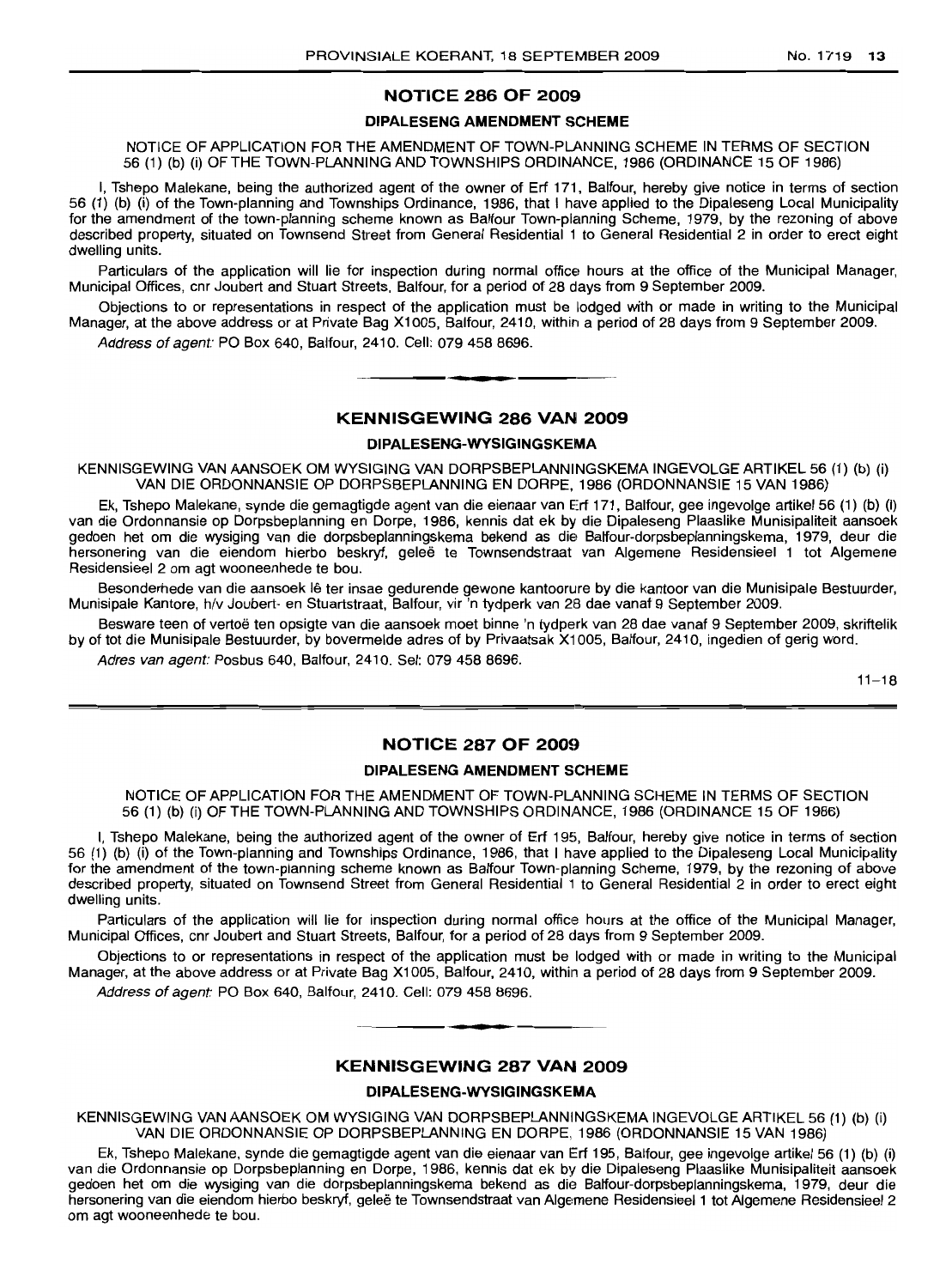Besonderhede van die aansoek lê ter insae gedurende gewone kantoorure by die kantoor van die Munisipale Bestuurder, Munisipale Kantore, h/v Joubert- en Stuartstraat, Balfour, vir 'n tydperk van 28 dae vanaf 9 September 2009.

Besware teen of vertoe ten opsigte van die aansoek moet binne 'n tydperk van 28 dae vanaf 9 September 2009, skriftelik by of tot die Munisipale Bestuurder, by bovermelde adres of by Privaatsak X1005, Balfour, 2410, ingedien of gerig word.

Adres van agent: Posbus 640, Balfour, 2410, Sel: 079 458 8696.

 $11 - 18$ 

#### **NOTICE 288 OF 2009**

#### **DIPALESENG AMENDMENT SCHEME**

NOTICE OF APPLICATION FOR THE AMENDMENT OF TOWN-PLANNING SCHEME IN TERMS OF SECTION 56 (1) (b) (i) OF THE TOWN-PLANNING AND TOWNSHIPS ORDINANCE, 1986 (ORDINANCE 15 OF 1986)

I, Tshepo Malekane, being the authorized agent of the owner of Erf 215, Balfour, hereby give notice in terms of section 56 (1) (b) (i) of the Town-planning and Townships Ordinance, 1986, that I have applied to the Dipaleseng Local Municipality for the amendment of the town-planning scheme known as Balfour Town-planning Scheme, 1979, by the rezoning of above described property, situated on Townsend Street from General Residential 1 to General Residential 2 in order to erect eight dwelling units.

Particulars of the application will lie for inspection during normal office hours at the office of the Municipal Manager, Municipal Offices, onr Joubert and Stuart Streets, Balfour, for a period of 28 days from 9 September 2009.

Objections to or representations in respect of the application must be lodged with or made in writing to the Municipal Manager, at the above address or at Private Bag X1005, Balfour, 2410, within a period of 28 days from 9 September 2009.

Address of agent: PO Box 640, Balfour, 2410. Cell: 079 458 8696.

#### **KENNISGEWING 288 VAN 2009**

**•**

#### **DIPALESENG-WYSIGINGSKEMA**

KENNISGEWING VAN AANSOEK OM WYSIGING VAN DORPSBEPLANNINGSKEMA INGEVOLGE ARTIKEL 56 (1) (b) (i) VAN DIE ORDONNANSIE OP DORPSBEPLANNING EN DORPE, 1986 (ORDONNANSIE 15 VAN 1986)

Ek, Tshepo Malekane, synde die gemagtigde agent van die eienaar van Erf 215, Balfour, gee ingevolge artikel 56 (1) (b) (i) van die Ordonnansie op Dorpsbeplanning en Dorpe, 1986, kennis dat ek by die Dipaleseng Plaaslike Munisipaliteit aansoek gedoen het om die wysiging van die dorpsbeplanningskema bekend as die Balfour-dorpsbeplanningskema, 1979, deur die hersonering van die eiendom hierbo beskryf, geleë te Townsendstraat van Algemene Residensieel 1 tot Algemene Residensieel 2 om agt wooneenhede te bou.

Besonderhede van die aansoek lê ter insae gedurende gewone kantoorure by die kantoor van die Munisipale Bestuurder, Munisipale Kantore, h/v Joubert- en Stuartstraat, Balfour, vir 'n tydperk van 28 dae vanaf 9 September 2009.

Besware teen of vertoë ten opsigte van die aansoek moet binne 'n tydperk van 28 dae vanaf 9 September 2009, skriftelik by of tot die Munisipale Bestuurder, by bovermelde adres of by Privaatsak X1005, Balfour, 2410, ingedien of gerig word.

Adres van agent: Posbus 640, Balfour, 2410. Sel: 079 458 8696.

 $11 - 18$ 

#### **NOTICE 289 OF 2009**

#### **DIPALESENG AMENDMENT SCHEME**

NOTICE OF APPLICATION FOR THE AMENDMENT OF TOWN-PLANNING SCHEME IN TERMS OF SECTION 56 (1) (b) (i) OF THE TOWN-PLANNING AND TOWNSHIPS ORDINANCE (ORDINANCE 15 OF 1986)

I, Tshepo Malekane, being the authorized agent of the owner of Erf 218, Balfour, hereby give notice in terms of section 56 (1) (b) (i) of the Town-planning and Townships Ordinance, 1986, that I have applied to the Dipaleseng Local Municipality for the amendment of the town-planning scheme known as Balfour Town-planning Scheme, 1979, by the rezoning of above described property, situated on Townsend Street from General Residential 1 to General Residential 2 in order to erect eight dwelling units.

Particulars of the application will lie for inspection during normal office hours at the office of the Municipal Manager, Municipal Offices, cnr Joubert and Stuart Streets, Balfour, for a period of 28 days from 9 September 2009.

Objections to or representations in respect of the application must be lodged with or made in writing to the Municipal Manager at the above address or at Private Bag X1005, Balfour, 2410, within a period of 28 days from 9 September 2009.

Address of agent: PO Box 640, Balfour, 2410. Cell: 079 458 8696.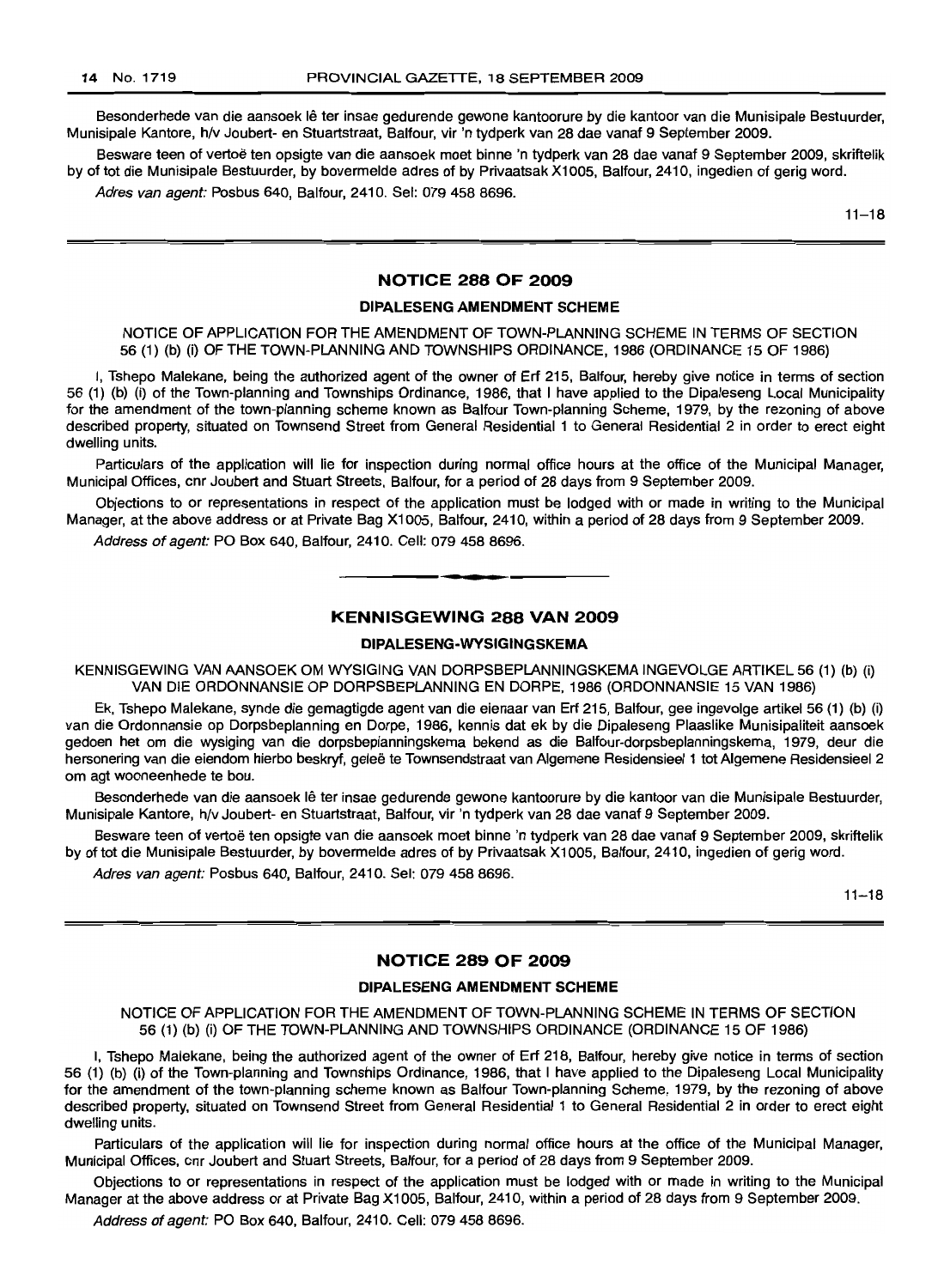#### **KENNISGEWING 289 VAN 2009**

#### **DIPALESENG-WYSIGINGSKEMA**

KENNISGEWING VAN AANSOEK OM WYSIGING VAN DORPSBEPLANN'INGSKEMA INGEVOLGE ARTIKEL 56 (1) (b) (i) VAN DIE ORDONNANSIE OP DORPSBEPLANNING EN DORPE, 1986 (ORDONNANSIE 15 VAN 1986)

Ek, Tshepo Malekane, synde die gemagtigde agent van die eienaar van Erf 218, Balfour, gee ingevolge artikel 56 (1) (b) (i) van die Ordonnansie op Dorpsbeplanning en Dorpe, 1986, kennis dat ek by die Dipaleseng Plaaslike Munisipaliteit aansoek gedoen het om die wysiging van die dorpsbeplanningskema, bekend as die Balfour-dorpsbeplanningskema, 1979, deur die hersonering van die eiendom hierbo beskryf, gelee te Townsendstraat van Aigemene Residensieel 1 tot Aigemene Residensieel 2 om agt wooneenhede te bou.

Besonderhede van die aansoek lê ter insae gedurende gewone kantoorure by die kantoor van die Munisipale Bestuurder, Munisipale Kantore, h/v Joubert- en Stuartstraat, Balfour, vir 'n tydperk van 28 dae vanaf 9 September 2009.

Besware teen of vertoë ten opsigte van die aansoek moet binne 'n tydperk van 28 dae vanaf 9 September 2009. skriftelik by of tot die Munisipale Bestuurder, by bovermelde adres of by Privaatsak X1005, Balfour, 2410, ingedien of gerig word.

Adres van agent: Posbus 640, Balfour, 2410, Sel: 079 458 8696.

 $11 - 18$ 

### **NOTICE 290 OF 200!9**

#### **DIPALESENG AMENDMENT SCHEME**

NOTICE OF APPLICATION FOR THE AMENDMENT OF TOWN-PLANNING SCHEME IN TERMS OF SECTION 56 (1) (b) (i) OF THE TOWN-PLANNING AND TOWNSHIPS ORDINANCE, 1986 (ORDINANCE 15 OF 1986)

I, Tshepo Malekane, being the authorized agent of the owner of Erf 242, Balfour, hereby give notice in terms of section 56 (1) (b) (i) of the Town-planning and Townships Ordinance, 1986, that I have applied to the Dipaleseng Local Municipality for the amendment of the town-planning scheme known as Balfour Town-planning Scheme, 1979, by the rezoning of above described property, situated on Townsend Street from General Residential 1 to General Residential 2 in order to erect eight dwelling units.

Particulars of the application will lie for inspection during normal office hours at the office of the Municipal Manager, Municipal Offices, em Joubert and Stuart Street, Balfour, for a period of 28 days from 9 September 2009.

Objections to or representations in respect of the application must be lodged with or made in writing to the Municipal Manager, at the above address or at Private Bag X1005, Balfour, 2410, within a period of 28 days from 9 September 2009.

Address of agent: PO Box 640, Balfour, 2410. Cell: 079 458 8696.

### **KENNISGEWING 290 VAN 2009**

**• •**

#### DIPALESENG-WYSIGINGSKEMA

KENNISGEWING VAN AANSOEK OM WYSIGING VAN DORPSBEPLANNINGSKEMA INGEVOLGE ARTIKEL 56 (1) (b) (i) VAN DIE ORDONNANSIE OP DORPSBEPLANNING EN DORPE, 1986 (ORDONNANSIE 15 VAN 1986)

Ek, Tshepo Malekane, synde die gemagtigde agent van die eienaar van Erf 242, Balfour, gee ingevolge artikel 56 (1) (b) (i) van die Ordonnansie op Dorpsbeplanning en Dorpe, 1986, kennis dat ek by die Dipaleseng Plaaslike Munisipaliteit aansoek gedoen het om die wysiging van die dorpsbeplanningskema bekend as die Balfour-dorpsbeplanningskema, 1979, deur die hersonering van die eiendom hierbo beskryf, geleë te Townsendstraat van Algemene Residensieel 1 tot Algemene Residensieel 2 om agt wooneenhede te bou.

Besonderhede van die aansoek lê ter insae gedurende gewone kantoorure by die kantoor van die Munisipale Bestuurder, Munisipale Kantore, h/v Joubert- en Stuartstraat, Balfour, vir 'n tydperk van 28 dae vanaf 9 September 2009.

Besware teen of vertoe ten opsigte van die aansoek moet binne 'n tydperk van 28 dae vanaf 9 September 2009, skriftelik by of tot die Munisipale Bestuurder, by bovermelde adres of by Privaatsak X1005, Balfour, 2410, ingedien of gerig word.

Adres van agent: Posbus 640, Balfour, 2410. Sel: 079 458 8696.

 $11 - 18$ 

#### **NOTICE 291 OF 2009**

#### **DIPALESENG AMENDMENT SCHEME**

NOTICE OF APPLICATION FOR THE AMENDMENT OF TOWN-PLANNING SCHEME IN TERMS OF SECTION 56 (1) (b) (i) OF THE TOWN-PLANNING AND TOWNSHIPS ORDINANCE, 1986 (ORDINANCE 15 OF 1986)

I, Tshepo Malekane, being the authorized agent of the owner of Erf 337, Balfour, hereby give notice in terms of section 56 (1) (b) (i) of the Town-planning and Townships Ordinance, 1986, that I have applied to the Dipaleseng Local Municipality for the amendment of the town-planning scheme known as Balfour Town-planning Scheme, 1979, by the rezoning of above described property, situated on West Street from General Residential 1 to General Residential 2 in order to erect eight dwelling units.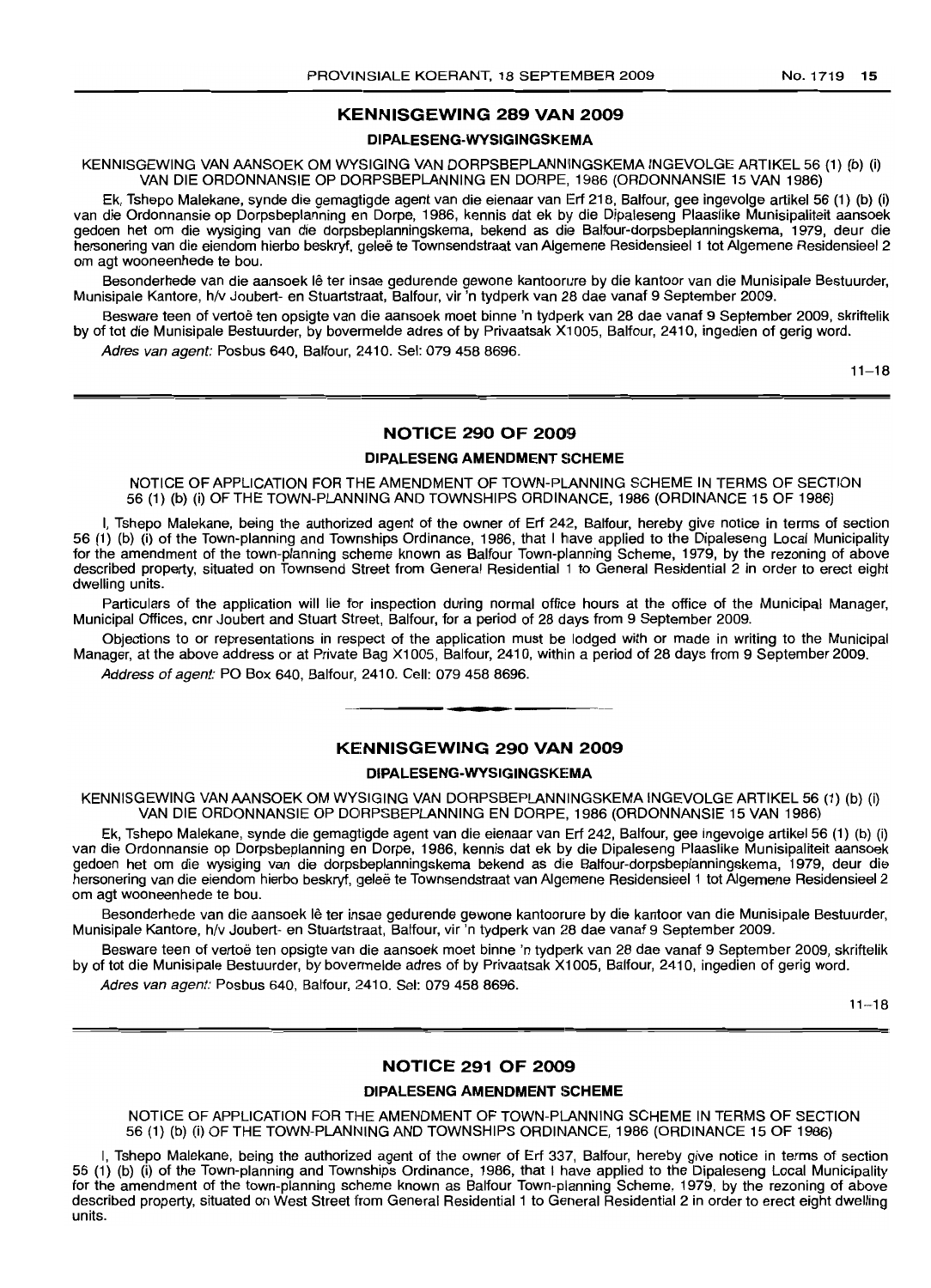Particulars of the application will lie for inspection during normal office hours at the office of the Municipal Manager, Municipal Offices, cnr Joubert and Stuart Street, Balfour, for a period of 28 days from 9 September 2009.

Objections to or representations in respect of the application must be lodged with or made in writing to the Municipal Manager, at the above address or at Private Bag X1005, Balfour, 2410, within a period of 28 days from 9 September 2009.

Address of agent: PO Box 640, Balfour, 2410. Cell: 079 458 8696.

#### **KENNISGEWING 291 VAN 2009**

**• I**

#### **DIPALESENG-WYSIGINGSKEMA**

KENNISGEWING VAN AANSOEK OM WYSIGING VAN DORPSBEPLANNINGSKEMA INGEVOLGE ARTIKEL 56 (1) (b) (i) VAN DIE ORDONNANSIE OP DORPSBEPLANNING EN DORPE, 1986 (ORDONNANSIE 15 VAN 1986)

Ek, Tshepo Malekane, synde die gemagtigde agent van die eienaar van Erf 337, Balfour, gee ingevolge artikel 56 (1) (b) (i) van die Ordonnansie op Dorpsbeplanning en Dorpe, 1986, kennis dat ek by die Dipaleseng Plaaslike Munisipaliteit aansoek gedoen het om die wysiging van die dorpsbeplanningskema bekend as die Balfour-dorpsbeplanningskema, 1979, deur die hersonering van die eiendom hierbo beskryf, geleë te Weststraat van Algemene Residensieel 1 tot Algemene Residensieel 2 om agt wooneenhede te bou.

Besonderhede van die aansoek lê ter insae gedurende gewone kantoorure by die kantoor van die Munisipale Bestuurder, Munisipale Kantore, h/v Joubert- en Stuartstraat, Balfour, vir 'n tydperk van 28 dae vanaf 9 September 2009.

Besware teen of vertoe ten opsigte van die aansoek moet binne 'n tydperk van 28 dae vanaf 9 September 2009, skriftelik by of tot die Munisipale Bestuurder, by bovermelde adres of by Privaatsak X1005, Balfour, 2410, ingedien of gerig word.

Adres van agent: Posbus 640, Balfour, 2410. Sel: 079 458 8696.

 $11 - 18$ 

#### **NOTICE 292 OF 2009**

#### **DIPALESENG AMENDMENT SCHEME**

NOTICE OF APPLICATION FOR THE AMENDMENT OF TOWN-PLANNING IN TERMS OF SECTION 56 (1) (b) (i) OF THE TOWN-PLANNING AND TOWNSHIPS ORDINANCE, 1986 (ORDINANCE 15 OF 1986)

I, Tshepo Malekane, being the authorized agent of the owner of Erf 954, Balfour, hereby give notice in terms of section 56 (1) (b) (i) of the Town-planning and Townships Ordinance, 1986, that I have applied to the Dipaleseng Local Municipality for the amendment of the town-planning scheme known as Balfour Town-planning Scheme, 1979, by the rezoning of above described property, situated on Townsend Street from General Residential 1 to Special Business 1 in order to erect eight business dwelling units.

Particulars of the application will lie for inspection during normal office hours at the office of the Municipal Manager, Municipal Offices, cnr Joubert and Stuart Street, Balfour, for a period of 28 days from 9 September 2009.

Objections to or representations in respect of the application must be lodged to with or made in writing to the Municipal Manager, at the above address or at Private Bag X1005, Balfour, 2410, within a period of 28 days from 9 September 2009.

Address of agent: PO Box 640, Balfour, 2410, Cell: 079 458 8696.

#### **KENNISGEWING 292 VAN 2009**

**-**

#### **DIPALESENG-WYSIGINGSKEMA**

KENNISGEWING VAN AANSOEK OM WYSIGING VAN DORPSBEPLANNINGSKEMA INGEVOLGE ARTIKEL 56 (1) (b) (i) VAN DIE ORDONNANSIE OP DORPSBEPLANNING EN DORPE, 1986 (ORDONNANSIE 15 VAN 1986)

Ek, Tshepo Malekane, synde die gemagtigde agent van die eienaar van Erf 954, Balfour, gee ingevolge artikel 56 (1) (b) (i) van die Ordonnansie op Dorpsbeplanning en Dorpe, 1986, kennis dat ek by die Dipaleseng Plaaslike Munisipaliteit aansoek gedoen het om die wysiging van die dorpsbeplanningskema bekend as die Balfour-dorpsbeplanningskema, 1979, deur die hersonering van die eiendom hierbo beskryf, geleë te Townsendstraat van Algemene Residensieel 1 tot Spesiale Besigheid 1 om agt besigheideenhede te bou.

Besonderhede van die aansoek lê ter insae gedurende gewone kantoorure by die kantoor van die Munisipale Bestuurder, Munisipale Kantore, h/v Joubert- en Stuartstraat, Balfour, vir 'n tydperk van 28 dae vanaf 9 September 2009.

Besware teen of vertoe ten opsigte van die aansoek moet binne 'n tydperk van 28 dae vanaf 9 September 2009, skriftelik by of tot die Munisipale Bestuurder, by bovermelde adres of by Privaatsak X1005, Balfour, 2410, ingedien of gerig word.

Adres van agent: Posbus 640, Balfour, 2410. Sel: 079 458 8696.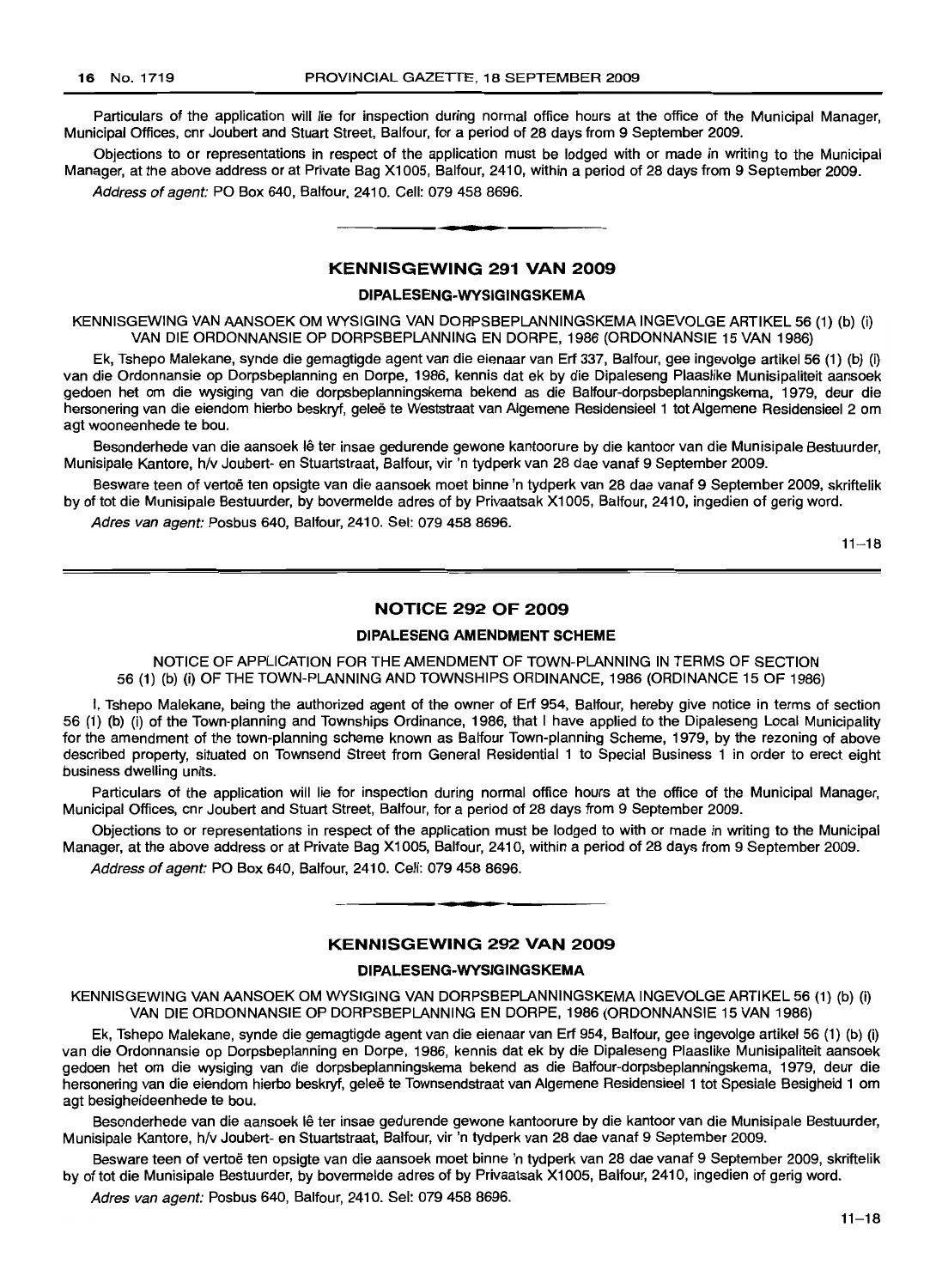#### **NOTICE 293 OF 2009**

#### NOTICE OF APPLICATION FOR TOWNSHIP ESTABLISHMENT

NOTICE OF APPLICATION FOR THE ESTABLISHMENT OF A TOWNSHIP IN TERMS OF CHAPTER III, SECTION 96 OF THE TOWN-PLANNING AND TOWNSHIPS ORDINANCE, 1986 (ORDINANCE 15 OF 1986)

We, Sisonke Development Planners, hereby give notice in terms of section 69 (6) (a) of the Town-planning and Townships Ordinance, 1986 (Ordinance 15 of 1986), that we have applied to the Umjindi Local Municipality for the establishment of the township Kwamadakwa-Nlovu on a Portion of Portion 15 of the farm Oorschot 692-JU, as set out in the annexure.

The erven, numbering in total approximately 414 erven, will consist of a mix of Residential, Business, Community Facility, Municipal and Public Open Spaces.

The intention of the township establishment is to formalize the existing "informal" settlement, generally referred to as Kwamadakwa-Ndlovu. It is estimated that the settlement currently consists of 414 stands, however, the number may be exceeded in accordance with the current settlement and/or the need to provide additional erven for further settlement.

Further particulars of the township will lie for inspection during normal office hours at the office of the Municipal Manager, Department Civil Services, Second Floor, Umjindi Civic Center, corner General and De Villiers Streets, Barberton, for a period of 28 days from 4 September 2009.

Objections to or representations in respect of the township must be lodged with or made in writing to the Municipal Manager at the abve address or PO Box 33, Barberton, 1300, within a period of 28 days from 4 September 2009.

#### **ANNEXURE**

Name of town: **Kwamadakwa-Ndlovu.**

Total number of erven: 414. Land uses: Residential-401 erven; Business-3 erven; Municipal---1 erf; Institutional-4 erven; Public Open Space-5 erwe.

The application property is situated approximately 7 km north-west of Barberton and 3 km north-west of the Barberton Maximum Security Correctional Facility.

Address of agent: Sisonke Development Planners, P.O. Box 2446, Nelspruit, 1200. Tel: (013) 755-4572. Fax: (013) 755-2803.

**• •**

#### **KENNISGEWING 293 VAN 2009**

#### KENNISGEWING VAN AANSOEK OM DORPSTIGTING

KENNISGEWING VAN DIE AANSOEK OM DORPSTIGTING INGEVOLGE HOOFSTUK III, ARTIKEL 96 VAN DIE DORPSTIGTING EN DORPE ORDONNANSIE, 1986 (ORDONNANSIE 15 VAN 1986)

Ons, Sisonke Development Planners, gee hiermee ingevolge artikel 69 (6) (a) van die Ordonnansie op Dorpsbeplanning en Dorpe, 1986 (Ordonnansie 15 van 1986), kennis dat ons by die Umjindi Plaaslike Munisipaliteit aansoek gedoen het om die dorpsgebied Kwamadakwa-Nlovu op 'n Gedeelte van Gedeelte 15 van die plaas Oorschot 692-JU te stig, soos vermeld in die Bylae.

Die erwe, in getal ongeveer 414, sal bestaan uit 'n verskeidenheid van Residensiele, Besigheid, Gemeenskapsfasiliteit, Munisipaal en Openbare Oop Ruimte erwe.

Die doel van die dorpstigting is om die bestaande "informele" nedersetting, algemeen bekend as Kwamadakwa-Nlovu, te formaliseer. Oit word geskat dat die nedersetting huidiglik uit 414 erwe bestaan, maar die getal mag oorskry word in ooreenstemming met die bestaande hoeveelheid erwe en/of die behoefte om meer erwe te skep vir toekomstige huisvesting.

Nadere besonderhede van die dorp Iê ter insae gedurende gewone kantoorure by die kantoor van die Munisipale Bestuurder, Departement Siviele Dienste, Tweede Vloer, Umjindi Burgersentrum, hoek van Generaal- en De Villiersstraat, Barberton, vir 'n tydperk van 28 dae vanaf 4 September 2009.

Besware teen of vertoë ten opsigte van die dorp moet skriftelik by of tot die Munisipale Bestuurder by bovermelde adres of Posbus 33, Barberton, 1300, binne 'n tydperk van 28 dae vanaf 4 September 2009 ingedien of gerig word.

#### **BYLAE**

Naam van dorp: **Kwamadakwa-Ndlovu.**

Aantal erwe in dorp: 414.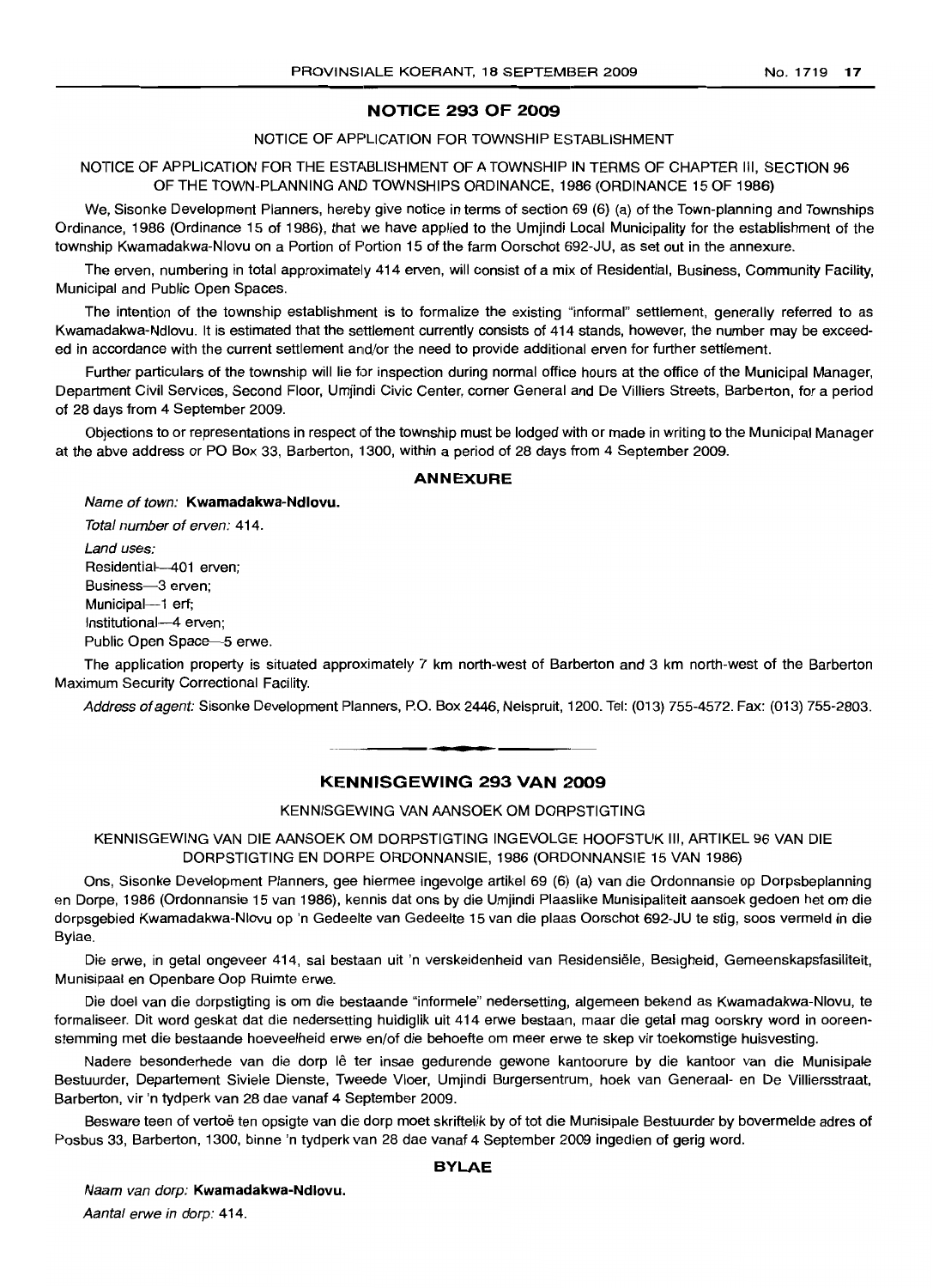Grondgebruik: Residensieel--401 erwe: Besigheid-3 erwe; Inrigting-4 erwe; Munisipaal-1 erf: Publieke Oop Ruimte-5 erwe.

Die aansoekperseel is geleë ongeveer 7 km noordwes van Barberton en 3 km noordwes van die Barberton Maximumsekuriteit Gevangenis.

Adres van applikant: Sisonke Development Planners, Posbus 72446, Nelspruit, 1200. Tel: (013) 755-4572. Faks: (013) 755-2803.

 $11 - 18$ 

### **NOTICE 294 OF 2009**

NOTICE OF APPLICATION FOR TOWNSHIP ESTABLISHMENT

NOTICE OF APPLICATION FOR THE ESTABLISHMENT OF A TOWNSHIP IN TERMS OF CHAPTER III, SECTION 96 OF THE TOWN-PLANNING AND TOWNSHIPS ORDINANCE, 1986 (ORDINANCE 15 OF 1986)

We, Sisonke Development Planners, hereby give notice in terms of section 69 (6) (a) of the Town-planning and Townships Ordinance, 1986 (Ordinance 15 of 1986), that we have applied to the Umjindi Local Municipality for the establishment of the township Emjindini Trust on portions of the Remainder and Portion 3 of the farm Sassenheim 695-JT, as set out in the Annexure.

The erven, numbering in total approximately 1301 erven, will consist of a mix of Residential, Business, Community Facility and Public Open Spaces.

The intention of the township establishment is to formalize the existing "informal" settlement, generally referred to as Emjindini Trust. It is estimated that the settlement currently consists of 1301 stands, however, the number may be exceeded in accordance with the current settlement and/or the need to provide additional erven for further settlement.

Further particulars of the township will lie for inspection during normal office hours at the office of the Municipal Manager, Department Civil Services, Second Floor, Umjindi Civic Center, corner General and De Villiers Streets, Barberton, for a period of 28 days from 11 September 2009.

Objections to or representations in respect of the township must be lodged with or made in writing to the Municipal Manager at the above address or PO Box 33, Barberton, 1300, within a period of 28 days from 11 September 2009.

#### **ANNEXURE**

Name of town: **Kwamadakwa-Ndlovu.**

Total number of erven: 1301.

Land uses: Residential-1275 erven; Business-3 erven; Special-1 erf; Institutional-7 erven; Public Open Space-15 erven.

The application property is situated approximately 10 km north-west of Barberton and 6 km north-west of the Barberton Maximum Security Correctional Facility.

Address of agent: Sisonke Development Planners, P.O. Box 2446, Nelspruit, 1200. Tel: (013) 755-4572. Fax: (013) 755-2803.

#### **KENNISGEWING 294 VAN 2009**

<sup>E</sup> **••**

KENN/SGEWING VAN AANSOEK OM DORPSTIGTING

KENNISGEWING VAN DIE AANSOEK OM DORPSTIGTING INGEVOLGE HOOFSTUK III, ARTIKEL 96 VAN DIE DORPSTIGTING EN DORPE ORDONNANSIE, 1986 (ORDONNANSIE 15 VAN 1986)

Ons, Sisonke Development Planners, gee hiermee ingevolge artikel 69 (6) (a) van die Ordonnansie op Dorpsbeplanning en Darpe, 1986 (Ordonnansie 15 van 1986), kennis dat ons by die Umjindi Plaaslike Munisipaliteit aansoek gedoen het om die dorpsgebied Emjindini Trust op gedeeltes van die Restant en Gedeelte 3 van die plaas Sassenheim 695-JT te stig, soos vermeld in die Bylae.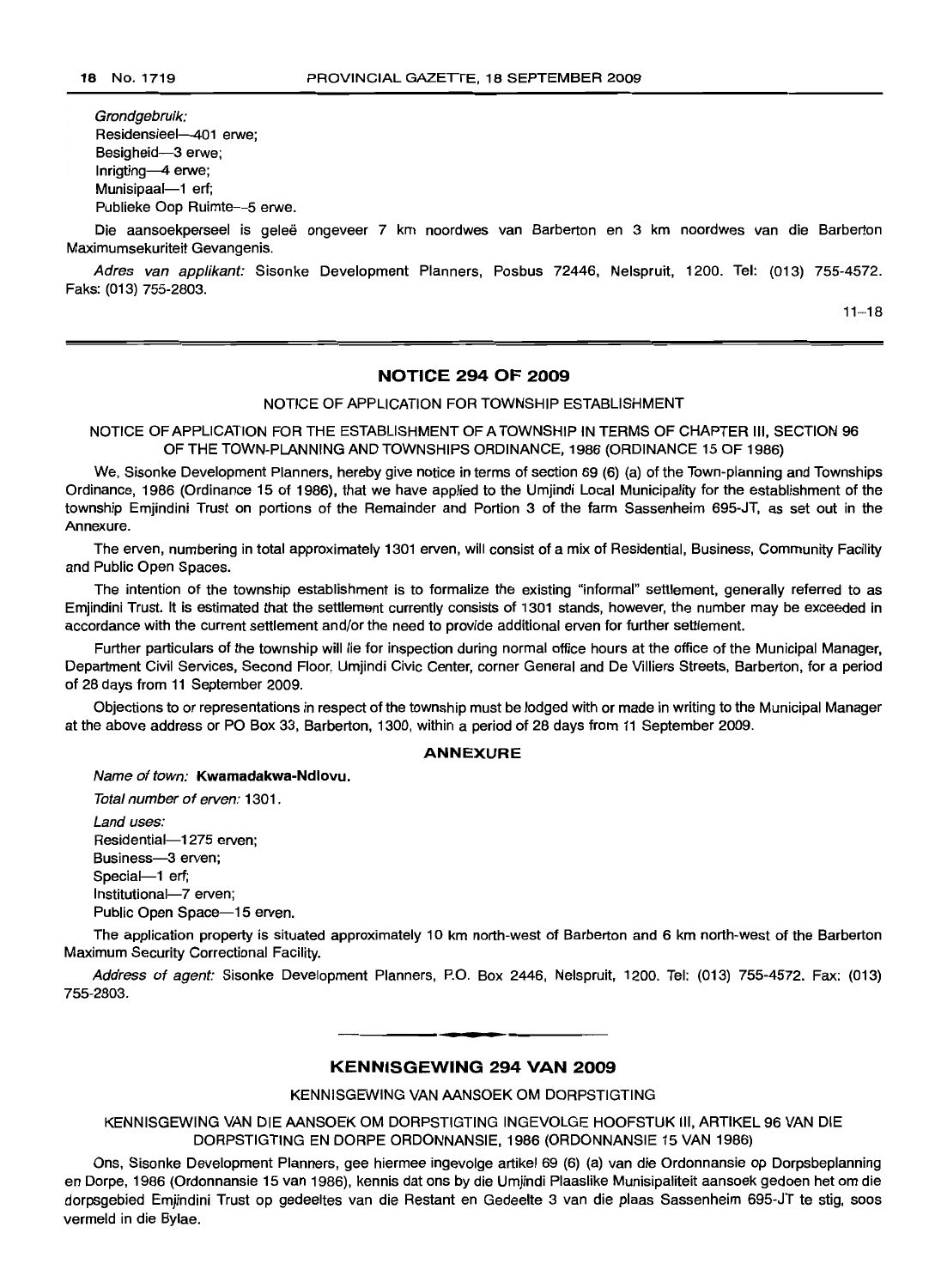Die erwe, in getal ongeveer 1301, sal bestaan uit 'n verskeidenheid van Hesidensiele, Besigheid, Gemeenskapsfasiliteit en Openbare Oop Ruimte erwe.

Die doel van die dorpstigting is om die bestaande "informele" nedersetting, algemeen bekend as Emjindini Trust, te formaliseer. Dit word geskat dat die nedersetting huidiglik uit 1301 erwe bestaan, maar die getal mag oorskry word in ooreenstemming met die bestaande hoeveelheid erwe en/of die behoefte om meer erwe te skep vir toekomstige huisvesting.

Nadere besonderhede van die dorp lê ter insae gedurende gewone kantoorure by die kantoor van die Munisipale Bestuurder, Departement Siviele Dienste, Tweede Vloer, Umjindi Burgersentrum, hoek van Generaal- en De Villiersstraat, Barberton, vir 'n tydperk van 28 dae vanaf 11 September 2009.

Besware teen of vertoë ten opsigte van die dorp moet skriftelik by of tot die Munisipale Bestuurder by bovermelde adres of Posbus 33, Barberton, 1300, binne 'n tydperk van 28 dae vanaf 11 September 2009 ingedien of gerig word.

#### **BYLAE**

Naam van dorp: **Emjindini** Trust.

Aantal erwe in dorp: 1301. Grondgebruik:

Residensieel-1 275 erwe; Besigheid-3 erwe; Inrigting-7 erwe; Spesiaal-1 erf; Publieke Oop Ruimte-15 erwe.

Die aansoekperseel is gelee ongeveer 10 km noordwes van Barberton en 6 km noordwes van die Barberton Maksimumsekuriteit Gevangenis.

Adres van appiikant: Sisonke Development Planners, Posbus 72446, Nelspruit, 1200. Tel: (013) 755-4572. Faks: (013) 755-2803.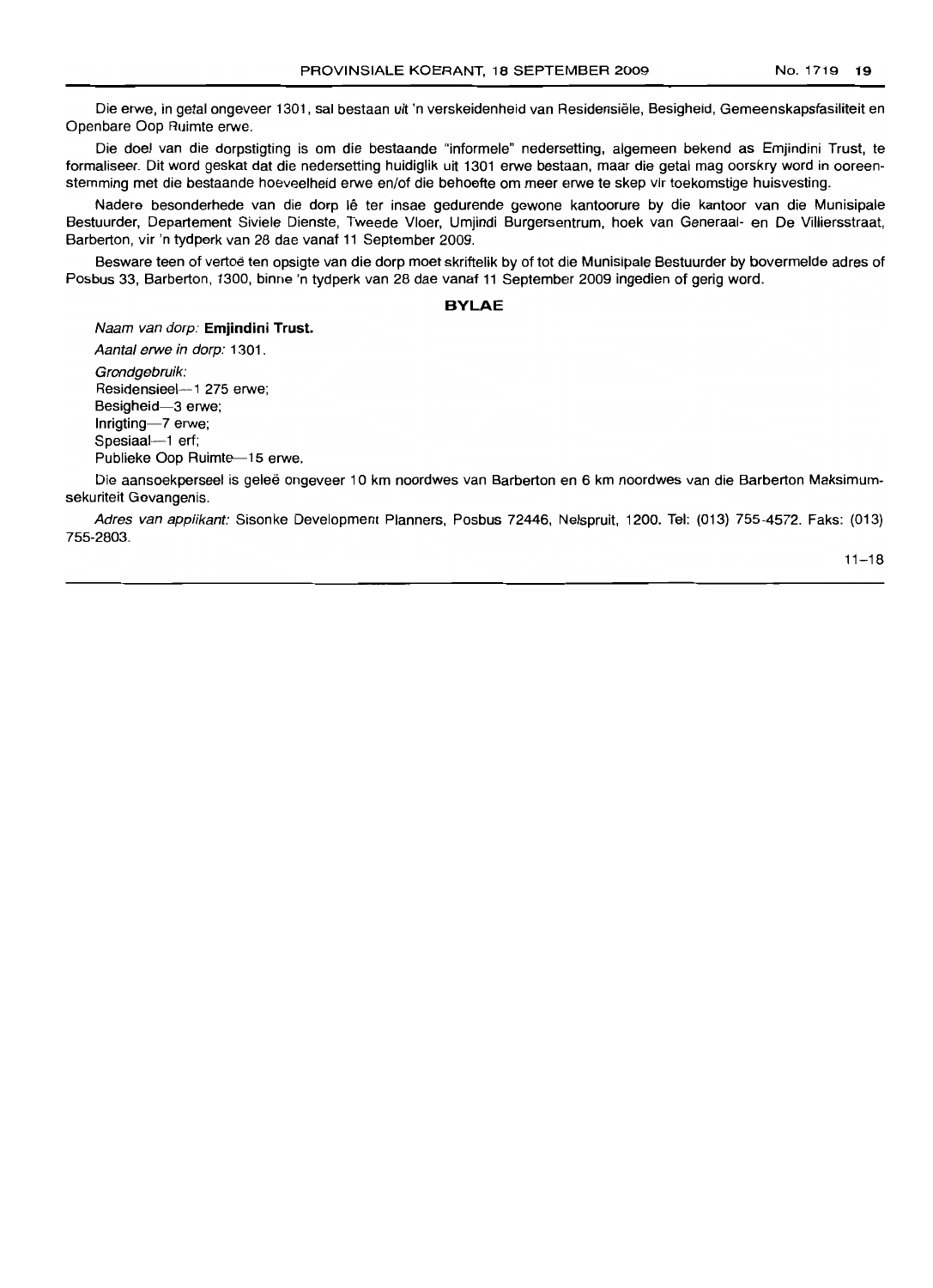#### **N01"ICE 295 OF 2009**

[Regulation 21(10) of the Development Facilitation Regulations in terms of the DFA, 1995]

#### **NOTICE OF LAND DEVELOPMENT AREA APPLICATION**

Stefan de Beer Town & Regional Planner (Applicant), has lodged an application for the establishment of a land development area in terms of the Development Facilitation Act, 1995.

The application is for the development of the following land:

Holding 94 White River Agricultural Holdings Extension 2 - in extent 4,2411 ha; Portion 20 (a portion of portion 1) of the farm Katoen 278 JT  $-$  in extent 3,6374 Ha; Portion 43 (a portion of portion 2) of the farm Katoen 278 JT  $-$  in extent 1,3336 Ha; Portion 46 (a portion of portion 2) of the farm Katoen 278  $JT - in$  extent 1,7573 Ha; Portion 47 (a portion of portion 2) of the farm Katoen 278 JT - in extent 1,7347 Ha; The Development will consist of the following:

- Approximately 102 residential erven, within 5 separate land development areas, ranging in size from approximately 500  $m^2$  to 1 500  $m^2$ , and various other land uses related to a residential town;
- Controlled security entrance procedures at the entrances to the development;
- The Mpumalanga Development Tribunal is requested to suspend the obsolete restrictive conditions in the title deeds of the relevant properties as described in the conveyancing report, in terms of Section 33(2)(d) of the Development Facilitation Act, 1995 (Act No. 67 of 1995), specifically conditions C. (a) - (i) in deed T57845/90, being Holding 94, White River Agricultural Holdings Ext 2, J.U.
- The Mpumalanga Development Tribunal is requested to suspend the provisions and application of The. Subdivision of Land Ordinance, 1986 (Ordinance No. 20 of 1986), pertaining to the subdivision of holding 94 i.t.o. section  $33(2)(j)(iv)$  of the Development Facilitation Act, 1995 (Act No. 67 of 1995).
- The Mpumalanga Development Tribunal is requested to suspend the provisions and application of The Agricultural Holdings (Transvaal) Registration Act, 1919, pertaining to the subdivision of Holding 94 as well as the type of land use i.t.o. section  $33(2)(j)(iv)$  as well as section 33(2)(*j*)(vi) of the Development Facilitation Act, 1995 (Act No. 67 of 1995).
- The Mpumalanga Development Tribunal is requested to grant consent for excising Holding 94 in order to convert it's status to make the property legally suitable to be developed in erven smaller than 8565 sq.m in terms of section  $33(2)(j)(vi)$  of the Development Facilitation Act, 1995 (Act No. 67 of 1995).
- The Mpumalanga Development Tribunal is requested to suspend the provisions and application of The Subdivision of Agricultural Land Act, 1970 (Act No. 70 of 1970), pertaining to the subdivision of the land in question i.t.o. section  $33(2)(j)(iv)$  of the Development Facilitation Act, 1995 (Act No. 67 of 1995).
- The Mpumalanga Development Tribunal is requested to suspend the provisions and application of The Advertising on Roads and Ribbon Development Act, 1940 (Act No. 21 of 1940), pertaining to the subdivision of the land and the erection of more than one dwelling unit i.t.o. section  $33(2)(i)$ (i) of the Development Facilitation Act, 1995 (Act No. 67 of 1995). This pertains to the deeds of portions 20, 43, 46 & 47 of the Farm Katoen 278 JT.
- The Mpumalanga Development Tribunal is requested to allow a relaxation in the building line restriction of Road P17-7 (R40) to approximately 3m.
- The Mpumalanga Development Tribunal is requested to suspend the provisions and application of The Town Planning & Townships Ordinance, 1986 (Ordinance 15 of 1986), as well as the White River Town Planning Scheme, 1985, pertaining to the rezoning of holding 94 i.t.o. section  $33(2)(i)$  of the Development Facilitation Act, 1995 (Act No. 67 of 1995).
- The Mpumalanga Development Tribunal is requested to impose a Condition of Establishment to amend the Land Use Density Designation of the Mbombela Local Municipality's Spatial Development Framework - to allow for residential erven smaller than 1250 sq.m, i.t.o. section  $33(2)(h)(i)$ ;  $33(2)(i)$ ; and  $33(3)(c)$  of the Development Facilitation Act, 1995 (Act No. 67 of 1995), and/or alternatively allow this development to proceed at a higher density than prescribed.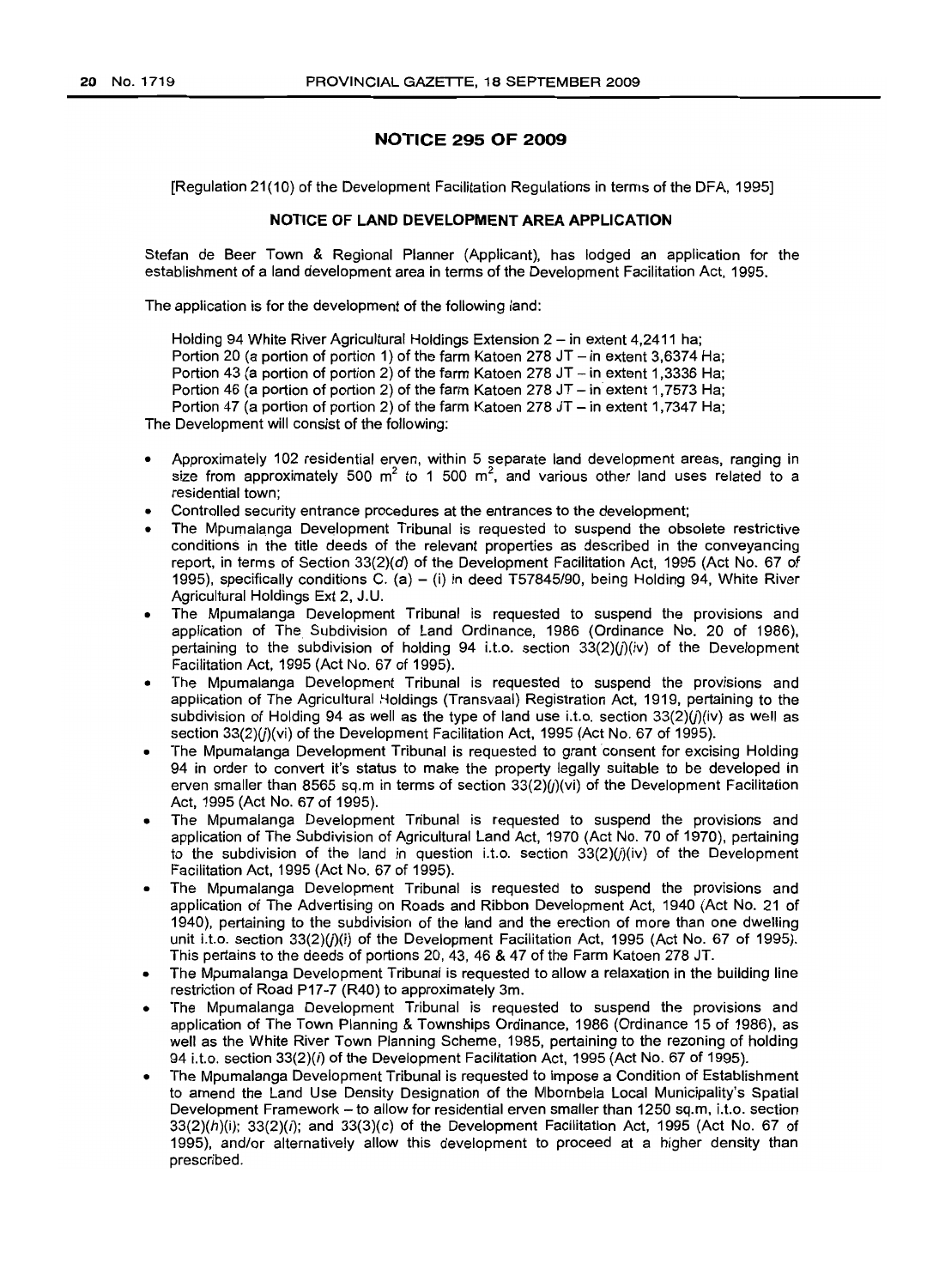• The Mpumalanga Development Tribunal is requested to approve the layout plans and conditions of establishment of the different land development areas.

The relevant plans, documents and information with reference number **MDT31/07/09/01Farm Katoen** are available for inspection at the Designated Officer of the Mpumalanga Development Tribunal, Ms Refilwe Motaung at Building 6, First Floor, Government Boulevard Riverside Office Complex, Nelspruit, for a period of 21 days from 11 September 2009.

The application will be considered at a tribunal hearing to be held at No 18 Jones Street, Nelspruit on 8 December 2009 at 09HOO and the pre-hearing conference will be held at No 18 Jones Street, Nelspruit, on 23 November 2009 at 09HOO.

Any person having an interest in the application should please note:

- 1. You may within a period of 21 (twenty one) days from the date of the first publication of this notice (11 September 2009), provide the Designated Officer with written objections or representations or,
- 2. If your comments constitute an objection to any aspect of the land development application, you must appear in person or through a representative before the Tribunal on the date mentioned above.

Any Written objection or representation must be delivered to the Designated Officer, Ms. Refilwe Motaung at Private Bag X11219, Nelspruit, 1200, and you may contact the Designated Officer if you have any queries on tel (013) 766-6314 & fax (013) 766 8247

Land Development Applicant: Stefan de Beer, Town & Regional Planner P.O. Box 30028 Steiltes, 1213

Cell: 082 892 3667 Fax: 086 567 5643 Email: sdebeer.planner@gmail.com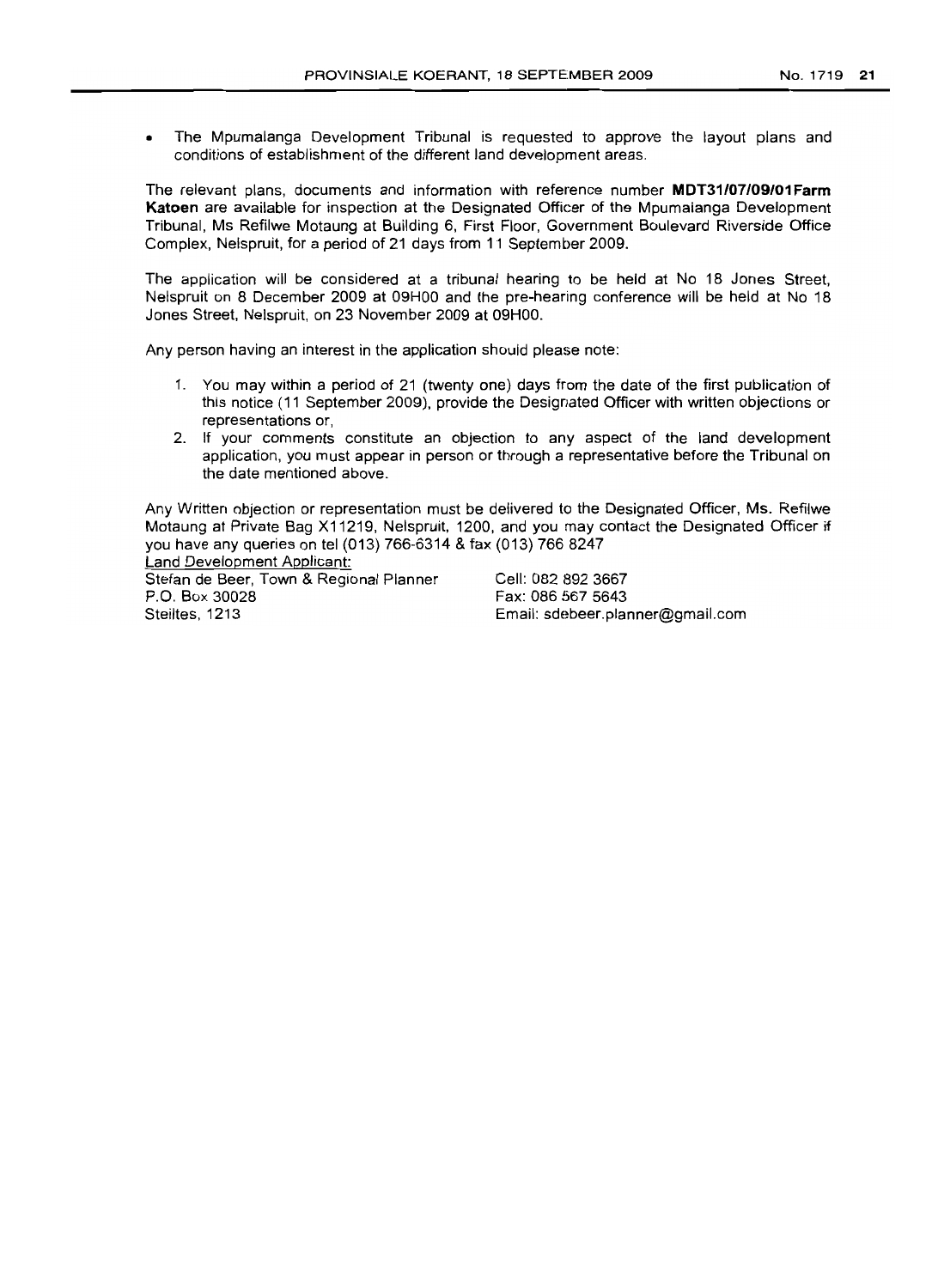#### **NOTICE 295 OF 2009**

#### **SATISO SICELO SEKUTFUTFUKISA INDZAWO**

Stefan de Beer Town & Regional Planner (Umceli), ufake sicelo seku tfutfukisa indzawo ngokwemtsetfo sisekelo we-DFA, 1995 (Act 67 of 1995).

Lesicelo saletindzawo letiladzelako:

| Holding 94 White River Agricultural Holdings Extension 2   | - bukhulu: 4, 2411ha:  |
|------------------------------------------------------------|------------------------|
| Sibanga 20 (sigaba sesigaba 1) se li Phulasi Katoen 278 JT | - bukhulu: 3, 6374 ha: |
| Sibanga 43 (sigaba sesigaba 2) se li Phulasi Katoen 278 JT | - bukhulu: 1, 3336 ha: |
| Sibanga 46 (sigaba sesigaba 2) se li Phulasi Katoen 278 JT | - bukhulu: 1, 7573 ha: |
| Sibanga 47 (sigaba sesigaba 2) se li Phulasi Katoen 278 JT | - bukhulu: 1, 7347 ha; |

Lokuftutfukisa kwaletindzawo kutawuhleleka ngaledlela:

- $\triangleright$  Kutawuphuma cishe 102 titandi tokuhlala, letitawu hlukahlukana nangobukhulu bato: kusuka ku500m<sup>2</sup> -kufike ku1500m<sup>2</sup> • Letititandi titawuhlelwa etindzaweni letisihlanu, naletinye titandi titawu-sentjetiselwa letinye tidzingo temphakatsi.
- Kulena ndzawo kutawuba nabo nogada emasangweni ekungena;
- iMpumalanga Development Tribunal ice/wa loku lokuladze/ako;
	- Imise mitsetfo levela ku'Tayitela (Title Deeds) yaletitandi letiphume kumibiko mayelane neba patsi betitandi, nge kweSection 33(2)(d) kweDFA, 1995 (Act namba.67 weDFA, 1995), kakhulu kati Section C.(a)- (i) ku Tiyitela T57845/90, ye Holding 94 White River Agricultural Holdings Extension 2.
	- Imise sicelo lesangena ngokuhlukaniswa kwalendzawo ye Holding 94 ngekwemtsefto we Subdivision of Land Ordinance, 1986 (Ord.20 of 1986) ngekusebentisa umtsetfo sisekelo longu Section 33(2)(j)(iv) we DFA, 1995(Act namba.67 weDFA, 1995).
	- (mise futsi sicelo lesisuka kuteku Lima {The Agricultural holdings (Transvaal) Registration Act, 1919, letiphatselene nokuhlukaniswa nedlela yoku setsetiswa kwe Holding 94 ngekwemtsefto sisekekolo kuSection 33(2)(j)(iv) neSection  $33(2)(j)(vi)$  ye DFA,1995(Act namba.67 weDFA, 1995).
	- Iya celwa fusti kutsi ivumele sicelo sokuguculela bungako be Holding 94 kuze kuto vunyelwana ngokusetsetfweni kutsi lendzawo ibe netitandi letincane letingabangu 8565m<sup>2</sup> ngokwe Section  $33(2)(j)(vi)$  ye DFA, 1995(Act namba.67 weDFA, 1995).
	- Iphindze icelwe kumiswe sicelo lesi phatselene netoku Lima (The Agricultural Land Act, 1970 (Act namba.70 we1970) ngokuhlukaniswa kwalendzawo lekukhulunywa ngayo ngokweSection 33(2)(j)(iv) ye DFA, 1995(Act namba.67 weDFA, 1995).
	- Imiswe sicelo soku Khangisa eMugwaceni (The Advertising on Roads and Ribbon Development Act, 1940 (Act namba.21 we1940), lesivumela kuhlukanisa nokwakha lokungetulu kwendlu yinye. Loku kumelene leli Tayitela yalamabanga: 20, 43, 46 na 47 eliphulasi Katoen 278 JT.
	- Futsi icelwa kutsi ivumele kutsi Umgomo wemgwaqo P17-7 (eR40) ibekwe cishe ku 3m.
	- iMpumalanga Development Tribunal nobe likomiti lelibukene netekutfutfukisa kusivundza seMpumalanga icelwa kwekutsi imise kusetjentiswa kwemibanzela leftolakala kumtsetfo sisekelo lowatiwa ngekutsi yiTown Planning and Townships Ordinance, 1986 (Ordinance 15, 1986), kanye futsi nemibandzela leftolakala kumtsefto longamela kuhleleka kwenzawo yase White River lowatiwa ngekwekutsi yiWhite River Town Planning Scheme, 1985 levumela kuguculwa kwendlela yekusentjentiswa kwendzawo leyatiwa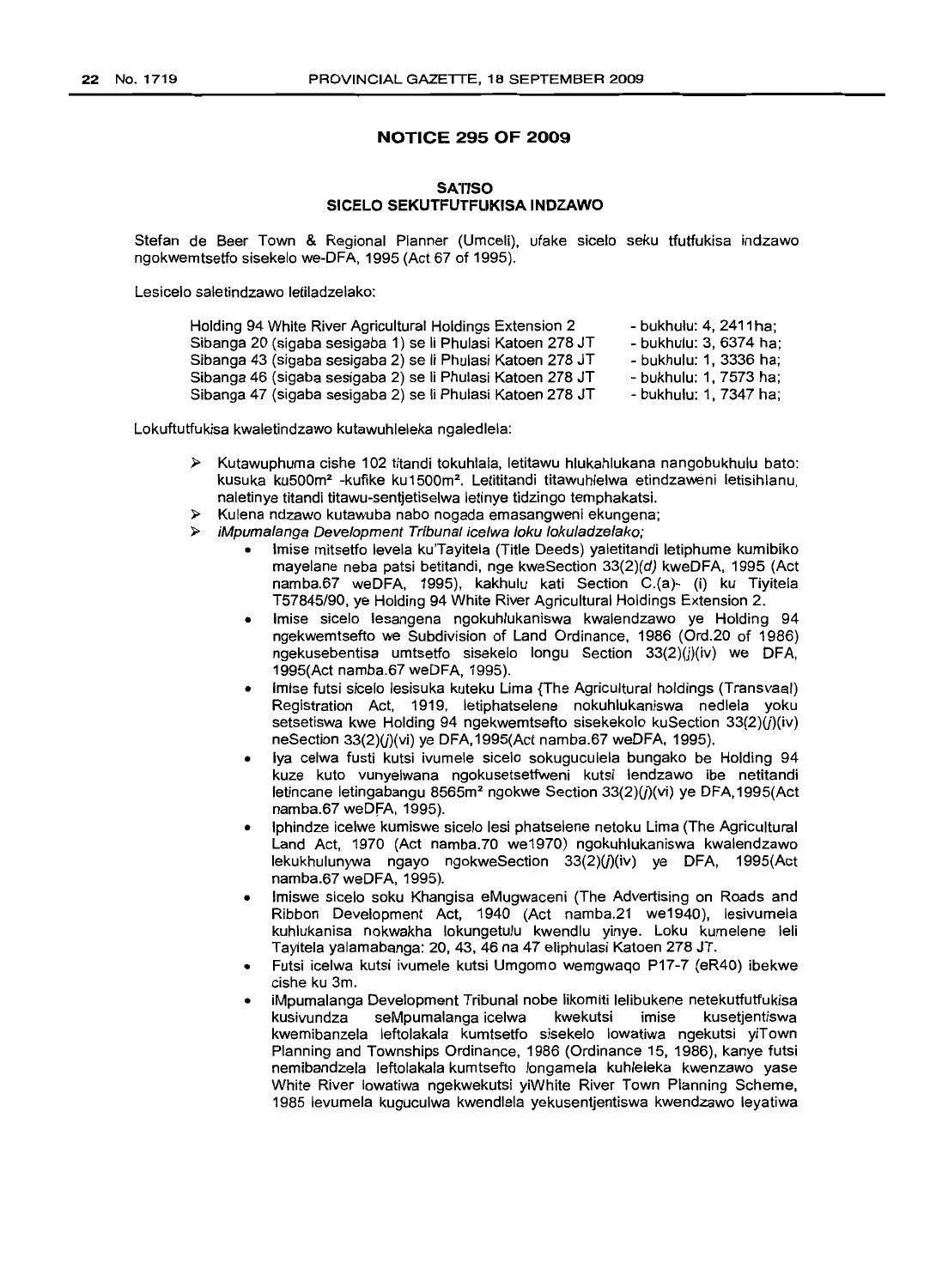ngekutsi yiHolding 94 ngekwemtsefto weSection 33(2)(i) weDFA, 1995 (Act namba.67 weDFA, 1995).

- Iphindze icelwa kutsi ibeke tindlela tokuhlela lititawu ladzelwa ngo ku guqula kusetjentiswa kwendzawo ngoku setsetfweni lobekwe nguMasipala wase Mbombela kumgomo wekuhlelwa kwendzawo yase Mbombela (SDF). Letitindlela tivumele titandi letitaba tincane kuna 1250m<sup>2</sup> ngo kweSection 33(2)(h)(i); 33(2)(i) ne 33(3)(c) ye DFA, 1995(Act namba.67 weDFA 1995), nome imvumelo yekutsi linani letitandi lendlulele kuleli lelibekiwe ngoku semtsetfweni.
- Kwekugcina, licelwa kwekhutsi ivumele kundlalwa kwe ndzawo, kanye nesimo sokuhlela letindzawo ngokuhlukahlukana kwato.

Yonke mininingwane kanye nemaplani alentfutfukiso lanenombolo yefayela lengu **MDT31/07/09/01 Farm Katoen** angatfolakala ku Ms Refilwe Motaung we Mpumalanga Development Tribunal, Building 6; First floor, Government Boulevard Riverside Office Complex, Nelpruit, kusukela mhlaka 11 September 2009 kuze kube malanga langu 21.

Lesi sicelo sitawukhulunwa emuhlanganweni weTribunal mhlaka tingu 8 Ngongoni (December) 2009 eNasipoti, namba.18 Jones Street ngensimbi yemfica ekuseni (09HOO). Fusti kuto cala kuhlanganwe mhlaka 23 November 2009 eNelspruit, naba.18 Jones Street ngensimbi yemfica ekuseni (09HOO).

Wonke umuntfu uyatiswa kutsi:

- 1. Umangabe ungavumelani nobe unemibono ngalesisiCelo sekutfutfukisa kwaletindzawo lekukhulunywa ngato, unqabhala icwadzi leya ku Ms Refilwe Motaung; kusukela Iilanga lokucala lekukhangisa kwaleSatiso mhla-tingu 11 September 2009,
- 2. Uma imibono yakho ingavumelani naletindlela tekutfuftukisa kulesiCelo, kufanele uvele matfupha noma kuvele ummeli wakho kuTribunal nga leli langa lemhlangano lekukhulunywe ngalo ngenhla.

Tonge ticwadzi tiyiswe ku: Ms Refilwe Motaung Private Bag X11219 Nelspruit 1200 Mangabe unemibuto ungashayela Ms Motaung kule nombolo: Tel: 013766-6314 & Fax 013766 8247.

Umceli wentfutfukiso Stefan de Beer, Town & Regional Planner P.O Box 30028 Steiltes, 1213

Cell: 082 892 3667 Fax: 086 567 5643 Email: sdebeer.planner@gmail.com

 $11 - 18$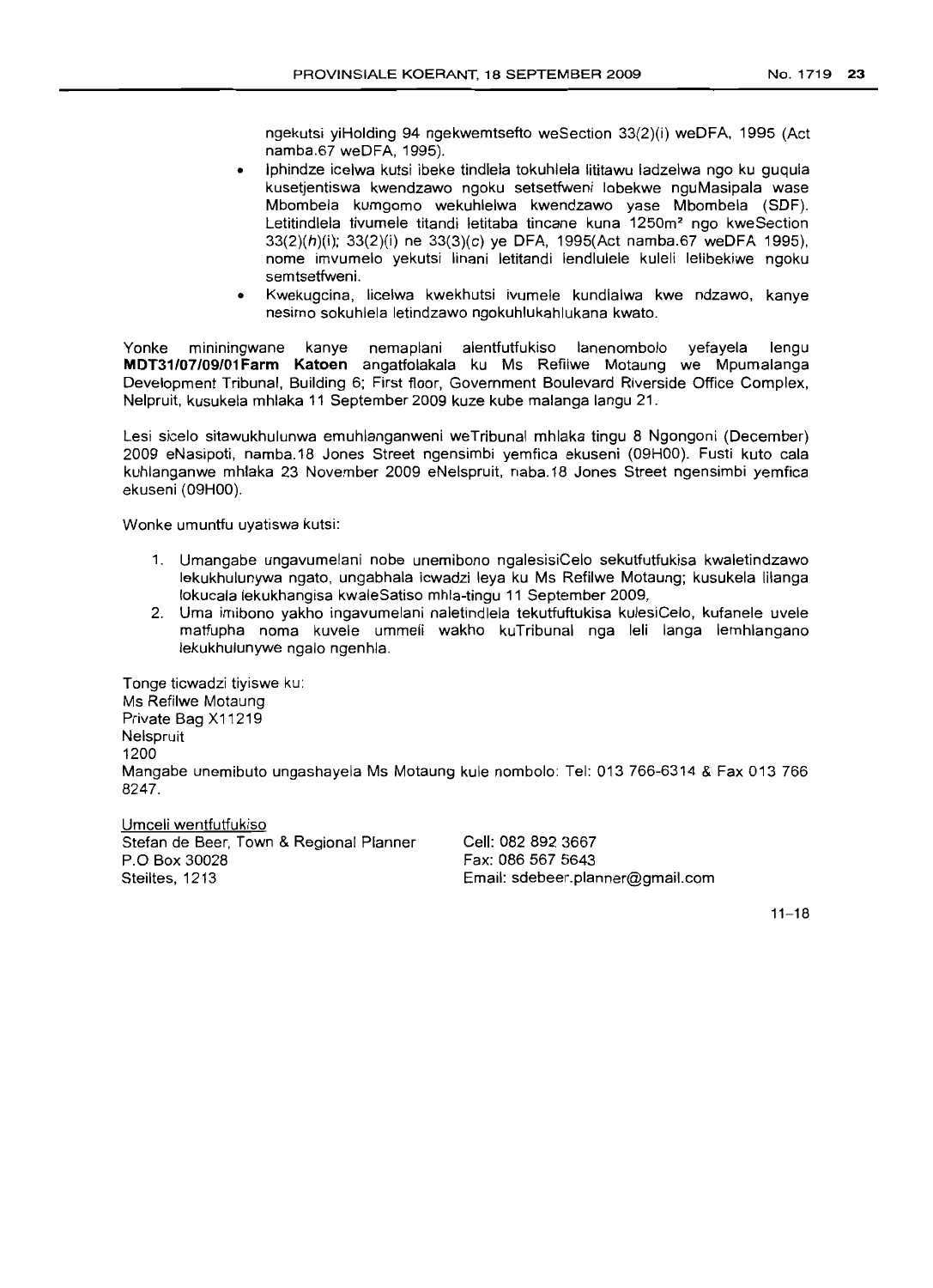#### NOTICE 302 OF 2009

#### NOTICE OF AN APPLICATION FOR THE ESTABLISHMENT OF A LAND'DEVELOPMENT AREA IN TERMS OF THE DEVELOPMENT FACILITATION ACT, 1995 (ACT 67 OF 1995)

[Regulation 21(10) ofthe Development Facilitation Regulations, 2000 (No. R.1 of 2000) in terms of the Development Facilitation Act, 1995 (Act No. 67 of 1995)]

### PROPOSED AMBERLEY MOUNTAIN RESERVE

#### [REFERENCE NUMBER: MDT26105/09/01/AMBERLEY MOUNTAIN RESERVE]

Pieterse, Du Toit & Associates Town and Regional Planners, on behalf of Pine Trout Farm Holdings Pty Ltd has lodged an application in terms of the Development Facilitation Act, 1995 for the approval of a Land Development Area, to be known as Amberley Mountain Reserve and the Suspension and Removal of Servitudes and Restrictive Conditions, and the suspension of the provisions of the Subdivision of Agricultural Land Act, 1970 (Act No. 70 of 1970), on Portion 5 of the farm Valyspruit 132 JT, and the Remainder, Portion 1, the Remainder of Portion 12 and Portion 16 all of the farm Roodeklip 134 JT. The properties that are the subject of the application are jointly approximately 904 hectares in extent and located some 5 km west and south west of Dullstroom and southerly adjoining the Holingsberg Fly-Fishing and Country Chalets.

The proposed development(s) will consist of the following:

- 30 "Residential 1" properties (with an average size of some 19,82 ha each) to be utilised for rural residential occupation.
- 40 single "Residential 1" village properties of on average ±1014 m<sup>2</sup> each;
- 2 portions with a total area of some 26,42 ha for lodge overnight accommodation;
- 15 "Special" zoned properties with a total area of approximately 27,47 ha to be utilised for private streets for the estate properties;
- 6 "Special" zoned properties with a total area of some 3,7 ha to be utilised for private streets for the villages;
- 10 private open space properties with a total area of approximately 213,42 ha to be utilised for estate communal property; and
- 7 private open space properties with a total area of approximately 3,68 ha to be utilised for communal property for the Villages.

The relevant plan(s), document(s) and information are available for inspection at the offices of the representative of the Land Development Applicant, Le., Pieterse, Du Toit & Associates CC., Concillium Building, 118 General Beyers Street, Welgelegen, Polokwane (Pietersburg), 0699 or the Designated Officer/Tribunal Registrar Ms. R. Motaung of the Mpumalanga Development Tribunal, First floor, Building 6, Riverside Government Complex, Riverside Boulevard, Nelspruit 1200 for a period of 21 days from 18 September 2009.

The application will be considered at a Tribunal Hearing to be held at 09:00 on 3 December 2009 at the Pine Trout Farm Homestead on Portion 12 of the farm Roodeklip 134 JT, located approximately 900 m north east from Dullstroom on the R540 Provincial Road and then 8,9 km south east on a private road, and a Pre-Hearing conference will be held at 09:00 on 25 November 2009 at 18 Jones Street, Nelspruit.

- Any person having an interest in the application should please note:
- 1. You may within a period of 21 days from the date of the first publication of this notice, provide the designated officer with your written objections or representations; or
- 2. If your comments constitute an objection to any aspect of the land development application, you must appear in person or through a representative before the Tribunal on, the date mentioned above.

Any written objection or representation must be delivered to the Tribunal Registrar/Designated Officer at the Mpumalanga Development Tribunal, First Floor Building 6, Riverside Government Complex, Riverside Boulevard Nelspruit 1200 or Private Bag X11219 Nelspruit 1200 or Fax: 013-7668247 and Pieterse, Du Toit & Associates C.C., 118 General Beyers Street Welgelegen Polokwane, or PO Box 11306 Bendor Park 0699, or Fax: 015- 2974584 (Tel: 015-2974970/1), and you may contact the Ms. R. Motaung Tribunal Registrar/Designated Officer if you have any queries on telephone no. 013-7666314.

[18/09/2009 & 25/09/2009]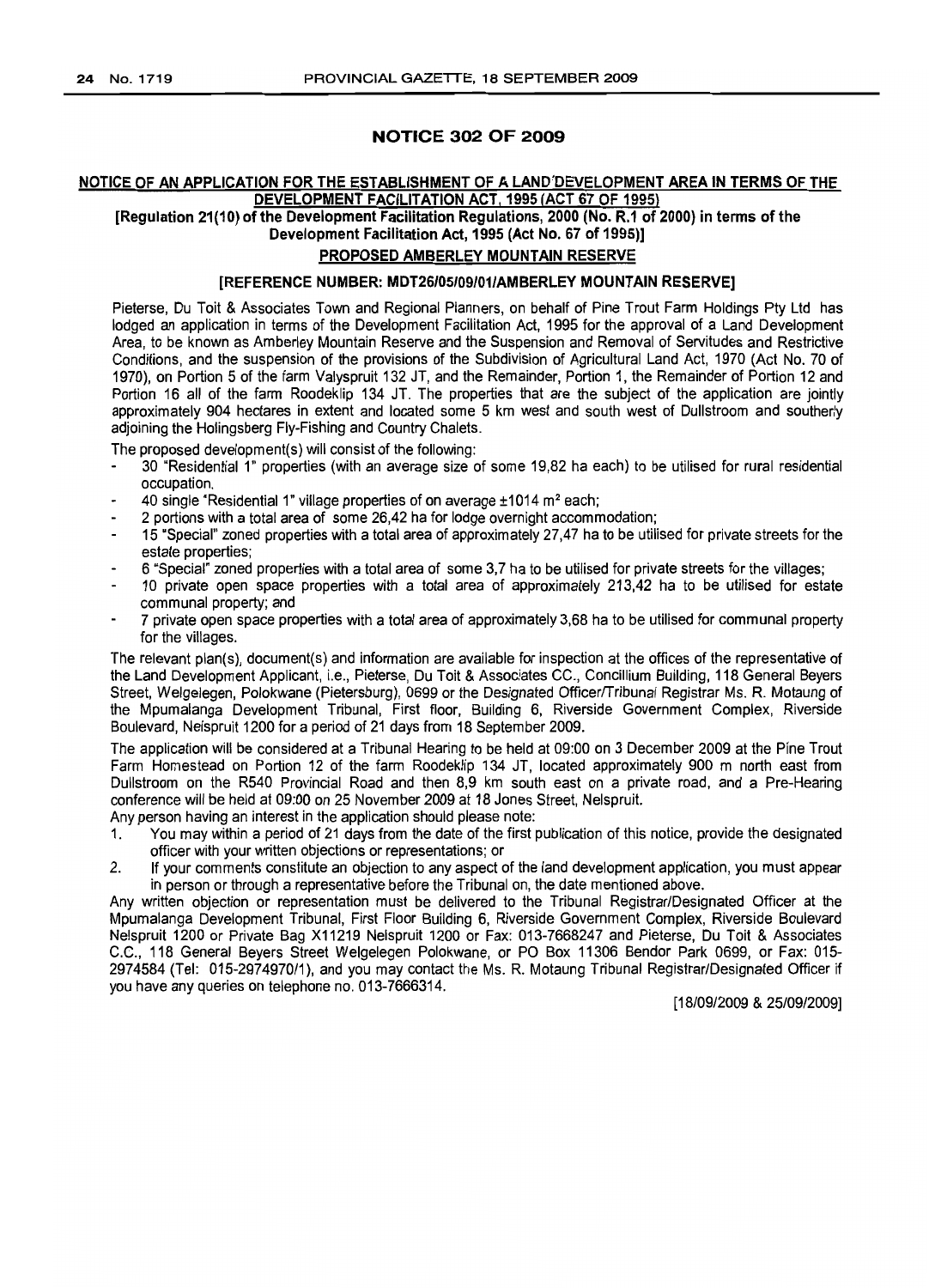#### **NOTICE 302 OF 2009**

### **SATISO SESICELO SEKUSUNGULWA KWENDZAWO YEKUTFUTFUKISWA KWEMHLABA NGEKULANDZELA UMTSETFO WEKUHLELEMBISA INTFUTFUKO, 1995(UMTSETFO 67WANGA 1995)**

**[Umtsetfosimiso 21(10) weMitsetfotimiso tekuHlelembisa iNtfutfuko, 2000(No. R.1 of 2000)ngekulandzela uMtsetfo wekuHielembisa iNtfutfuko, 1995(uMtsetfo** nombolo **67 wanga1995)]**

### **I-AMBERLEY MOUNTAIN RESERVE LEHLONGOTIWE**

#### **[INOMBOLO YEREFURENSI: MDT26105/09/01/AMBERLEY MOUNTAIN RESERVE]**

Baka-Pieterse, Du Toit & Associates Town and Regional Planners (njengasekhelini ngaphasi), egameni Ie-Pine Trout Farm Holdings Pty Ltd bafake sicelo ngekulandzela Sahluko V seMtsetfo Wekuhlelembisa Intfutfuko, 1995 sekuvunywa kweNdzawo Yekutfutfukiswa Kwemhlaba, lotawatiwa ngekutsi yi-Amberley Mountain Reserve kanye neKumiswa neKhishwa kweBugcila neTimo Letincabelako, kumiswa kwemibandzela yeSigatjana seMtsetfo Wemhlaba Wekulima, 1970 (uMtsetfo Nombolo 70 wanga 1970), kuncenye 5 yelipulazi i-Valyspruit 132 JT, kanye neNsalela, Incenye 1, iNsalela yeNcenye 12 kanye neNcenye 16 yayo lonkhe lipulazi le-Roodeklip 12:4 JT. Letimphahla lekufakwa sicelo kuto setihlangene tenta cishe emahektha lati-904 ngebukhulu kantsi isendzaweni lengemakhilomitha lasi-f enshonalanga naseningizimu nshonalanga ye-Dullstroom kantsi ihlangana ngakuningizimu ye-Holingsberg Fly-Fishing ne-Country Chalets.

Le(ti)ntfutfuko lehlongotiwe itawufaka loku lokulandzelako:

- Tindzawo "Tekuhlala 1" leti-30 (Ietinebukhulu lobulingene lobungu 19,82 ha ngayinye) letitawusetjentiswa kuhlala kwasemaphandleni.
- Tindzawo temadolobhana "Tekuhlala 1" tinye leti-40 tebukhulu lobulingene lobucishe bube  $\pm 1014$  m<sup>2</sup> ngayinye;
- Tincenye leti-2 letindzawo seyiphelele lengema 26,42 ha telontji yekulala ebusuku;
- Tindzawo letisikiwe "Letisipesheli" letili-15 tendzawo seyiphelele lengalina 27,47 ha letitawusetjentiselwa titaladi tangasese tetindzawo tema-estate;
- Tindzawo letisikiwe "Letisipesheli" leti-6 tendzawo seyiphelele lengalina 3,7 ha letitawusetjentiselwa titaladi tangasese temadolobhana;
- Tindzawo letivulekile tangasese leti-10 tendzawo seyiphelele lengalingana 213,42 ha letawusetjentiselwa kuba yindzawo yekuhlala vema-estate; kanye
- Tindzawo letivulekile tangasese leti-7 tendzawo seyiphelele lengalingana 3,68 ha letawusetjentiselwa kuba yindzawo yekuhlala yemadolobhana; kantsi

I(ema)pulani, um(imi)culu kanye nernniningwane kuyatfolakala kubonwa emahhovisi eMfakisicelo

Wekutfutfukiswa Kwemhlaba, k.k., Pieterse, Du Toit & Associates CC., Concillium Building, 118 General Beyers Street, Welgelegen, Polokwane (Pietersburp), 0699 nobe kuMabhalane Welibandla/Siphatsimandla Lesikhetsiwe, Nks. R. Motaung, Welibandla Lentfutfuko eMpumalanga, First Floor Building 6, Riverside Government Complex, Riverside<br>Boulevard, Nelspruit 1200 sikhatsi semalanga langema 21 kusukela ngamhlaka 18 Septemba 2009. semalanga langema 21 kusukela ngamhlaka 18 Septemba 2009.

Lesicelo sitawubukiswa Ekulalelweni Kwelibandla lokutawubanjwa nga 09:00 ngamhlaka 3 Disemba 2009 ku-Pine Trout Farm Homestead kuNcenye 12 yelipulazi i-Roodeklip 134 .JT, lelisendzaweni lecishe ibe ngemamitha langema 900 enyakatfo mpumalanga kusuka e-Dullstroom kuMgwaco weSifundza I-R540 bese kuba ngu 8,9 km eningizimu mpumalanga kumgwaco wangasese, kantsi umhlangano wekuLalelwa kwekucala, uma kunesidzingo, utawubanjwa nga 09:00 mhlaka 25 Novernba 2009 e-18 Jones Street, Nelspruit.

Nobe ngubani lonenshisakalo ngekusicelo kumele akhumbule kwekutsi:

- 1. Kumele ngekhatsi kwesikhatsi semalanga langema 21 kusukela ngelusuku Iwekushicelela kwekucala kwalesatiso, anikete siphatsimandla lesikhetsiwe ngetiphikiso letibhaliwe nobe tetfulo; nobe
- 2. Uma ngabe imibono ifaka ekhatsi kuphikisa nobe nguluphi luhlangotsi Iwesice/o sekutfutfukiswa kwemhlaba, kumele uvele ngekwakho nobe utfumeli umuntfu ngaphambi kweLibandla, ngelusuku loluphawulwe ngetu/u.

Nobe ngukuphi kuphikisa nobe setfulo kumele kutfunyelwe kuRejistra Yelibandla/Kusiphatsimandla Lesikhetsiwe kuLibandla Lentfutfuko eMpumalanga, First Floor Building 6, Riverside Government Complex, Riverside Boulevard Nelspruit 1200 nobe Private Bag X11219 Nelspruit 1200 nobe Ifeksi: 013-7668247 kanye naku-Pieterse, Du Toit & Associates C.C., 118 General Beyers Street Welgelegen Polokwane, nobe PO Box 11306 Bendor Park 0699, nobe Ifeksi: 015-2974584 (Luc: 015-2974970/1), futsi ungatsintsa Nks. R. Motaung Irejistra YelibandlalSiphatsimandla Lesikhetsiwe uma unemibuto kunombolo yelucingo 013-7666314.

[18/09/2009 & 2510912009]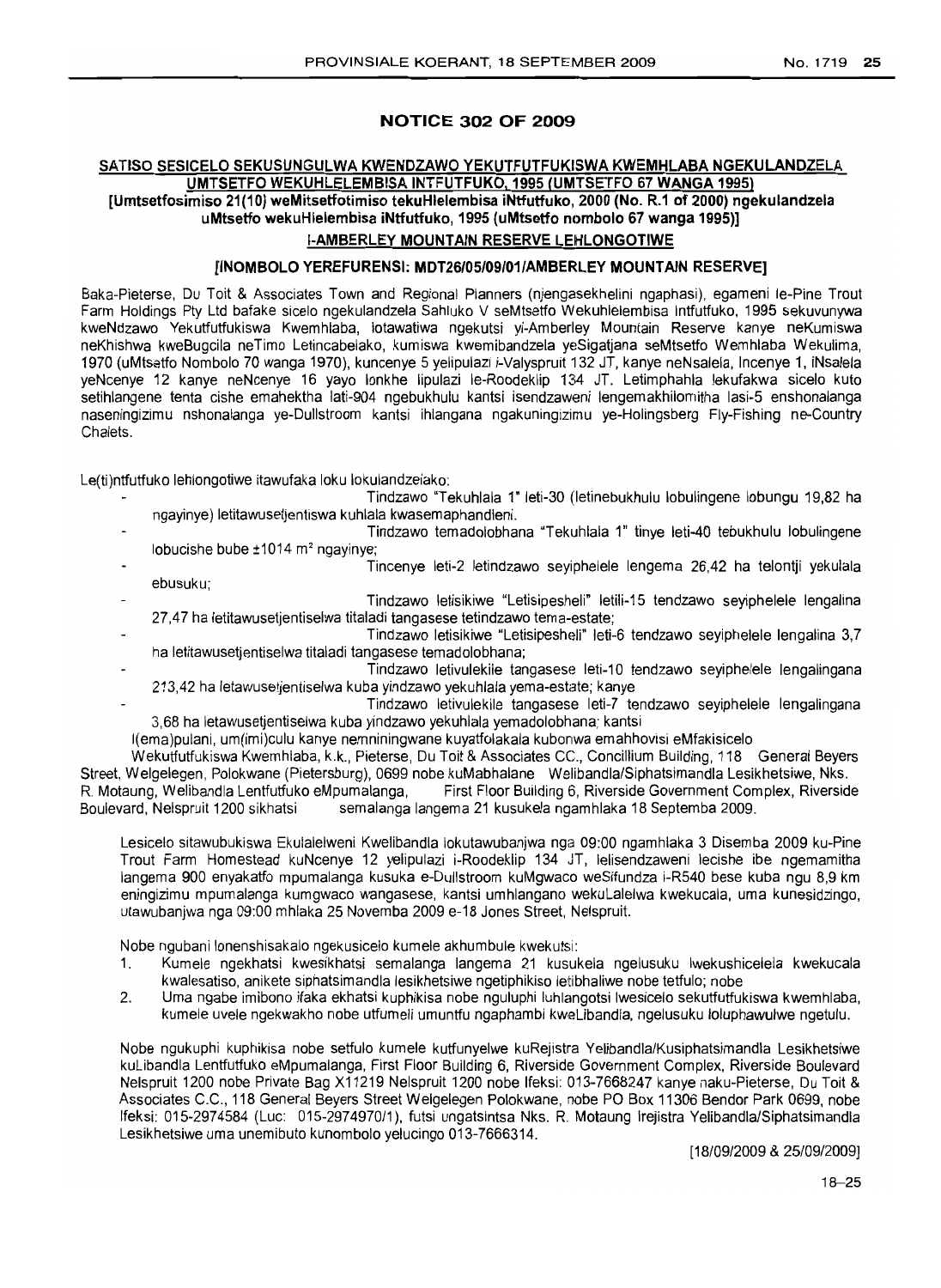### **NOTICE 303 OF 2009**

#### **NOTICE OF LAND DEVELOPMENT AREA APPLICATION (REFERENCE NUMBER MDT** 07/08/09/01 **Sonyaka Lakeside Estate)**

Caz Dry Attorneys, on behalf of Byron Black, has lodged an application in terms of Section 31 of the Development Facilitation Act 1995 for the establishment of a land development area on Portion 77 (a portion of Portion 20) of the Farm Klipkopje 228 JT.

The development will consist of a rural residential estate consisting of the following:

- 28 Erven: "Special" for purpose of rural residential land uses
- 1 Erf "Special" for purpose of an access road
- 2 Erven "Private Open Space"
- 1 Erf "Special" for infrastructure purpose
	- 2 Erven "Special" for temporary construction access purpose

The relevant plan(s), document(s) and other information are available for inspection at Ms. Refilwe Motaung of the Department of Agriculture, Rural Development and Land Administration, at 50 Murray Street, Nelspruit, Ground Floor or at the address of the applicant provided hereunder, for a period of 21 (twenty one) days from 18 September 2009.

The application will be considered at a Tribunal Hearing to be held at 9:00 on 27 November 2009 at Karula Hotel, White River and the Pre-Hearing Conference will be held at 9:00 on 20 November 2009 at 18 Jones Street, Nelspruit.

Any person having an interest in the application should please note:

- 1. You must within a period of 21 (twenty one) days from date of the first publication of this notice, provide the Designated Officer with your written representation in support of the application or any other written representation not amounting to an objection, in which case you are not required to attend the Pre-Hearing/Tribunal Hearing or
- 2. If your comments constitute an objection to any aspect of the land development application, the objection or representation must be in writing and must state the name and address of the person or body making the objection or representation, the interest that such person or body has in the matter and the reasons for the objection or representation and must be delivered to the Designated Officer at the address set out hereunder within 21 (twenty one) days from date of first publication.
- 3. If your comments constitute an objection to any aspect of the land development application you must appear in person or through a duly authorized representative before the Tribunal at the Pre-Hearing conference at the date and venue set out above.

You may contact the Designated Officer if you have any queries at 50 Murray Street, Nelspruit or on telephone number (013) 766 6134 or cell phone number 082 788 2395 and fax number (013) 7668247

### LAND DEVELOPMENT APPLICANT:

Caz Dry Attorneys, 4 Macadamia Road, White River or PO Box 1995 White River, 1240 Telephone number: (013) 751 1108, Fax: (013) 751 3280, E-Mail: marlene@cazdryattorneys.co.za Contact Person: Marlene Dry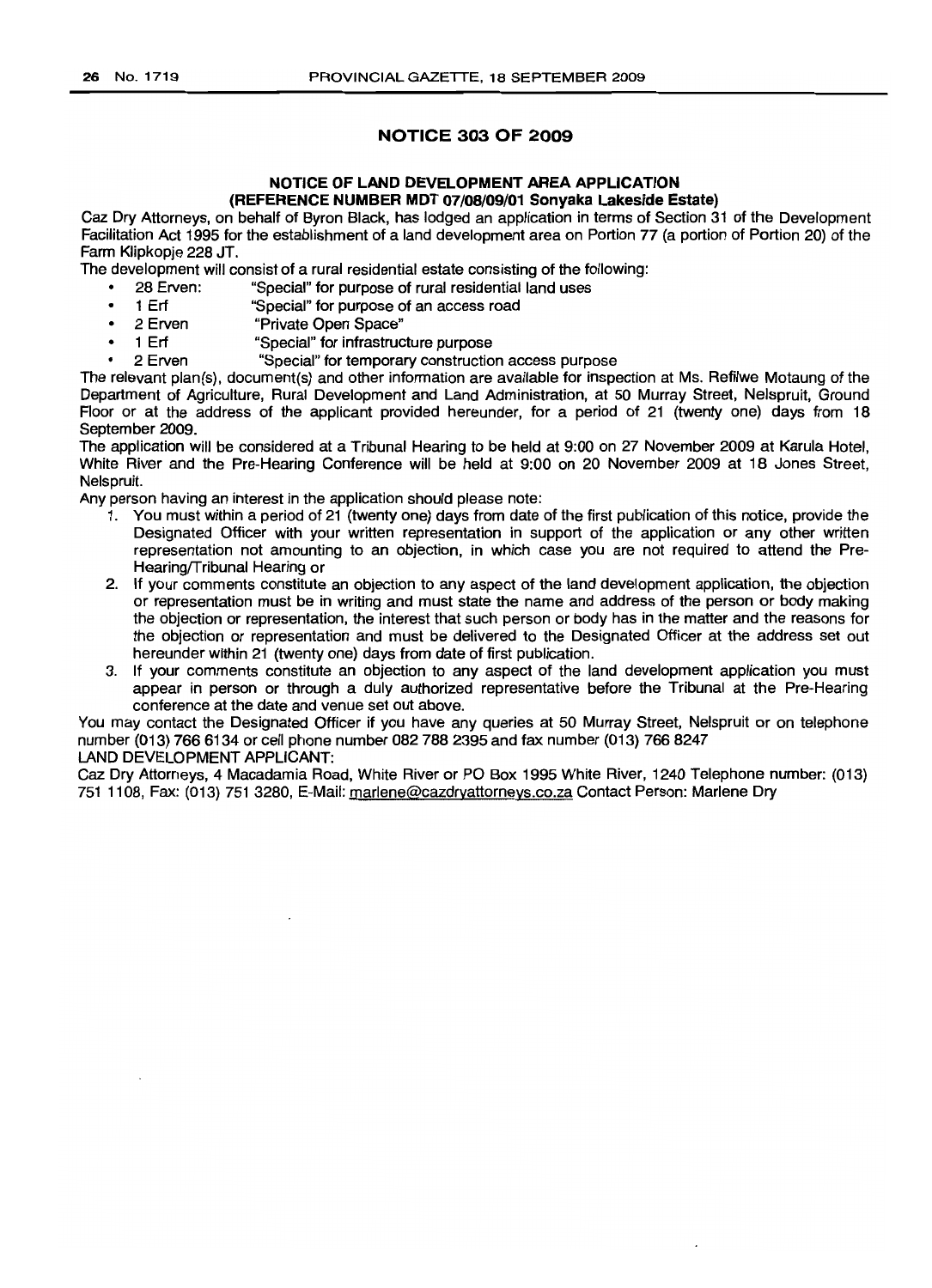### **NOTICE 303 OF 2009**

#### **SATISO SESICELO SEKUTFUTFUKISWA KWENDZAWO [Regulation 21(10) we Development Facilitation Regulations in terms of the DFA, 1995] REFERENCE NUMBER MDT 07/08/09/01 Sonyaka Lakeside Estate**

i-Caz Dry Attorneys lemela u-Byron Black, bafake sicelo ngekweMgomo 31 we -Development Facilitation Act, 1995 sekutfutfukiswa kwendzawo kuncenye 77 (Ieyincenye yencenye 20) yelipulazi i-Klipkopje 228 JT.

- Lokutfutfukiswa kutofaka ekhatsi indzawo yetindlu tasemaphandleni, lefaka ekhatsi loku lekulandzelako:
	- 28 Titandi "Letibalulekile" Letitosetjendiswa tindlu tasemaphandleni.
	- 1 Sitandi "Lesibalulekile" semgwaco wekungena.
	- 2 Titandi "lndzawo levulekile lengasese."
	- 1 Sitandi "lesibalulekile" lesimayelana netakhiwo.
	- 2 Titandi "letibalulekile" tekuvumela indzawo yekwakha kwesikhashane.

Lokuphatselene nemidvwebo yekwakha, mibhalo lesemtsetfweni nernininingwane kuyatfolakala kuMs. Refilwe Motaung we Litiko letekulima, Kutfutfukiswa kwetindzawo takemaphandleni, nekubuyeketwa kwemhlaba, ku 50 Murray Street, eNaspoti, sigabha lesiphasi, noma kulelikheli lalo lofake lesicelo. sikhatsi lesilinganiselwa emalangeni langemashumi lamabili nakunye (21) kusukela ngamhlaka 18 September 2009.

Sicelo sitawucubungulwa kuTribunal Hearing letawubanjelwa nga 9:00 ngamhlaka 27 November 2009 e Karula lihhotela, Kulalelwa phambilini kwalesicelo kutawubanjelwa nga 9:00 ngamhlaka 20 November 2009 ku18 Jones Street, eNaspoti.

Noma ngubani lonenshisekelo ngalesicelo kumele ati loku lokulandzelako:

- 1. Uvumelekile kungakapheli emalanga langemashumi lamabili nakunye (21) kusukela ekuphumeni kwalesicelo, kuniketa SiKhulu LesiGcotshiwe lokubhaliwe macondzana nekuvumelana nalesicelo nobe lokubhaliwe lengacondzani nekuphikisa kwalesicelo, ngaloku, akudzingi kutsi ufike kuTribunal Hearing, nobe
- 2. Uma umbono wakho unekuphikisana naloko lokuhlongotwako maye/ana nekutfutfukisa kwalomhlaba, lekuphikisana kufanele kube kubhaliwe futsi kufanele kukhombe ligama nelikheli laloyo lobhalilie, kutsi uhl;obane ngani kulesicelo sekutfutfukisa, abike inhloso yekuphikisa, futsi kumele lekuphikisa kutfunyelwe kuSikhulu LesiGcotshiwe kulelikheli lelibhalwe ngaphansi kungakapheli emalanga langamashumi lamabili nakunye (21) kusukela ekuphumeni kwalesatiso.
- 3. Uma umbono wakho unekuphikisana naloko lokuhlongotwako mayelana nekutfutfukisa kwalomhlaba, kumele uvele wena matfupha nobe loyo lokumele ekulalelweni phambilini kwalesicelo, kulelilanga nenzawo lebekiwe.

Ungatsindzana neSikhulu LesiGcotshiwe uma unemibuto ku50 Murray Street, eNaspoti, nobe kulicingo (013) 766 6134 nobe ku 082 788 2395, ufekise ku 013 7668247.

lOFAKE SICElO SEKUTFUTFUKISA:

Caz Dry Attorneys, 4 Macadamia umgwaco, White River nobe P. 0 Box 1995 White River, 1240. Licingo: (013) 751 1108, ifekisi: (013) 751 3280, E-mail: marlene@cazdryattorneys.co.za, mundvu longamtsindza: Marlene Dry.

18-25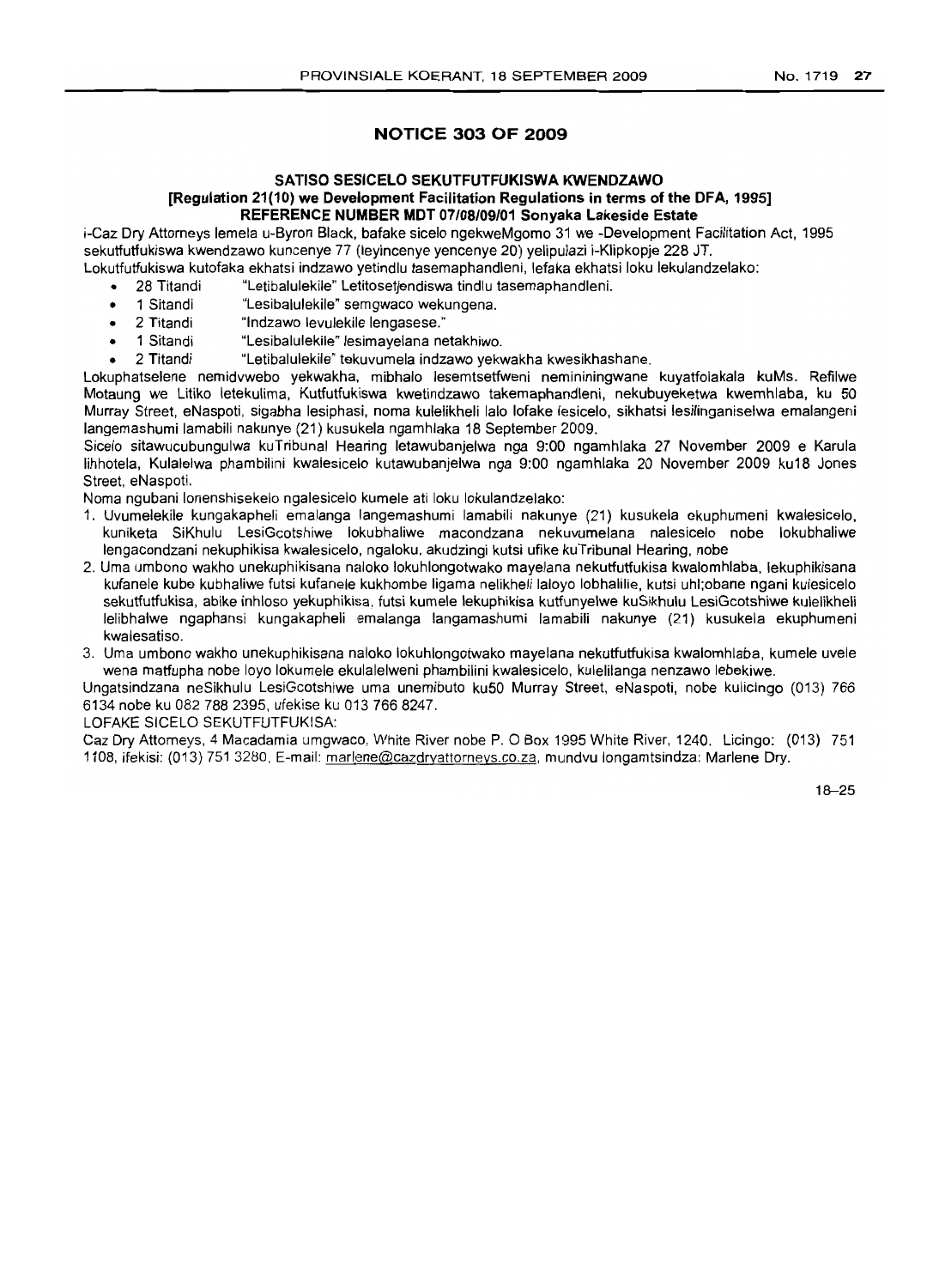### NOTICE 304 OF 2009

#### NOTICE OF LAND DEVELOPMENT AREA APPLICATION (REFERENCE NUMBER MDT 12/08/09/01/Stone Cutters Eco Tourism Estate)

Caz Dry Attorneys, on behalf of Stone Cutters Guest Farm (Pty) Ltd, has lodged an application in terms of Section 31 of the Development Facilitation Act 1995 for the establishment of a land development area on Portion 18 (a portion of Portion 10) of the Farm Zwagershoek 82 JT.

The development will consist of a rural residential estate consisting of the following:

- Subdivision of 30 (thirty) portions
- The existing approved land use rights will be accommodated on 6 of the proposed 30 portions
- The additional 24 portions will be used for rural residential purposes and holiday accommodation
- The development of a reception office and security access gate
- A remainder of approximately 58 hectares

The relevant plan(s), document(s) and other information are available for inspection at Ms. Refilwe Motaung of the Department of Agriculture, Rural Development and Land Administration, at 50 Murray Street, Nelspruit, Ground Floor or at the address of the applicant provided hereunder, for a period of 21 (twenty one) days from 18 September 2009.

The application will be considered at a Tribunal Hearing to be held at 9:00 on 1 December 2009 at Stone Cutters Lodge and the Pre-Hearing Conference will be held at 9:00 on 24 November 2009 at 18 Jones Street, Nelspruit.

Any person having an interest in the application should please note:

- 1. You must within a period of 21 (twenty one) days from date of the first publication of this notice, provide the Designated Officer with your written representation in support of the application or any other written representation not amounting to an objection, in which case you are not required to attend the Pre-Hearing/Tribunal Hearing or
- 2. If your comments constitute an objection to any aspect of the land development application, the objection or representation must be in writing and must state the name and address of the person or body making the objection or representation, the interest that such person or body has in the matter and the reasons for the objection or representation and must be delivered to the Designated Officer at the address set out hereunder within 21 (twenty one) days from date of first publication.
- 3. If your comments constitute an objection to any aspect of the land development application you must appear in person or through a duly authorized representative before the Tribunal at the Pre-Hearing conference at the date and venue set out above.

You may contact the Designated Officer if you have any queries at 50 Murray Street, Nelspruit or on telephone number (013) 766 6134 or cell phone number 082 788 2395 and fax number (013) 766 8247 LAND DEVELOPMENT APPLICANT:

Caz Dry Attorneys, 4 Macadamia Road, White River or PO Box 1995 White River, 1240. Telephone number: (013) 751 1108, Fax: (013) 751 3280, E-Mail: marlene@cazdryattorneys.co.za. Contact Person: Marlene Dry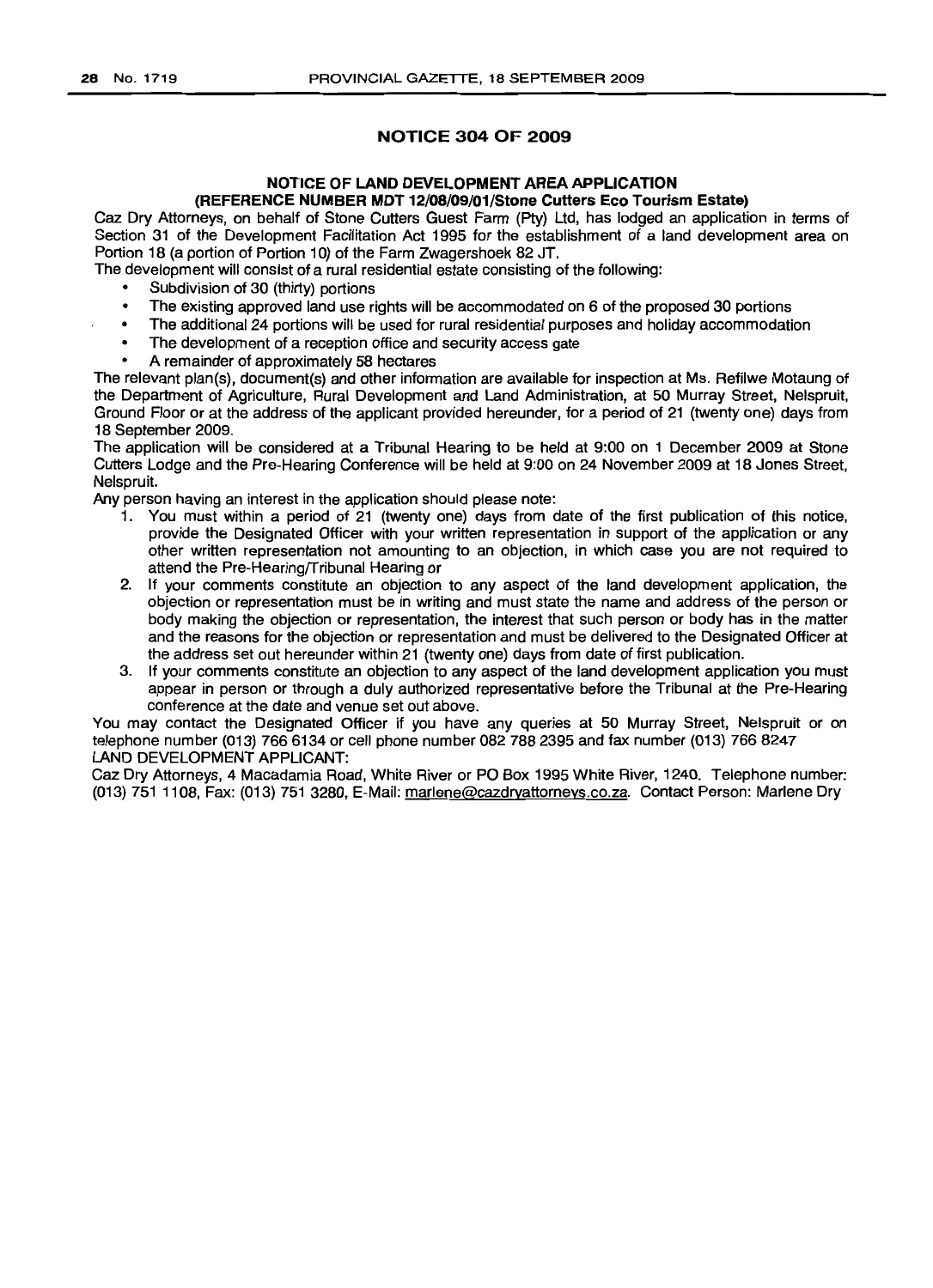#### NO.1719 **29**

### **NOTICE 304 OF 2009**

#### **SATISO SESICELO SEKUTFUTFUKISWA KWENDZAWO [Regulation 21(10) we Development Facilitation Regulations in terms of the DFA, 1995] REFERENCE NUMBER MDT 12{OB/09/01/StoneCutters Eco Tourism Estate**

i-Caz Dry Attorneys lemela i- Stone Cutters Guest Farm (Pty) Ltd, bafake sicelo ngekweMgomo 31 we -Development Facilitation Act, 1995 sekutfutfukiswa kwendzawo kuncenye 18 (leyincenye yencenye 10) yelipulazi i-Zwagershoek 82 JT. Lokutfutfukiswa kutofaka ekhatsi indzawo yetindlu tasemaphandleni, lefaka ekhatsi loku lekulandzelako:

- Kusikwa tincenye letingu 30 (amashumi lamatsatfu).
- Lemalungelo endzawo Javunyelwe ngaphambilini kwalesicelo atohlala ku6 yetincenye letitosikwa.
- Letincenye letingetiwe ietingu-24 titosetjendiswa kube tindlu tasemaphandleni netekuvakasha.
- kwakhiwa kwehhovisi lekwamukela tivakashi neligede lokungena leligadziwe.
- Incenye lesele lelinganiswa netinsimu letingu-58.

Lokuphatselene nemidvwebo yekwakha, mibhalo lesemtsetfweni nemininingwane kuyatfolakala kuMs. Refilwe Motaung we Litiko letekulima, Kutfutfukiswa kwetindzawo takemaphandleni, nekubuyeketwa kwemhlaba, ku 50 Murray Street, eNaspoti, kusigaba lesiphasi, noma kulelikheli lalo lofake lesicelo, sikhatsi lesilinganiselwa emalangeni langemashumi lamabili nakunye (21) kusukela ngamhlaka 18 September 2009.

Sicelo sitawucubungulwa kuTribunal Hearing letawubanjelwa nga 9:00 ngamhlaka 1 December 2009 kuStone Cutters Lodage, Kulalelwa phambilini kwalesicelo kutawubanjelwa nga 9:00 ngamhilaka 24 November 2009 ku18 Jones Street, eNaspoti.

Noma ngubani lonenshisekelo ngalesicelo kumele ati loku lokulandzelako:

- 1. Uvumelekile kungakapheli emalanga langemashumi lamabili nakunye (21) kusukela ekuphumeni kwalesicelo, kuniketa SiKhulu LesiGcotshiwe lokubhaliwe macondzana nekuvumelana nalesicelo nobe lokubhaliwe lengacondzani nekuphikisa kwalesicelo, ngaloku, akudzingi kutsi ufike kuTribunal Hearing, nobe
- 2. Uma umbono wakho unekuphikisana naloko lokuhlongotwako mayelana nekutfutfukisa kwalomhlaba, lekuphikisana kufanele kube kubhaliwe futsi kufanele kukhombe Iigama nelikheli laloyo lobhalilie, kutsi uhl;obane ngani kulesicelo sekutfutfukisa, abike inhloso yekuphikisa, futsi kumele lekuphikisa kutfunyelwe kuSikhulu LesiGcotshiwe kulelikheli lelibhalwe ngaphansi kungakapheli emalanga langamashumi lamabili nakunye (21) kusukela ekuphumeni kwalesatiso.
- 3. Uma umbono wakho unekuphikisana naloko lokuhlongotwako mayelana nekutfutfukisa kwalomhlaba, kumele uvele wena matfupha nobe loyo lokumele ekulalelweni phambilini kwalesicelo, kulelilanga nenzawo lebekiwe.

Ungatsindzana neSikhulu LesiGcotshiwe urna unemibuto ku50 Murray Street, eNaspoti, nobe kulicingo (013) 7666134 nobe ku 082 788 2395, ufekise ku 013 766 8247.

LOFAKE SICELO SEKUTFUTFUKISA:

Caz Dry Attorneys, 4 Macadamia umgwaco, White River nobe P. 0 Box 1995 White River, 1240. Licingo: (013) 751 1108, ifekisi: (013) 751 3280, E-mail: marlene@cazdryattorneys.co.za. mundvu longamtsindza: Marlene Dry.

18-25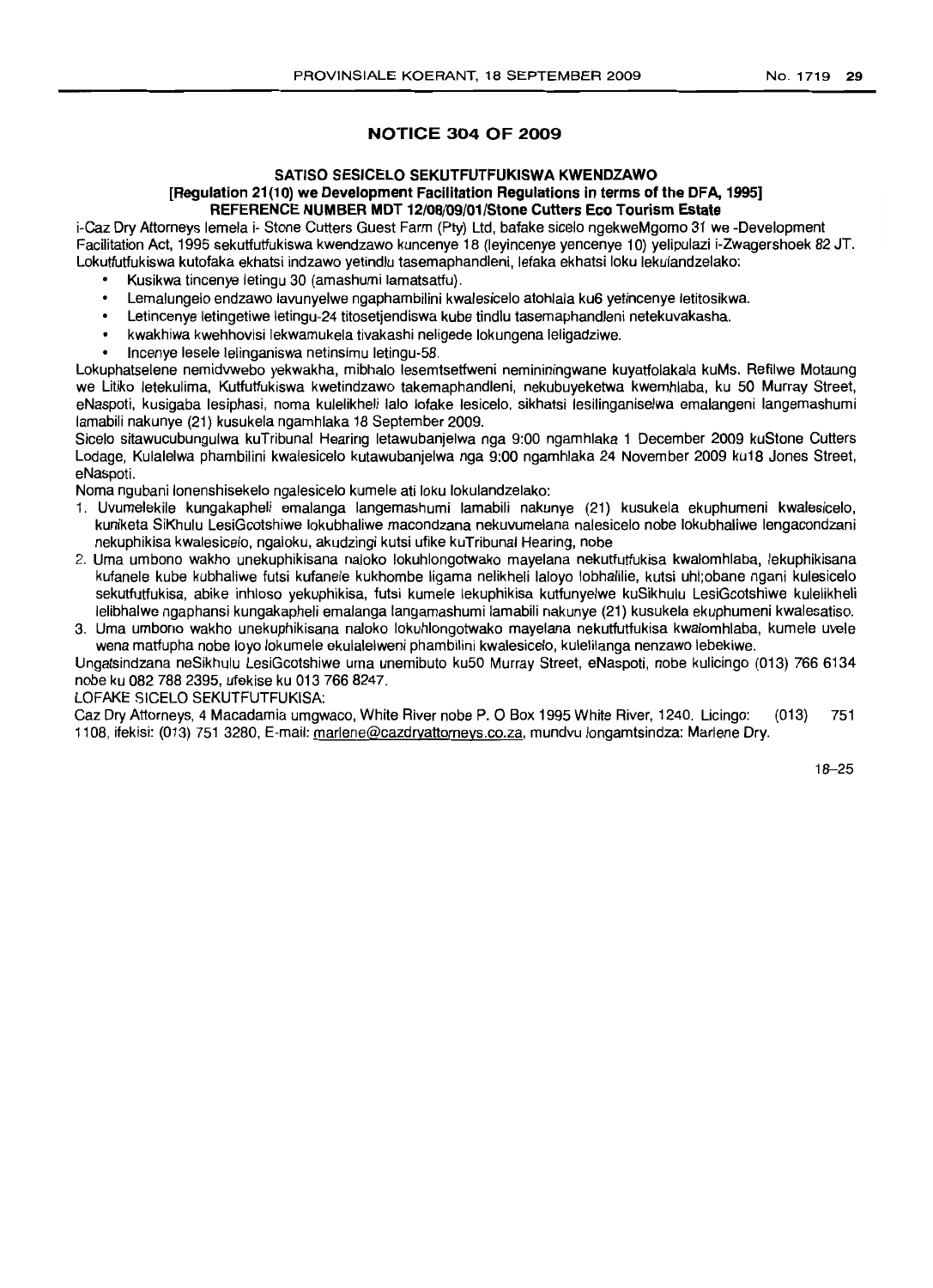#### **NOTICE** 305 OF 2009

#### DEVELOPMENT FACILITATION ACT, 1995 (ACT NO 67 OF 1995)

It is hereby notified that the Mpumalanga Province Development Tribunal has approved the land development application in terms of Section 33 of the act on Remainder Portion 7 and Portion 8 of the farm Bankfontein 264 J S subject thereto that:

- the National Building Regulations apply to the development,
- in terms of Section 33(2) of the Development Facilitation Act, 1995 (Act 67 of 1995), the provisions of the Subdivision of Agricultural Land,1970 (Act No 70 of 1970) are suspended with regard to this land development area.
- in terms of Section 33(2) of the Development Facilitation Act 1995 (Act 67 of 1995). the provisions of Sections 9A and 11 of the Advertising on Roads and Ribbon Development Act. 1940 (Act 21 of 1940) are suspended with regard to this land development area.
- in terms of Section 33(2) of the Development Facilitation Act 1995 (Act 67 of 1995), the following condition of Title in the Title Deed is cancelled with regard to this land development area:

Condition D in Title Deed T20791/07

Gift Mathalise Designated Officer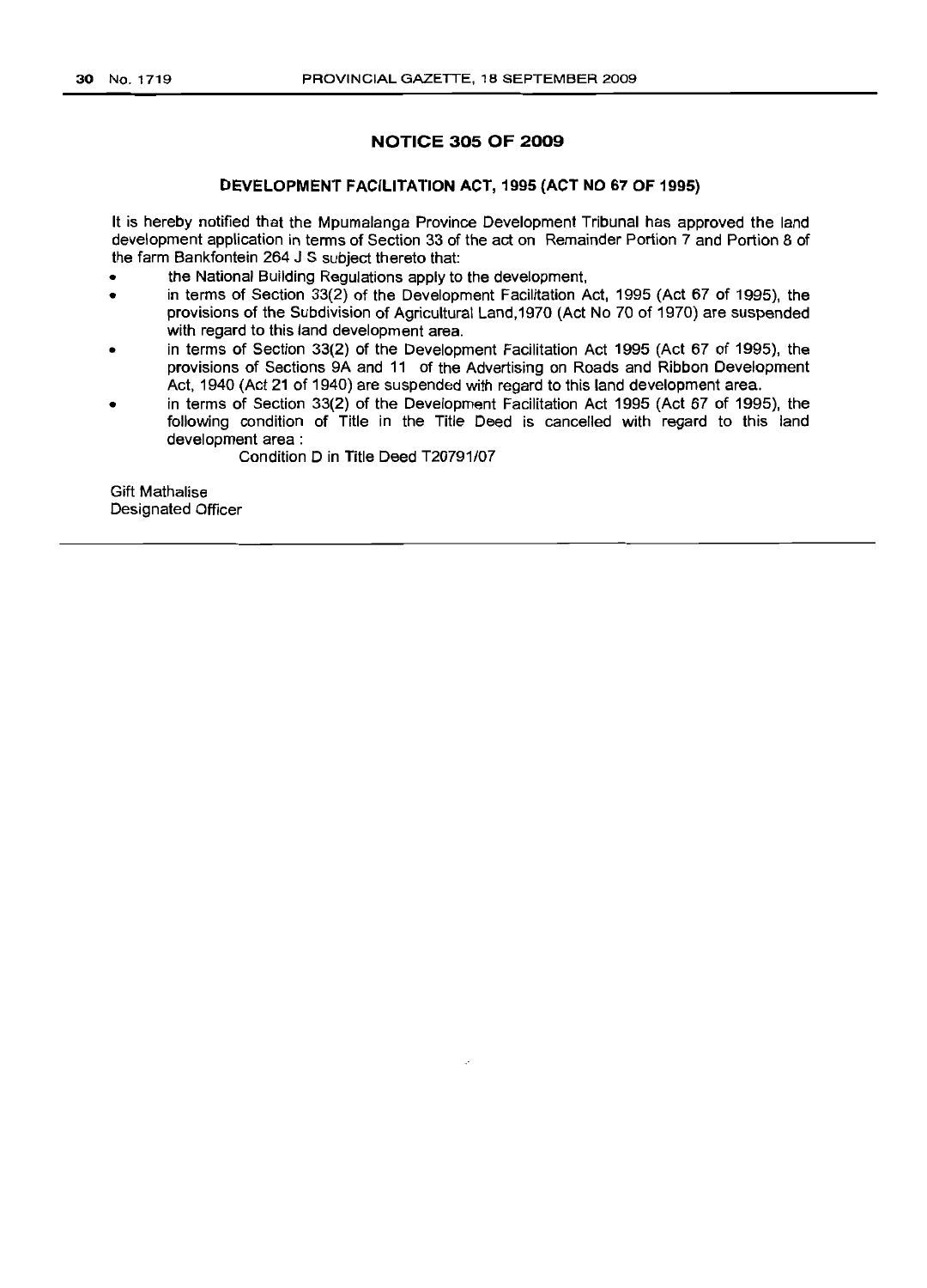#### **NOTICE 298 OF 2009**

#### NOTICE OF APPLICATION FOR AMENDMENT OF A TOWN-PLANNING SCHEME IN TERMS OF SECTION 56 (1) (a) OF THE TOWN-PLANNING AND TOWNSHIPS ORDINANCE No. 15 OF 1986

#### **STEVE: TSHWETE AMENDMENT SCHEME 355**

We, Izwe-Libanzi Development Consultants, being the authorized agents of the registered owners of Erf 5081, Middelburg Extension 8 hereby give notice in terms of section 56 (1) (a) of the Town-planning and Townships Ordinance, 1986, that we have applied to the Steve Tshwete Local Municipality for the amendment of the town-planning scheme known as the Steve Tshwete Town-planning Scheme, 2004, by the rezoning of the properties described above, from "Residential 1" to "Residential 3" for a guest house and related purposes.

Particulars of the application will lie for inspection during normal office hours at the office of the Municipal Manager, Steve Tshwete Municipal Offices, corner of Kerk and Wanderers Streets, Middelburg, for a period of 28 days from 11 September 2009.

Objections to or representations in respect of the application must be lodged with or made in writing to the Municipal Manager at the above address or at P.O. Box 14, Middelburg, 1050, within a period of 28 days from 11 September 2009.

Address of applicant: P.O. Box 114, Ekangala, 1021.

#### **KENNISGEWING 298 VAN 2009**

**-.**

KENNISGEWING VAN AANSOEK OM WYSIGING VAN DIE DORPSBEPLANNINGSKEMA INGEVOLGE ARTIKEL 56 (1) (a) VAN DIE ORDONNANSIE OP DORPSBEPLANNING EN DORPE No. 15 VAN 1986

#### **STEVE TSHWETE-WYSIGINGSKEMA 355**

Ons, Izwe-Libanzi Development Consultants, synde die gemagtigde agent van die eienaars van Erf 5081, Middelburg Uitbreiding 8, gee hiermee ingevolge artikel 56 (1) (a) van die Ordonnansie op Dorpsbeplanning en Dorpe, 1986, kennis gee dat ek by die Steve Tshwete Plaaslike Munisipaliteit aansoek gedoen het om die wysiging van die dorpsbeplanningskema bekend as die Steve Tshwete-dorpsbeplanningskema, 2004, deur die hersonering van die eiendomme hierbo beskryf, vanaf "Residensieel 1" na "Residensieel 3" vir 'n gastehuis en doeleindes in verband daarmee.

Besonderhede van die aansoek lê ter insae gedurende gewone kantoorure by die kantoor van die Munisipale Bestuurder, Steve Tshwete Munisipaliteit Kantore, Middelburg, hoek van Kerk- en Wanderersstraat, vir 'n tydperk van 28 dae vanaf 11 September 2009.

Besware teen of vertoe ten opsigte van die aansoek moet binne 'n tydperk van 28 dae vanaf 11 September 2009, skriftelik tot die Munisipale Bestuurder by bovermelde adres of by Posbus 14. Middelburg, 1050, ingedien of gerig word.

Adres van applikant: Posbus 114, Ekangala, 1021.

18-25

#### **NOTICE 299 OF 2009**

#### **HAZYVIEW AMENDMENT SCHEME** 77

NOTICE OF APPLICATION FOR THE AMENDMENT OF TOWN-PLANNING SCHEME IN TERMS OF SECTION 56 (1) (b) (i) OF THE TOWN-PLANNING AND TOWNSHIPS ORDINANCE, 1986 (ORDINANCE 15 OF 1986)

We, Mahlori Development Consultants, being the authorised agent of the intended owner of Erf 1018, Hazyview Holiday Township, hereby give notice in terms of section 56 (1) (b) (i) of the Town-planning and Township Ordinance, 1986 (Ordinance 15 of 1986), that we have applied to the Mbombela Local Municipality for the amendment of the town-planning scheme known as Hazyview Peri-Urban Scheme, 1975, by the rezoning of Erf 1018, Hazyview Holiday Township from "Residential 1" to "Special" to allow a filling station and related uses.

Particulars of the application will lie for inspection during normal office hours at the office of the Municipal Manager, Mbombela Local Municipality, Nel Street, Nelspruit, for a period of 28 days from 18 September 2009.

Objections to, or representations in respect of the application must be lodged with or made in writing to the Municipal Manager at the above address or at Mbombela Local Municipality, PO Box 45, Nelspruit, 1200, within a period of 28 days from 18 September 2009.

Address of applicant: Mahlori Development Consultants, 39A Emhke Street, Zamangweni, Nelspruit, 1200. Tel: (013) 752-4153. Fax: 086 659 2756. Makasane.b@gmail.com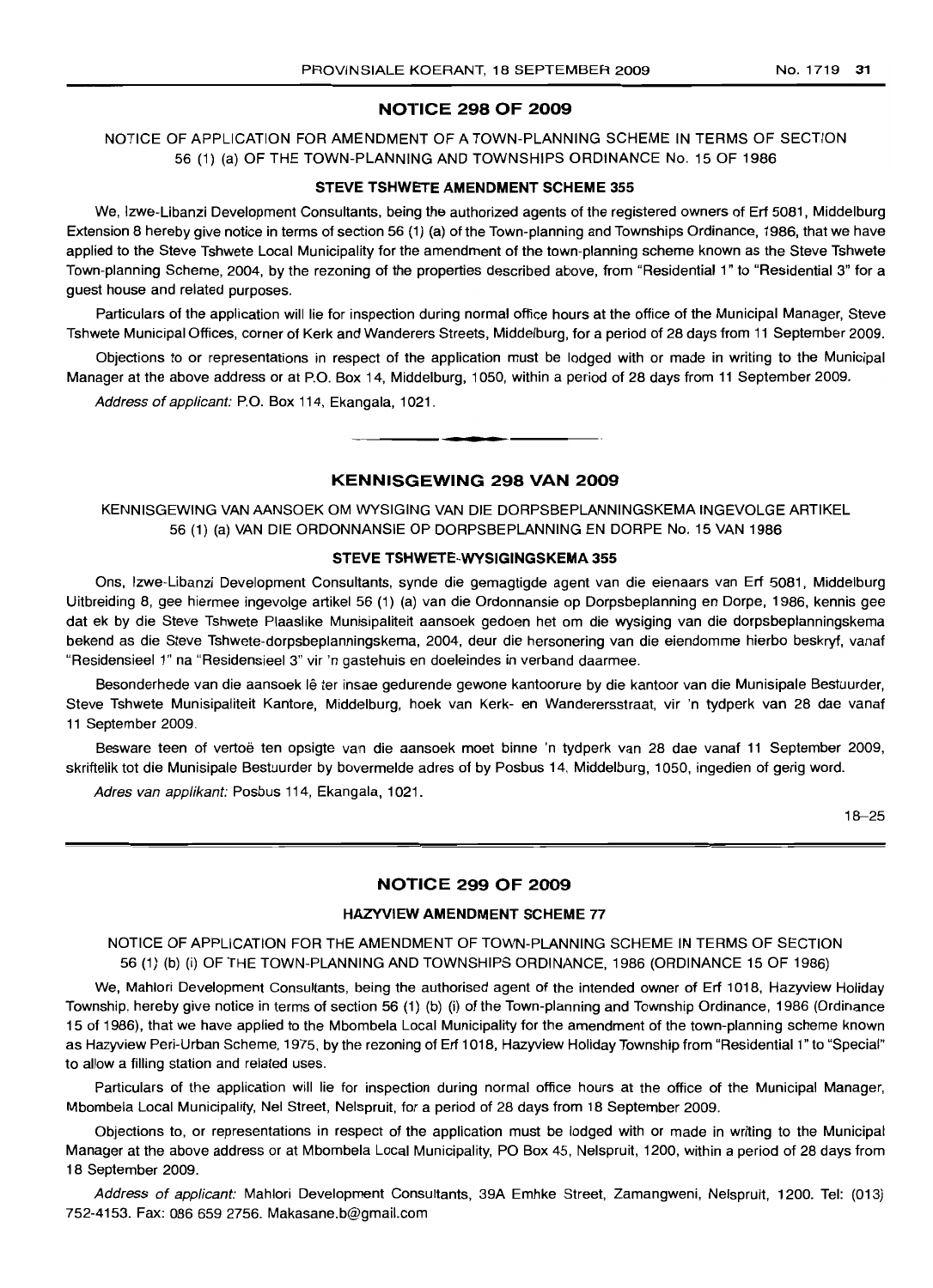### **KENNISGEWING 299 VAN 2009**

#### **HAZYVIEW-WYSIGINGSKEMA** 77

KENNISGEWING VAN AANSOEK OM WYSIGING VAN DORPSBEPLANNINGSKEMA INGEVOLGE ARTIKEL 56 (1) (b) (i) VAN DIE ORDONNANSIE OP DORPSBEPLANNING EN DORPE, 1986 (ORDONNANSIE 15 VAN 1986)

Ons, Mahlori Development Consultants, synde die gemagtigde agent van die geregistreerde en voornemende eienaar van Erf 1018, Hazyview Holiday Township, gee hiermee ingevolge artikel 56 (1) (b) (i) van die Ordonnansie op Dorpsbeplanning en Dorpe, 1986 (Ordonnansie 15 van 1986), kennis dat ons by die Mbombela Plaaslike Munisipaliteit gedoen het om die wysiging van die dorpsbeplanningskema bekend as Hazyview Peri-Urban Scheme, 1975, deur die hersonering van die eiendom hierbo beskryf, te hersoneer vanaf "Residensieel 1" na "Spesiaal" vir die doeleindes van 'n vulstasie en verwante gebruike.

Besonderhede van bogenoemde aansoek lê ter insae gedurende gewone kantoorure by die kantoor van die Munisipaliteit, Burgersentrum, Nelspruit, vir 'n tydperk van 28 dae vanaf 18 September 2009.

Besware teen of vertoe ten opsigte van die aansoek moet binne 'n tydperk van 28 dae vanaf 18 September 2009, skriftelik by of tot die Munisipale Bestuurder by bovermelde adres of Mbombela Plaaslike Munisipaliteit, Posbus 45, Nelspruit, 1200, ingedien of gerig word.

Adres van applikant: Mahlori Development Consultants, 39A Emhke Street, Zamangweni, Nelspruit, 1200. Tel: (013) 752- 4153. Faks: 086 659 2756. Makasane.b@gmail.com

18-25

#### **NOTICE 300 OF 2009**

#### **EMALAHLENI AMENDMENT SCHEME** 1195

NOTICE OF APPLICATION FOR THE AMENDMENT OF THE TOWN-PLANNING SCHEME IN TERMS OF SECTION 56 (1) (b) (i) OFTHE TOWN-PLANNING AND TOWNSHIPS ORDINANCE, 1986 (ORDINANCE 15 OF 1986)

We, Nuplan Development Planners, being the authorised agent of the registered owner of the Remaining Extent of Erf 491, Witbank Extension 1, hereby give notice in terms of section 56 (1) (b) (i) of the Town-planning and Townships Ordinance, 1986 (Ordinance 15 of 1986), that we have applied to the Emalahleni Local Municipality for the amendment of the town-planning scheme known as the Emalahleni Town-planning Scheme, 1991, by the rezoning of the property described above, situated at 61 Mandela Street, from "Residential 1" to "Business 4" for purposes of offices.

Particulars of the application will lie for inspection during normal office hours at the office of the Municipal Manager, Town Planning Division, Third Floor, Civic Centre, Mandela Avenue, Emalahleni, 1035, for a period of 28 days from 18 September 2009.

Objections to, or representations in respect of the application must be lodged with or made in writing to the Municipal Manager at the above address or at P.O. Box 3, eMalahleni, 1035, within a period of 28 days from 18 September 2009 (no later than 16 October 2009).

Address of agent: Nuplan Development Planners, PO Box 2555, Nelspruit, 1200. Tel: (013) 752-3422. Fax: (013) 752-5795. Ref: BKD-WS-008. E-mail: nuplan@mweb.co.za

#### **KENNISGEWING 300 VAN 2009**

**• •**

#### **EMALAHLENI-WYSIGINGSKEMA** 1195

KENNISGEWING VAN AANSOEK OM WYSIGING VAN DORPSBEPLANNINGSKEMA INGEVOLGE ARTIKEL 56 (1) (b) (i) VAN DIE ORDONNANSIE OP DORPSBEPLANNING EN DORPE, 1986 (ORDONNANSIE 15 VAN 1986)

Ons, Nuplan Development Planners, synde die gemagtigde agent van die geregistreerde eienaar van die Resterende Gedeelte van Erf 491, Witbank Uitbreiding 1, gee hiermee ingevolge artikel 56 (1) (b) (i) van die Ordonnansie op Dorpsbeplanning en Dorpe, 1986 (Ordonnansie 15 van 1986), kennis dat ons by die Emalahleni Plaaslike Munisipaliteit aansoek gedoen het om die wysiging van die dorpsbeplanningskema, bekend as Emalahleni-dorpsbeplanningskema, 1991, deur die hersonering van die eiendomme hierbo beskryf, gelee te Mandelastraat 61, vanaf "Residensieel 1" na "Besigheid 4" vir doeleindes van kantore.

Besonderhede van bogenoemde aansoek lê ter insae gedurende gewone kantoorure by die Munisipale Bestuurder, Stadsbeplanning Afdeling, Derde Vloer, Burgersentrum, Mandelarylaan, vir 'n tydperk van 28 dae vanaf 18 September 2009.

Besware teen of vertoë ten opsigte van die aansoek moet binne 'n tydperk van 28 dae vanaf 18 September 2009 (nie later as 16 Oktober 2009), skriftelik by of tot die Munisipale Bestuurder by bovermelde adres of by Posbus 3, Emalahleni, 1035, ingedien of gerig word.

Adres van agent: Nuplan Development Planners, Posbus 2555, Nelspruit, 1200. Tel: (013) 752-3422. Faks: (013) 752-5795. Verw: BKD-WS-008. E-mail: nuplan@mweb.co.za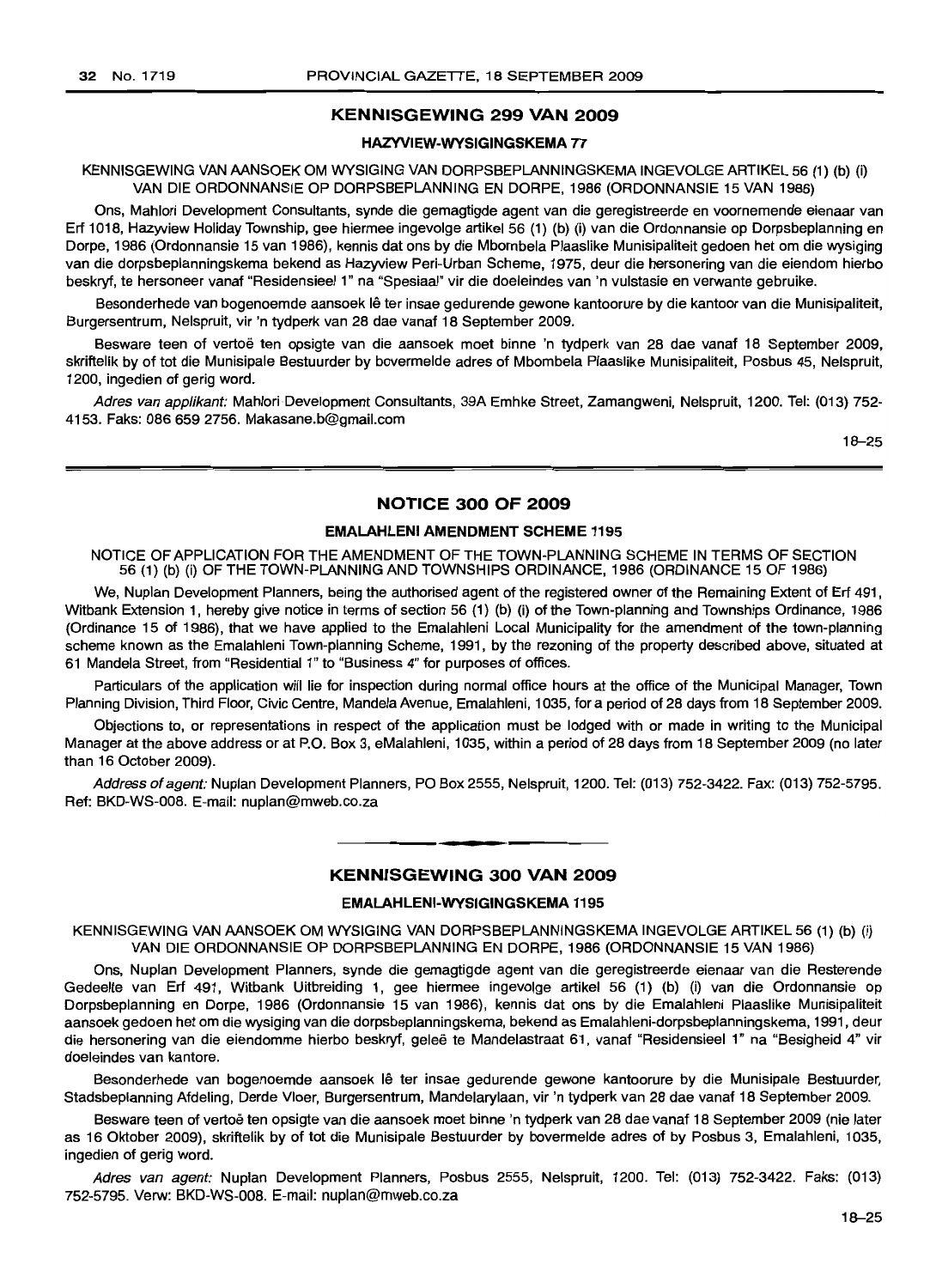### **NOTICE 301 OF 2009**

#### SCHEDULE 8

#### [REGULATION 11 (2)]

NOTICE OF APPLICATION FOR AMENDMENT OF TOWN-PLANNING SCHEME IN TERMS OF SECTION 56 (91) (B) (I) OF THE TOWN-PLANNING AND TOWNSHIPS ORDINANCE, 1986 (ORDINANCE 15 OF 1986)

#### **IDAVELAMENDMENT SCHEME 534**

I, the undersigned, Theuns Christoffel Botha, being the authorized agent of the owner of-

(a) Erf 183, situated in the Davel Township, Registration Division IS, Province of Mpumalanga;

(b) Erf 185, situated in the Davel Township, Registration Division IS, Province of Mpumalanga;

(c) Erf 187, situated in the Davel Township, Registration Division IS, Province of Mpumalanga,

hereby give notice in terms of section 56 (1) (b) (i) of the Town-planning and Townships Ordinance, 1986, that I have applied to the Msukaligwa Local Municipality for the amendment of the town-planning scheme known as the Davel Town-planning Scheme 534, by the rezoning of the property described above, situated at---

(a) Erf 183, situated in the Davel Township, Registration Division IS, Province of Mpumalanga;

(b) Erf 185, situated in the Davel Township, Registration Division IS, Province of Mpumalanga;

(c) Erf 187, situated in the Davel Township, Registration Division IS, Province of Mpumalanga, from None to Industrial 3.

Particulars of the application will lie for inspection during normal office hours at the office of the Town Clerk, Msukaligwa Local Municipality, Civic Centre, Ermelo, for a period of 28 days from 27 March 2009.

Objections to or representations in respect of the application must be lodged with or made in writing to the Town Clerk/Secretary at the above address or at Dr TC Botha Inc., 16 Jan van Riebeeck Street, Ermelo, within a period of 28 days from 27 March 2009.

Address of owner: C/o Dr TC Botha Inc., 16 Jan van Riebeeck Street, Ermelo, 2350.

### **KENNISGEWING 301 VAN 2009**

**• •**

#### BYLAE 8

#### [REGULASIE 11 (2)]

KENNISGEWING VAN AANSOEK OM WYSIGING VAN DORPSBEPLANNINGSKEMA INGEVOLGE ARTIKEL 56 (1) (b) (i) VAN DIE ORDONNANSIE OP DORPSBEPLANNING EN DORPE, 1986 (ORDONNANSIE 15 VAN 1986)

#### **DAVEL-WYSIGINGSKEMA 534**

Ek, Theuns Christoffel Botha, synde die gemagtigde agent van die eienaar van-

- (a) Erf 183, geleë in die Davel Dorpsgebied, Registrasie Afdeling IS, provinsie Mpumalanga;
- (b) Erf 185, gelee in die Davel Dorpsgebied, Registrasie Afdeling IS, provinsie Mpumalanga;

(c) Erf 187, gelee in die Davel Dorpsgebied, Registrasie Afdeling IS, provinsie Mpumalanga,

gee hiermee ingevolge artikel 56 (1) (b) (i) van die Ordonnansie op Dorpsbeplanning en Dorpe, 1986, kennis dat ek by die Msukaligwa Munisipaliteit aansoek gedoen het om die wysiging van die dorpsbeplanningskema bekend as Daveldorpsbeplanningskema 534, deur die hersonering van die eiendom hierbo beskryf, geleë te-

(a) Erf 183, gelee in die Davel Dorpsgebied, Registrasie Afdeling IS, provinsie Mpumalanga;

(b) Erf 185, geleë in die Davel Dorpsgebied, Registrasie Afdeling IS, provinsie Mpumalanga;

(c) Erf 187, qelee in die Davel Dorpsgebied, Registrasie Afdeling IS, provinsie Mpumalanga, vanaf Geen na Nywerheid 3.

Besonderhede van die aansoek lê ter insae gedurende gewone kantoorure by die kantoor van die Stadsklerk, Msukaligwa Munisipaliteit, Burgersentrum, Ermelo, vir dir tydperk van 28 dae vanaf 27 Maart 2009.

Besware teen of vertoe ten opsigte van die aansoek moet binne 'n tydperk van 28 dae vanaf 27 Maart 2009 skriftelik by of tot die Stadsklerk/Sekretaris by bovermelde adres of by Dr. TC Botha Ingelyf, Jan van Riebeeckstraat 16, Ermelo, ingedien of gerig word.

Adres van eienaar: Pia Dr. TC Botha Ing., Jan van Riebeeckstraat 16, Ermelo, 2350.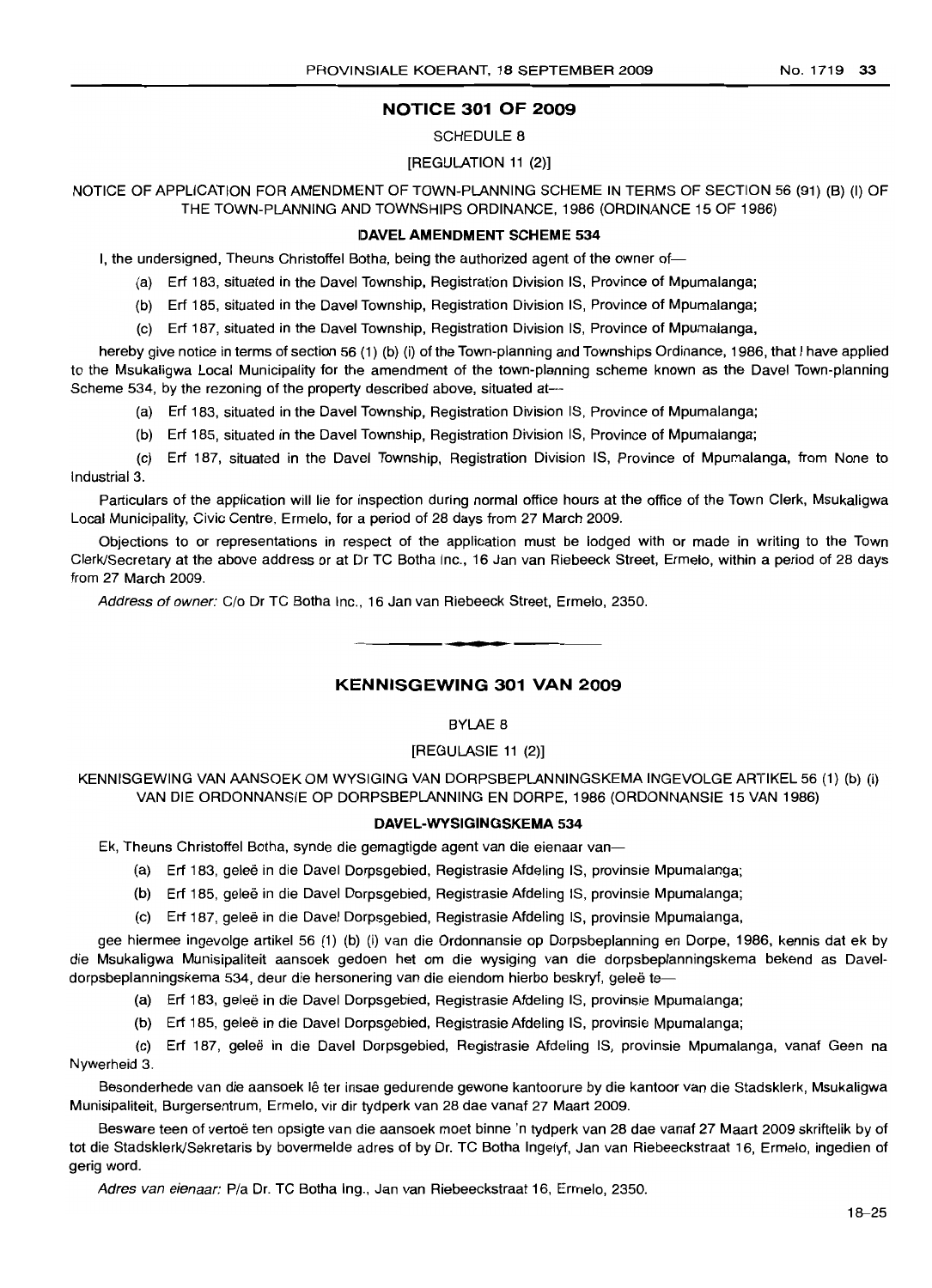# LOCAL AUTHORITY NOTICES PLAASLIKE BESTUURSKENNISGEWINGS

### LOCAL AUTHORITY NOTICE 206 OF 2009

#### EMALAHLENI LOCAL MUNICIPALITY

#### NOTICE OF APPLICATION FOR ESTABLISHMENT OF A TOWNSHIP

#### REYNO RIDGE EXTENSION 30

The eMalahleni Local Municipality, hereby give notice in terms of section 69 (6) (a) of the Town-planning and Townships Ordinance, 1986 (Ordinance 15 of 1986), that an application to establish the township referred to in the Annexure hereto, has been received.

Particulars of the application will lie for inspection during normal office hours at the Spatial Planning Section (Directorate Development Planning), 3rd Floor, Civic Centre, Mandela Street, eMalahleni, for a period of 28 days from 18 September 2009.

Objections to or representations in respect of the application must be lodged with or made in writing in duplicate to the Municipal Manager at the undermentioned address or at P.O. Box 3, eMalahleni, 1035, within a period of 28 days from 18 September 2009.

#### A.M. LANGA, Municipal Manager

Administrative Centre, Mandela Street, eMalahleni, 1035; P.O. Box 3, eMalahleni, 1035 (Notice No. 144/2009)

#### ANNEXURE

#### Name of township: Reyno Ridge Extension 30.

Full name of applicant: SFP Town Planning, the authorized agent of Seven Season Trading 10 CC.

Number of erven in proposed township:

"Residential 2" : 8 Erven. "Municipal" 1 Erf.

Description of land on which the township is to be established: The property is to be established on a portion of the remainder and a portion of Portion 3 of the farm Spring Valley 321 JS.

Situation proposed township: The property is situated north of Portion 4 of the farm Naauwpoort 355 JS and Portion 4, 5 and 9 of the farm Springvalley 321 JS, east of Portion 70 of the farm Springvalley 321 JS and Reyno Ridge Extension 6, south of Portion 2 of the farm Springvalley 321 JS and west of Portions 43-45 of the farm Naauwpoort 335 JS.

18-25

#### LOCAL AUTHORITY NOTICE 207

#### eMALAHENI LOCAL MUNICIPALITY

NOTICE OF APPLICATION FOR THE AMENDMENT OF AN APPROVED TOWNSHIP

#### REYNO RIDGE EXTENSION 31

The eMalahleni Local Municipality, hereby gives notice in terms of section 69 (6) (a) of the Town-planning and Townships Ordinance, 1986 (Ordinance 15 of 1986), that an application to establish the township referred to in the annexure hereto, has been received.

Particulars of the application will lie for inspecting during normal office hours at the Spatial Planning Section (Directorate Development Planning), 3rd Floor, Civic Centre, Mandela Street, eMalahleni, for a period of 28 days from 18 September 2009.

Objections to or representations in respect of the application must be lodged with or made in writing to the Municipal Manager at the undermentioned address or at P.O. Box 3, eMalahleni, 1035, within a period of 28 days from 18 September 2009.

#### A.M. LANGA, Municipal Manager

Administrative Centre, Mandela Street, eMalahleni, 1035; P.O. Box 3, eMalahleni, 1035 (Notice No. 145/2009)

#### ANNEXURE

#### Name of township: Reyno Ridge Extension 31.

Full name of applicant: SFP Town Planning the authorized agent of Seven Season Trading 10 CC.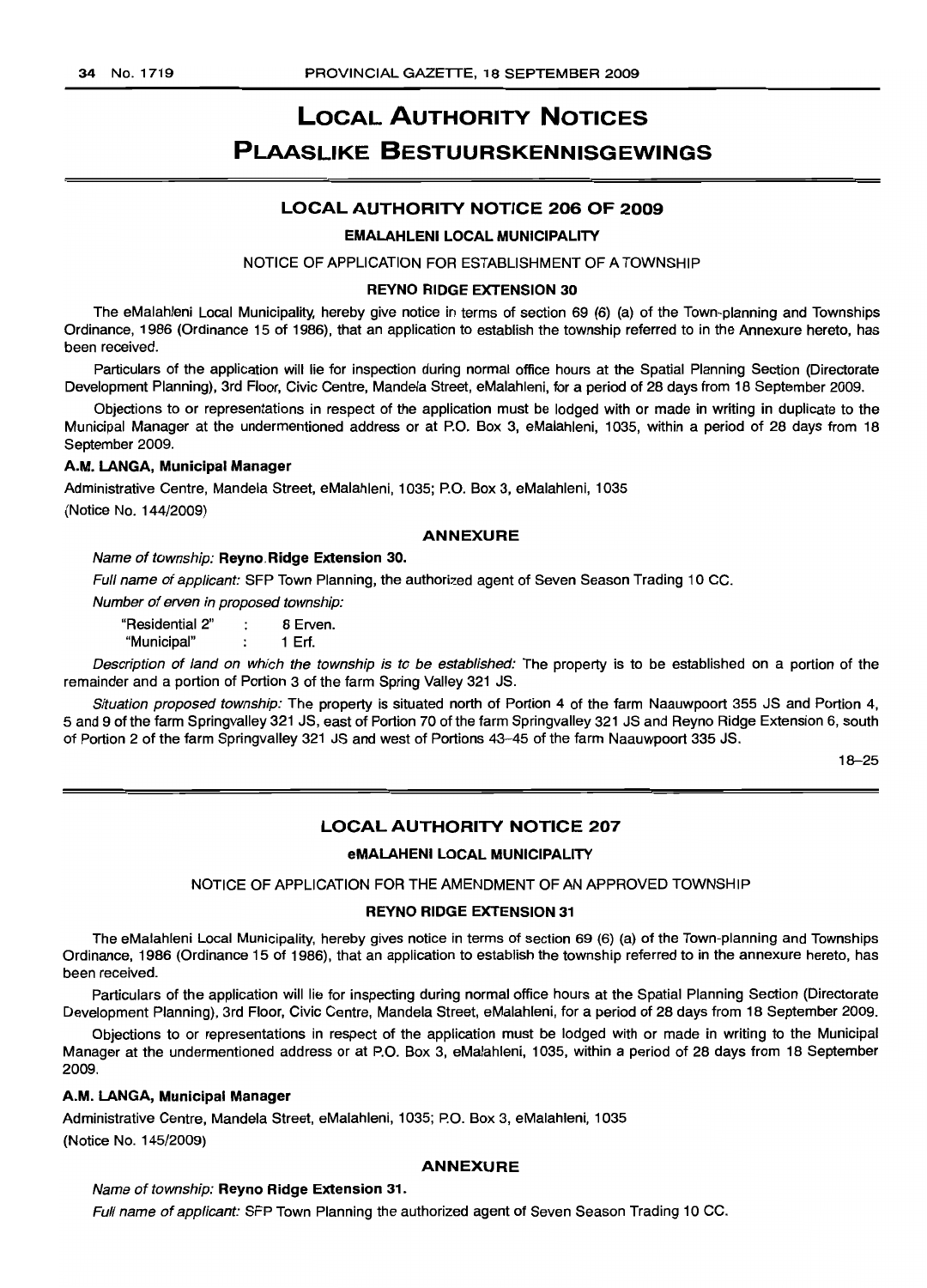Number of erven in proposed township:

| "Residential 2"     | ٠ | 18 erver |
|---------------------|---|----------|
| "Municipal"         |   | 2 erven  |
| "Business 1"        | ٠ | 1 erf    |
| "Educational"       | ٠ | 1 erf    |
| "Business 4"        | ٠ | 1 erf    |
| "Public Open Space" | ÷ | erf      |

Description of land on which township is to be established: The property is to be established on a portion of the Remainder of the farm Spring Valley 321 JS.

Situation of proposed township: The property is situated north of Portion 4 of the farm Naauwpoort 335 JS and Portions 4, 5 and 9 of the farm Springvalley 321 JS, east of Portion 70 of the farm Springvalley 321 JS and Reyno Ridge Extension 6, south of Portion 2 of the farm Springvalley 321 JS and west of Portions 43-45 of the farm Naauwpoort 335 JS.

18-25

### LOCAL AUTHORITY NOTICE 208

#### eMALAHLENI LOCAL MUNICIPALITY

#### NOTICE OF APPROVAL OF eMALAHLENI AMENDMENT SCHEME 980

It is hereby notified in terms of the provisions of section 57 (1) (a) of the Town-planning and Townships Ordinance, 1986 that the eMalahleni Local Municipality has approved the amendment of the eMalahleni Town-planning Scheme, 1991, by the rezoning of Erf 1063, eMalahleni (previously Witbank) Extension 8 from "Residential 1" to "Special" with Annexure 315.

Map 3 and the scheme clauses of the amendment scheme are filed with the Director, Department of Agriculture and Land Administration, Mpumalanga Province and the Municipal Manager of the eMalahleni Local Municipality and are open for inspection at all reasonable times.

This amendment is known as eMalahleni Amendment Scheme 980 shall come into operation on date of this publication.

#### A.M. LANGA, Municipal Manager

Civic Centre, Mandela Street, eMalahleni, 1035; P.O. Box 3, Witbank, 1035. (Notice No. 93/2009)

### LOCAL AUTHORITY NOTICE 209

#### STEVE TSHWETE AMENDMENT SCHEME 16

#### NOTICE OF APPROVAL

Notice is hereby given in terms of section 57 (1) (a) of the Town-planninq and Townships Ordinance, 1986 (Ordinance 15 of 1986, as amended) that the Steve Tshwete Local Municipality, has approved the amendment of the Steve Tshwete Townplanning Scheme, 2004, by the rezoning of the Remainder of Portion 3 of Erf 2415, Aerorand from "Special" to "Business 2".

Map 3 and the scheme clauses of the amendment scheme will lie open for inspection at all reasonable times at he office of the Director-General, Mpumalanga, Provincial Administration, Department of Local Government and Housing, Witbank, as well as at the Municipal Manager, Municipal Buildings, Wanderers Avenue, Middelburg.

This amendment is known as Steve Tshwete Amendment Scheme 16 and shall come into operation on the date of publication of this notice.

#### WD FOUCHE, Municipal Manager

Municipal Offices, Wanderers Avenue (PO Box 14), Middelburg, 1050 (Ref: 15/4/4/19)

#### LOCAL AUTHORITY NOTICE 210

LOCAL AUTHORITY NOTICE 277 OF 2009

#### MSUKALIGWA MUNICIPALITY

#### ERMELO AMENDMENT SCHEMES 528 AND 537

NOTICE OF APPROVAL

It is hereby notified in terms of the provisions of section 57 (1) of the Town-planning and Townships Ordinance, 1986 (Ordinance 15 of 1986), that the Msukaligwa Municipality has approved the amendment of the Ermelo Town-planning Scheme, 1982 by the rezoning of: